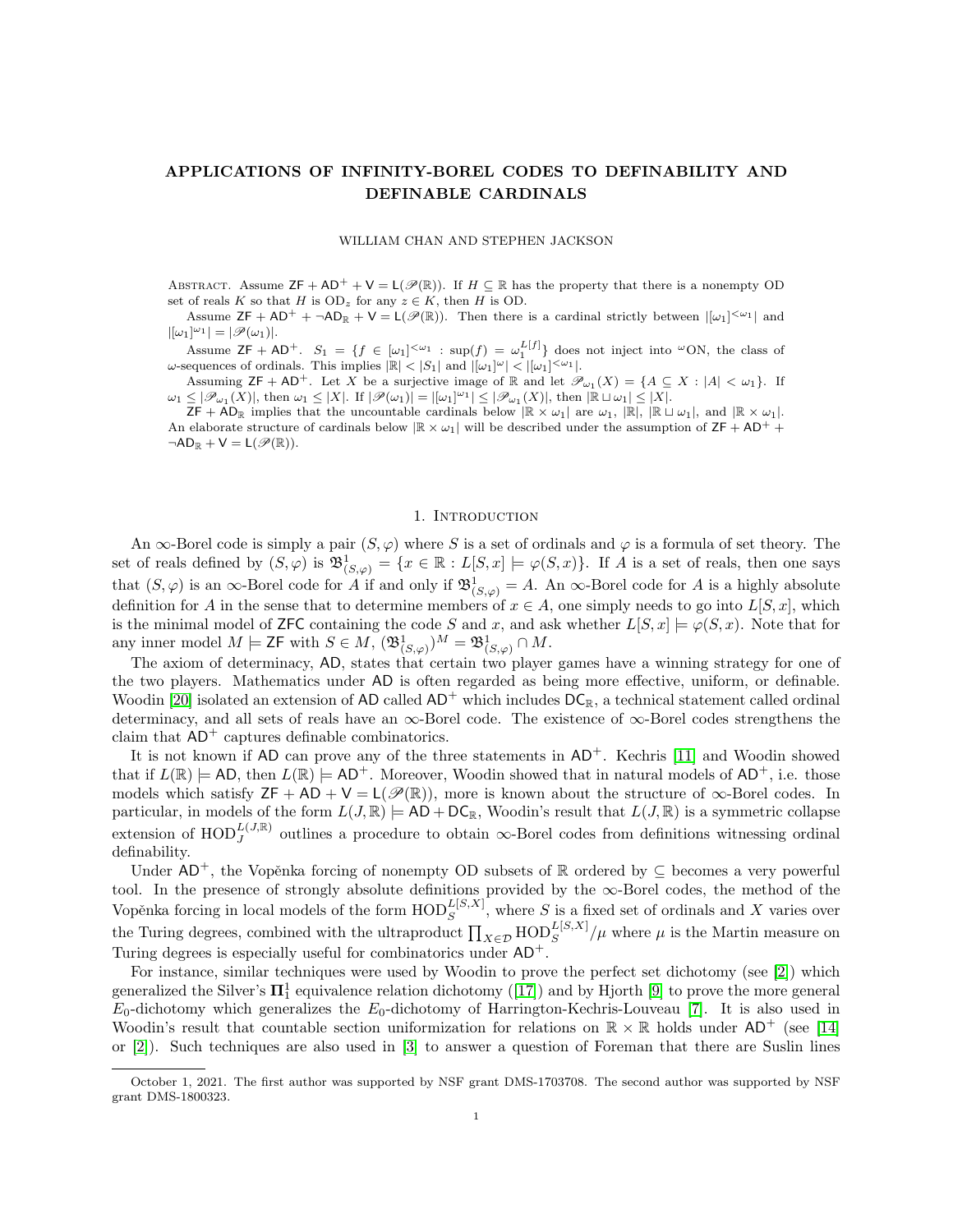in  $L(\mathbb{R})$  = AD. In [\[4\]](#page-26-8), the  $\infty$ -Borel codes, Vopěnka forcing, and the ultraproduct is used to show that if  $\langle E_\alpha : \alpha < \omega_1 \rangle$  is a sequence of equivalence relations on R with all classes countable such that  $\|R/E_\alpha\| = \|R\|$ , then the disjoint union  $\bigsqcup_{\alpha<\omega_1} \mathbb{R}/E_\alpha$  is in bijection with  $\mathbb{R}\times\omega_1$ .

This article provides some new applications of  $\infty$ -Borel codes and the Vopěnka forcing to questions about ordinal definability and definable cardinals assuming  $AD^+$  or specifically in natural models of  $AD^+$ .

Harrington, Shore, and Slaman [\[8\]](#page-26-9) showed that if  $H \subseteq \mathbb{R}$  has the property that there is a nonempty  $\Sigma_1^1$  $K \subseteq \mathbb{R}$  so that H is  $\Sigma_1^1(z)$  for any  $z \in K$ , then H is  $\Sigma_1^1$ . In other words, if H is  $\Sigma_1^1$  in any parameter z from a nonempty  $\Sigma_1^1$  set K, then H is actually  $\Sigma_1^1$  with no parameters.

One can ask if similar phenomenon hold for other notions of lightface definability. Ordinal definability is a strong notion of definability which is closed under nearly any operation which does not introduce non-ordinal parameters. One can ask if  $H \subseteq \mathbb{R}$  is  $OD_z$  in any parameter z from a nonempty OD set of reals K, then is H ordinal definable with no parameters.

The answer is generally not positive under ZF since Fact [3.2](#page-8-0) shows that in the Sacks generic extension of the constructible universe L, the Sacks generic real is  $OD_z$  from any nonconstructible z but the Sacks generic real is not OD. However, in natural models of  $AD<sup>+</sup>$  is answer is positive:

**Theorem [3.1](#page-5-0)** Assume  $\mathsf{ZF} + \mathsf{AD}^+ + \mathsf{V} = \mathsf{L}(\mathscr{P}(\mathbb{R}))$ . Let J be a set of ordinals. Let  $H \subseteq \mathbb{R}$ . Let  $K \subseteq \mathbb{R}$  be nonempty and  $OD_J$ . If H is  $OD_{J,z}$  for all  $z \in K$ , then H is  $OD_J$ .

Using the arguments of Woodin in the proof that  $L(J, \mathbb{R}) \models \mathsf{ZF} + \mathsf{AD} + \mathsf{DC}_{\mathbb{R}}$  is a symmetric collapse extension of  $\text{HOD}_J^{L(J,\mathbb{R})}$ , one can show that in  $L(J,\mathbb{R})$ , there is a set of ordinals X which "absorbs" functions of various types. As an example, this means that for any function  $\Phi : [\omega_1]^{\omega_1} \to [\omega_1]^{<\omega_1}$  (or  $\Phi : \mathbb{R} \times \omega_1 \to \mathbb{R} \times \omega_1$ ), there is a real e so that for all z with  $e \leq x$  z, and  $f \in [\omega_1]^{\omega_1} \cap L[\mathbb{X}, z]$ ,  $\Phi(f) \in L[\mathbb{X}, z]$  and  $\Phi \cap L[\mathbb{X}, z] \in L[\mathbb{X}, z]$ . This function absorption idea is especially useful for studying definable cardinality under  $AD^+$  and for producing intermediate cardinals in natural models of AD+.

[\[5\]](#page-26-10) shows that  $|[\omega_1]^{<\omega_1}| < |[\omega_1]^{\omega_1}| = |\mathscr{P}(\omega_1)|$  by establishing an almost everywhere continuity phenomenon for functions of the form  $\Phi : [\omega_1]^{\omega_1} \to \omega_1$ . Section [4](#page-9-0) gives a more set theoretic argument as well as other conditions on cardinals  $\kappa$  which implies that  $|[\kappa]^{\leq \kappa}| < |[\kappa]^{\kappa}|$ . This section also shows that in models of the form  $L(J, \mathbb{R})$ , where J is a set of ordinals, there is a cardinal intermediate between  $|[\omega_1]^{ $\omega_1}|$  and  $|[\omega_1]^{\omega_1}|$ :$ 

**Theorem [4.10](#page-10-0)** Assume  $ZF + AD^+$ . Let  $J \subseteq ON$  be a set of ordinals so that  $V = L(J, \mathbb{R})$ . Let  $\mathbb{X} = (J, \omega \mathbb{O}_J)$ (see Section [2](#page-3-0) for more details). Define  $N_1^J$  by

$$
N_1^J = \bigsqcup_{r \in \mathbb{R}} ((\omega_1^{L(J,\mathbb{R})})^+)^{L[\mathbb{X},r]} = \{ (r,\alpha) : \alpha < ((\omega_1^{L(J,\mathbb{R})})^+)^{L[\mathbb{X},r]} \}.
$$

One has the following cardinal relations:  $\neg(N_1^J] \leq [\omega_1]^{<\omega_1}$ ,  $|\mathbb{R} \times \omega_1| < |N_1^J| < |\mathbb{R} \times \omega_2|$ ,  $|N_1^J| < |[\omega_1]^{\omega_1}|$ ,  $\neg(|[\omega_1]^{\omega}| \leq |N_1^J|), \text{ and } |[\omega_1]^{<\omega_1}| < |[\omega_1]^{<\omega_1} \sqcup N_1^J| < |[\omega_1]^{\omega_1}|.$ 

Intuitively,  $[\omega_1]^\omega$  and  $[\omega_1]^{<\omega_1}$  appear to be distinct subsets of  $\mathscr{P}(\omega_1)$  in terms of cardinality. It is implicit in [\[19\]](#page-26-11) that under  $\mathsf{ZF}+\mathsf{AD}_\mathbb{R}+\mathsf{DC}$ ,  $|[\omega_1]^{\omega}|<|[\omega_1]^{<\omega_1}|$ . It appears that these cardinal distinctions are obtained through an analysis of the set  $S_1 = \{f \in [\omega_1]^{<\omega_1} : \sup(f) = \omega_1^{L[f]}\}$ , defined by Woodin. Section [5](#page-12-0) will study  $S_1$  using  $\infty$ -Borel codes and the function absorption idea under AD<sup>+</sup>.

In just AD, one can show that  $|\mathbb{R}| \leq |S_1|$  and  $\neg(\omega_1 \leq |S_1|)$ . However, all other interesting properties of  $S_1$  appear to be only known under the existence of  $\infty$ -Borel codes. The main property of  $S_1$  is that it does not inject into the class of  $\omega$ -sequences of ordinals.

**Theorem [5.7](#page-15-0)** Assume  $ZF + AD + DC_R$  and all sets of reals have  $\infty$ -Borel codes. Then there is no injection of  $S_1$  into  $\omega$ ON, the class of  $\omega$ -sequences of ordinals.

This result can then be used to give the following cardinal computation under  $AD^+$ :

**Theorem [5.8](#page-15-1)** Assume  $ZF + AD + DC_R$  and all sets of reals have  $\infty$ -Borel codes. Then  $\mathbb{R}| \leq |S_1|$  and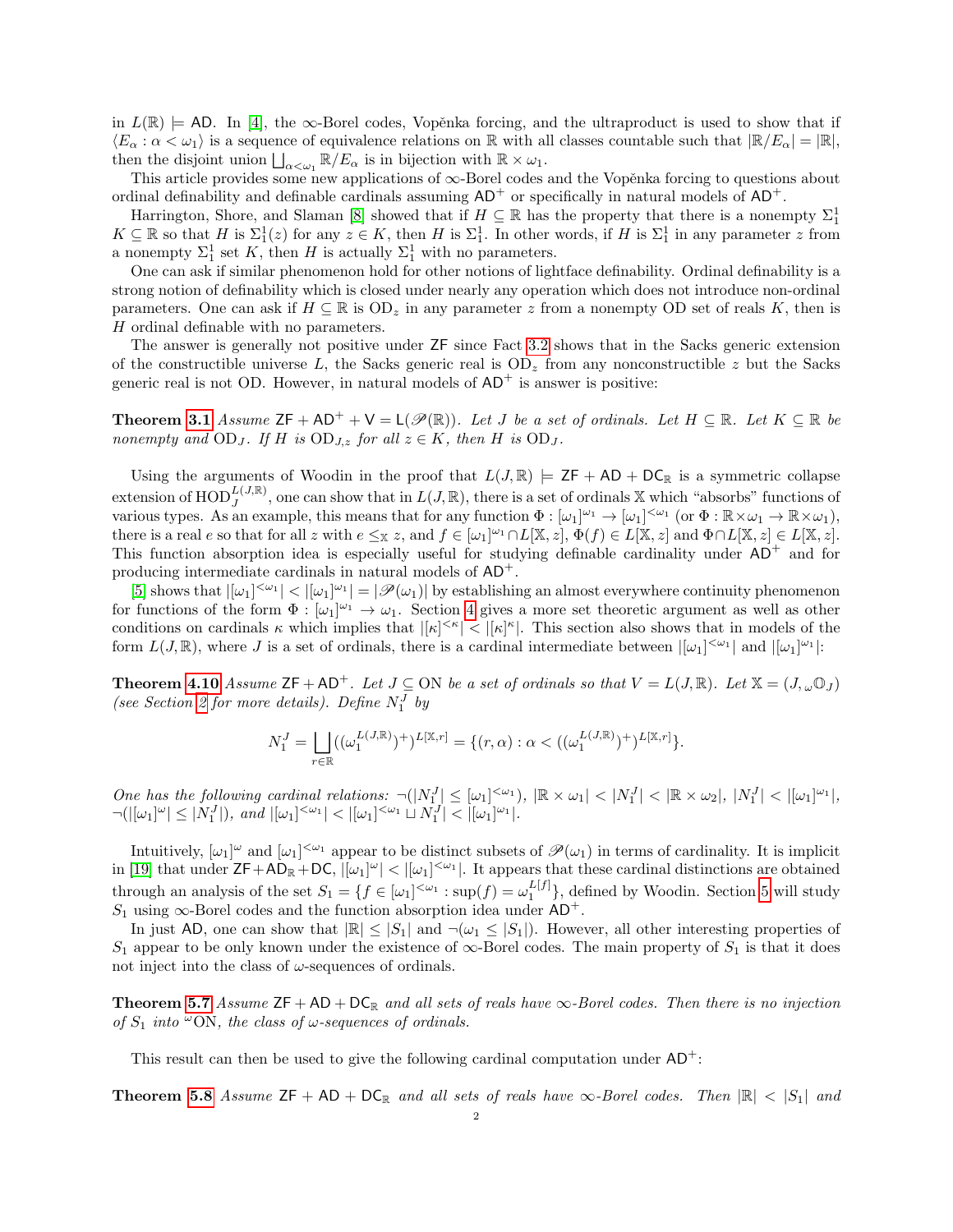$|[\omega_1]^\omega| < |[\omega_1]^{<\omega_1}|.$ 

The proof of Theorem [5.7](#page-15-0) involves finding a filter which is generic over a models ZFC for a forcing in this model which is countable in the real world satisfying AD. If one would like to imitate this argument to establish similar results on  $\omega_2$ , then the naturally associated forcing in a model of ZFC would be uncountable in even the real world and hence one may not have generics for this forcing. Thus the  $AD^+$  methods in Theorem [5.7](#page-15-0) are not suitable for generalization to  $\omega_2$ .

 $S_1$  by its definition involves notions of constructibility which makes  $\infty$ -Borel definition quite useful for studying its cardinal properties. However  $[\omega_1]^\omega$  and  $[\omega_1]^{<\omega_1}$  are purely combinatorial objects whose cardinal distinctions should be obtainable under AD alone. By establishing an almost everywhere continuity result for functions of the form  $\Phi : [\omega_1]^{\epsilon} \to \omega_1$ , where  $\epsilon < \omega_1$ , [\[6\]](#page-26-12) shows in just AD that  $|[\omega_1]^{\omega}| < |[\omega_1]^{< \omega_1}|$ . This argument provides the suitable template for studying combinatorics on  $\omega_2$ . By establishing an almost everywhere continuity result for functions of the form  $\Phi : [\omega_2]^{\epsilon} \to \omega_2$ , where  $\epsilon < \omega_2$ , [\[6\]](#page-26-12) shows in AD that  $|[\omega_2]^{\omega}| < |[\omega_2]^{<\omega_1}| < |[\omega_2]^{\omega_1}| < |[\omega_2]^{<\omega_2}|.$ 

Using the properties of  $S_1$ , one can answer an interesting question of Zapletal: If X is a set, let  $\mathscr{P}_{\omega_1}(X)$  ${A \subseteq X : |A| < \omega_1}$  and let  $\mathcal{P}_{\text{WO}}(X)$  be the collection of  $A \subseteq X$  which are wellorderable. Zapletal asked that if  $\mathscr{P}_{\omega_1}(X)$  has certain cardinal properties, then what can be said about the cardinal properties of X. A concrete question would be if  $\omega_1$  injects into  $\mathscr{P}_{\omega_1}(X)$ , then does  $\omega_1$  already inject into X? The following gives a positive answer:

**Theorem [6.6](#page-16-0)** Assuming  $ZF + AD^+$ , for all cardinals  $\kappa < \Theta$  and all sets X which are surjective images of  $\mathbb{R}, \kappa \leq |\mathscr{P}_{\text{WO}}(X)|$  implies  $\kappa \leq |X|$ . In particular,  $\kappa \leq |\mathscr{P}_{\omega_1}(X)|$  implies  $\kappa \leq |X|$ .

Corollary [6.7](#page-16-1) Assume  $ZF + DC_R + AD$  and all sets of reals have  $\infty$ -Borel codes. Let X be a set which is a surjective image of  $\mathbb R$ . Then  $\omega_1 \leq |\mathcal{P}_{\text{WO}}(X)|$  implies  $\omega_1 \leq |X|$ . In particular,  $\omega_1 \leq |\mathcal{P}_{\omega_1}(X)|$  implies  $\omega_1 \leq |X|$ .

One can ask what other sets Y has the property that if Y injects into  $\mathscr{P}_{\omega_1}(X)$ , then X already has a copy of Y. Note that  $\mathscr{P}_{\omega_1}(\omega_1) = [\omega_1]^{<\omega_1}$ . Thus for any uncountable  $Y \subseteq [\omega_1]^{<\omega_1}$  such that  $|Y| \neq \omega_1$ , Y injects into  $\mathscr{P}_{\omega_1}(\omega_1)$ , but Y does not inject into  $\omega_1$ . This reflection property fails for any  $Y \subseteq [\omega_1]^{<\omega_1}$  such that  $|Y| \neq \omega_1$ . Naturally, one can ask if  $[\omega_1]^{\omega_1}$  injects into  $\mathscr{P}_{\omega_1}(X)$ , then what can be said about the cardinality of X. The following results shows that X must contain a copy of  $\omega_1$  and R:

**Theorem [6.10](#page-17-0)** Assume  $ZF + AD + DC_R$  and all sets of reals have an  $\infty$ -Borel code. Let X be a set which is a surjective image of  $\mathbb{R}$ . If  $|[\omega_1]^{\omega_1}| \leq |\mathscr{P}_{\omega_1}(X)|$ , then  $|\mathbb{R} \sqcup \omega_1| \leq |X|$ .

A natural conjecture would be that if  $[\omega_1]^{\omega_1}$  injects into  $\mathscr{P}_{\omega_1}(X)$ , then  $[\omega_1]^{\omega_1}$  already injects into X. However, an easier question may be if  $[\omega_1]^{\omega_1}$  injects into  $\mathscr{P}_{\omega_1}(X)$ , then does  $\mathbb{R} \times \omega_1$  inject into X?

Woodin [\[19\]](#page-26-11) showed using elaborate  $AD^+$  techniques that under  $ZF+AD_R+DC$ , the uncountable cardinals below  $[\omega_1]^{\omega}$  are  $\omega_1$ ,  $[\mathbb{R}]$ ,  $[\mathbb{R} \cup \omega_1]$ ,  $[\mathbb{R} \times \omega_1]$ , and  $[\omega_1]^{\omega}$ . Using a simple uniformization argument, Corollary [7.6](#page-18-0) shows that under  $\mathsf{ZF} + \mathsf{AD}_\mathbb{R}$ , the uncountable cardinals below  $|\mathbb{R} \times \omega_1|$  are  $\omega_1$ ,  $|\mathbb{R}|, |\mathbb{R} \cup \omega_1|$ , and  $|\mathbb{R} \times \omega_1|$ . Woodin showed that if  $AD_{\mathbb{R}}$  fails, then there may be other cardinals below  $|\mathbb{R} \times \omega_1|$ .

The final section studies the uncountable cardinals below  $\mathbb{R} \times \omega_1$  in natural models of  $AD^+ + \neg AD_R$  such as  $L(J, \mathbb{R})$  where J is a set of ordinals which "absorbs" all functions from  $\mathbb{R} \times \omega_1$  into  $\mathbb{R} \times \omega_1$ . Let  $\mathfrak V$  denote all the cardinals X below  $\mathbb{R} \times \omega_1$  such that  $\neg(\omega_1 \leq \mathcal{X})$ . Fact [7.4](#page-18-1) shows that every cardinal  $\mathcal{Z} \leq \mathbb{R} \times \omega_1$ is either in  $\mathfrak V$  or is the disjoint union of  $\omega_1$  with some cardinal in  $\mathfrak V$ . Thus a complete understanding of  $\mathfrak V$ would elucidate the structure of the cardinals below  $|\mathbb{R} \times \omega_1|$ .

Let  $\mathcal{D}_J$  and  $\mu_J$  denote the J-constructible degrees and the Martin measures on J-degrees, respectively. For any  $F: \mathbb{R} \to \omega_1$  which is *J*-invariant, let  $W_F^J = \bigsqcup_{r \in \mathbb{R}} \omega_{F(r)}^{L[J,r]}$  $F_{(r)}^{L[J,r]}$ . For any  $\mathcal{F} \in \prod_{\mathcal{D}_J} \omega_1/\mu_J$ , there exists an everywhere increasing J-invariant  $F : \mathbb{R} \to \omega_1$  which represents  $\mathcal{F}$ . Let  $Y_{\mathcal{F}}^J = |W_{\mathcal{F}}^J|$  for any everywhere increasing J-invariant  $F : \mathbb{R} \to \omega_1$  which represents  $\mathcal{F}$ . (It can be shown that  $Y^J_{\mathcal{F}}$  is independent of the choice of  $F$ .)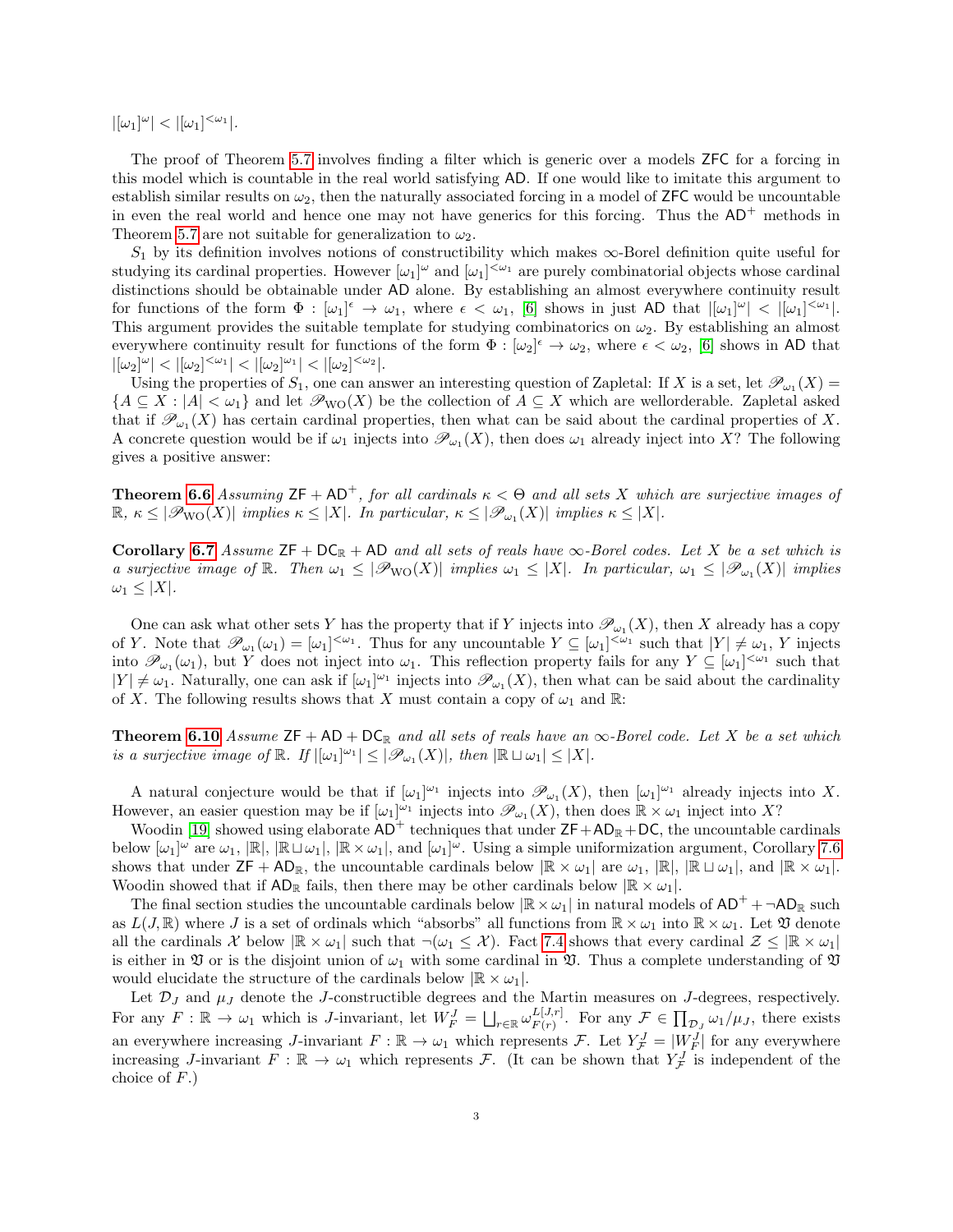Woodin showed that  $\prod_{X \in \mathcal{D}_J} \omega_1^{L[J,X]} / \mu_J = \omega_1$  for any set of ordinals J and  $\prod_{X \in \mathcal{D}_J} \omega_2^{L[J,X]} = \Theta$  if J is an "ultimate  $\infty$ -Borel code" in  $V = L(J, \mathbb{R})$ . For  $\alpha < \omega_1$ , let  $F^{\alpha} : \mathbb{R} \to \omega_1$  be the constant function taking value  $\alpha$ . It can be shown that  $F^{\alpha}$  represents the ordinal  $\alpha$  in  $\prod_{\mathcal{D}_J} \omega_1/\mu_J$ . Thus  $Y^J_{\alpha} = |W^J_{F^{\alpha}}|$  for each  $\alpha < \omega_1$ .

Let  $\mathfrak{Y} = \{Y_{\mathcal{F}}^J : \mathcal{F} \in \prod_{\mathcal{D}_J} \omega_1/\mu_J\}$ .  $\mathfrak{Y} \subseteq \mathfrak{Y}$ . It can be shown that  $Y_0^J = Y_1^J = |\mathbb{R}|$ . If  $\mathcal{F}_1 < \mathcal{F}_2$  in the ultrapower ordering, then  $Y_{\mathcal{F}_1}^J < Y_{\mathcal{F}_2}^J$ . Also for any  $\mathcal{Y} \in \mathfrak{Y}$ , there is some  $\mathcal{F} \in \prod_{\mathcal{D}_J} \omega_1/\mu_J$  so that  $\mathcal{Y} \leq Y_{\mathcal{F}}^J$ . By analyzing the behavior of  $\mathcal{F} \in \prod_{\mathcal{D}_J} \omega_1/\mu_J$  which are succesor ordinals and limit ordinals of cofinality  $\omega$ , one can show that  $\langle Y_\alpha^J : \alpha < \omega_1 \rangle$  is the  $\omega_1$ -length initial segment of  $\mathfrak{V}$ . The following summarizes the results of Section [7.](#page-17-1)

**Theorem:** Assume  $ZF + AD + DC_R$  and  $V = L(J, \mathbb{R})$  where J is a set of ordinals which absorbs function from  $\mathbb{R} \times \omega_1$  to  $\mathbb{R} \times \omega_1$ .

 $\langle Y_{\mathcal{F}}^J : \mathcal{F} \in \prod_{\mathcal{D}_J} \omega_1/\mu_J \setminus \{0\} \rangle$  is an order preserving injection of the ultraproduct ordering into  $\mathfrak{Y}$  with the injection ordering.

 $\mathfrak{Y}$  is cofinal in  $\mathfrak{Y}$ : For all  $\mathcal{X} \in \mathfrak{Y}$ , there is an  $\mathcal{F} \in \prod_{\mathcal{D}_J} \omega_1/\mu_J \setminus \{0\}$  so that  $\mathcal{X} \leq Y^J_{\mathcal{F}}$ .

For any  $\mathcal{X} \in \mathfrak{V}$  and  $F \in \prod_{\mathcal{D}_J} \omega_1/\mu_J \setminus \{0\}$ , either  $\mathcal{X} \leq Y^J_{\mathcal{F}}$  or  $Y^J_{\mathcal{F}} \leq \mathcal{X}$ .

 ${Y_{\alpha}^{J}:\alpha<\omega_1}$  is the  $\omega_1$ -length initial segment of  $\mathfrak{V}$ : for cardinals X below  $|\mathbb{R}\times\omega_1|$  so that  $\neg(\omega_1\leq\mathcal{X})$ , either there exists an  $\alpha < \omega_1$  so that  $\mathcal{X} = Y_\alpha^J$  or for all  $\alpha < \omega_1$ ,  $Y_\alpha^J \leq \mathcal{X}$ .

A very appealing conjecture given these results is that  $\mathfrak{V} = \mathfrak{Y}$ . Let  $F^{\omega_1} : \mathbb{R} \to \omega_1$  be defined by  $F^{\omega_1}(x) = \omega_1^{L[J,x]}$ . It can be shown that  $F^{\omega_1}$  represents  $\omega_1$  in  $\prod_{\mathcal{D}_J} \omega_1/\mu_J$ . Is  $Y_{\omega_1}^J = |W_{F^{\omega_1}}^J|$  the  $\omega_1$ <sup>th</sup> cardinal in  $\mathfrak V$  in the sense that for all  $\mathcal X \in \mathfrak V$  such that  $\mathcal X \leq Y^J_{\omega_1}$ , there is an  $\alpha \leq \omega_1$  so that  $\mathcal X = Y^J_{\alpha}$ ? The difficulty is that the behavior of cardinals below  $Y_{\mathcal{F}}^J$  where  $\mathcal F$  has uncountable cofinality is not well understood.

## 2. Basics

<span id="page-3-0"></span>This section summarizes some properties about  $\infty$ -Borel codes, Vopénka forcing, and the Martin measure that will be needed throughout the paper. The reader can refer to [\[2\]](#page-26-2) for a detailed exposition of these ideas at least in the  $L(\mathbb{R}) \models \text{AD setting}.$ 

**Definition 2.1.** Let  $S \subseteq ON$  be a set of ordinals and  $\varphi$  be a formula of set theory. The pair  $(S, \varphi)$  is called an  $\infty$ -Borel code. For any  $n \in \omega$ , define  $\mathfrak{B}^n_{(S,\varphi)} = \{x \in \mathbb{R}^n : L[S,x] \models \varphi(S,x)\}.$ 

If  $A \subseteq \mathbb{R}^n$ , then  $(S, \varphi)$  is an  $\infty$ -Borel code for A if and only if  $\mathfrak{B}^n_{(S,\varphi)} = A$ .

A set  $A \subseteq \mathbb{R}^n$  is said to be  $\infty$ -Borel if and only if it has an  $\infty$ -Borel code.

Note that an  $\infty$ -Borel Borel set of reals has a very absolute definition in the following sense: If  $A \subseteq \mathbb{R}$ is  $\infty$ -Borel with  $\infty$ -Borel code  $(S, \varphi)$ , then  $x \in A$  is determined completely by whether  $\varphi(S, x)$  holds in the minimal model of ZFC,  $L[S, x]$ , containing the code  $(S, \varphi)$  and the real x.

**Definition 2.2.** Let  $n > 0$  and  $S \subseteq ON$  be a set of ordinals. Let  $n\mathbb{O}_S$  denote the forcing of nonempty  $OD_S$ subsets of  $\mathbb{R}^n$  ordered by  $\subseteq$  with largest element  $1_{n\mathbb{O}_S} = \mathbb{R}^n$ . One will write  $\mathbb{O}_S$  for  $_1\mathbb{O}_S$ .

Since there is an S-definable bijection of  $OD_S$  with ON, one can transfer  $_n \mathbb{O}_S$  onto the ordinals. In this way,  $_n \mathbb{O}_S$  is a forcing in HOD<sub>S</sub>.

**Definition 2.3.** Let S be a set of ordinals. For each  $k \in \omega$ , let  $b_k = \{x \in \mathbb{R} : x(k) = 1\}$ . Note that  $b_k \in \mathbb{Q}_S$ . Let  $\dot{x}_{gen} = \{(\dot{k}, b_k) : k \in \omega\}$ . Note that  $\dot{x}_{gen}$  is an  $\mathbb{O}_S$ -name which adds a real.

One can formulate the analogous  $_n \mathbb{O}_S$ -name  $\dot{x}_{gen}^n$  for adding an element of  $\mathbb{R}^n$  for all  $n \geq 1$ .

<span id="page-3-2"></span>Fact 2.4. (Woodin) Assume  $\mathsf{ZF} + \mathsf{AD^+} + \mathsf{V} = \mathsf{L}(\mathscr{P}(\mathbb{R}))$ . Let S be a set of ordinals. For each  $x \in \mathbb{R}^n$ ,  $G_x^n = \{p \in n \mathbb{O}_S : x \in p\}$  is a HOD<sub>S</sub>-generic filter so that  $\dot{x}_{gen}^n[G_x^n] = x$  and  $\text{HOD}_S[G_x^n] = \text{HOD}_S[x]$ .

<span id="page-3-1"></span>Fact 2.5. ([\[9\]](#page-26-4) Theorem 2.4, [\[2\]](#page-26-2) Fact 8.1) Let M be a transitive inner model of  $\mathsf{ZF}$ . Let  $S \in M$  be a set of ordinals. Suppose  $K \in \text{HOD}_S^M$  is a set of ordinals and  $\varphi$  is a formula. Let N be a transitive inner model with  $\mathrm{HOD}_S^M \subseteq N$ . Let  $p = \{x \in \mathbb{R} : L[K,x] \models \varphi(K,x)\}$ , so p is a condition of  $\mathbb{O}_S^M$ . Then  $N \models p \Vdash_{\mathbb{O}_S^M} L[\check{K}, \check{x}_{\text{gen}}] \models \varphi(\check{K}, \check{x}_{\text{gen}}).$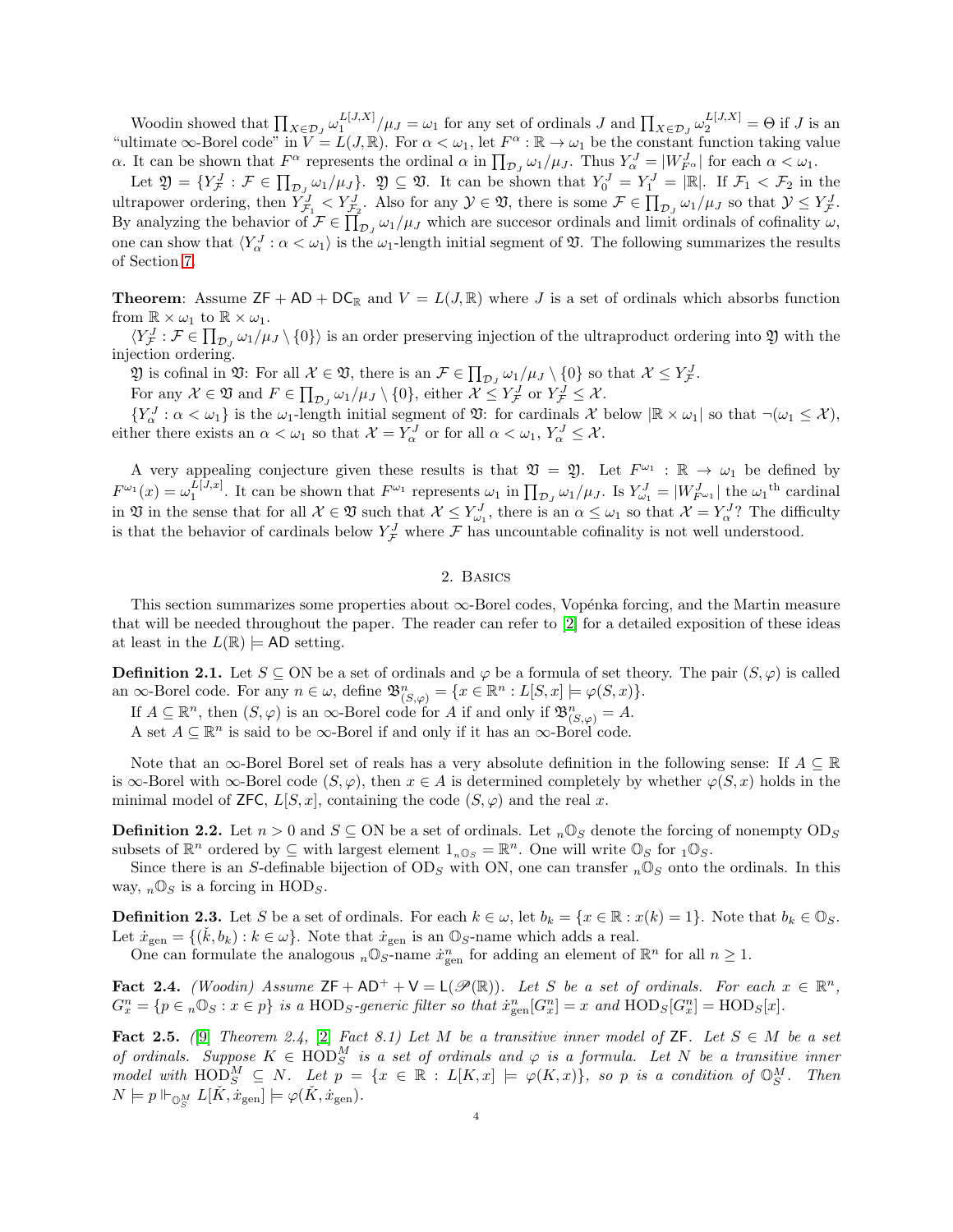**Definition 2.6.** (Woodin, [\[20\]](#page-26-0) Section 9.1)  $AD^+$  consists of the following:

- $(1)$  DC<sub>R</sub>.
- (2) Every  $A \subseteq \mathbb{R}$  is  $\infty$ -Borel.
- (3) For all  $\lambda < \Theta$ ,  $A \subseteq \mathbb{R}$ , and continuous  $\pi : \omega \lambda \to \mathbb{R}$ ,  $\pi^{-1}[A]$  is determined.

Models satisfying  $ZF + AD^+ + V = L(\mathcal{P}(\mathbb{R}))$  are called natural models of  $AD^+$ . Woodin showed that these either are models of  $AD_{\mathbb{R}}$  or take the form  $V = L(J, \mathbb{R})$  for a set of ordinals J:

<span id="page-4-4"></span>Fact 2.7. (Woodin, [\[1\]](#page-26-13) Corollary 3.2) Assume  $ZF + AD^+ + \neg AD_R + V = L(\mathscr{P}(\mathbb{R}))$ . Then there is a set of ordinals J so that  $V = L(J, \mathbb{R})$ .

Many results about  $L(\mathbb{R})$  proved by Vopénka forcing can be relativized to an analogous statement about models of the form  $L(J, \mathbb{R})$ .

<span id="page-4-2"></span>Fact 2.8. (Woodin, [\[1\]](#page-26-13) Theorem 3.4) Assume  $ZF + AD^+ + V = L(\mathscr{P}(\mathbb{R}))$ . Let J be a set of ordinals and  $A \subseteq \mathbb{R}$ . If A is OD<sub>J</sub>, then A has an OD<sub>J</sub>  $\infty$ -Borel code.

<span id="page-4-1"></span>**Fact 2.9.** (Woodin, [\[1\]](#page-26-13) Theorem 2.8) Assume  $ZF + AD^+ + V = L(\mathcal{P}(\mathbb{R}))$ . Let J be a set of ordinals. There is some set of ordinals  $X$  so that  $HOD_J = L[X]$ .

*Proof.* See [\[2\]](#page-26-2) Corollary 7.21 for a proof of this under  $AD + V = L(\mathbb{R})$ .

$$
\Box
$$

Woodin's works showing that  $L(J, \mathbb{R}) \models AD + DC_{\mathbb{R}}$  is a symmetric collapse extension of  $HOD_J^{L(J, \mathbb{R})}$ gives additional information about ∞-Borel codes in such models. In particular, it shows the existence of an ultimate ∞-Borel code mentioned above which will be particularly useful in this article for "absorbing fragments of functions" in relevant models of ZFC.

Assume  $V = L(J, \mathbb{R}) \models AD + DC_{\mathbb{R}}$ . For each  $m \leq n < \omega$ , let  $\pi_{n,m} : \mathbb{R}^n \to \mathbb{R}^m$  be the projection of  $\mathbb{R}^n$ onto  $\mathbb{R}^m$ . One can induce map  $\pi_{n,m}: {}_{n}\mathbb{O}_J \to {}_{m}\mathbb{O}_J$  by  $\pi_{n,m}(p) = \pi_{n,m}(p)$ , where the latter  $\pi_{n,m}: \mathbb{R}^n \to \mathbb{R}^m$ is the projection map. These maps  $\pi_{n,m}: {}_{n}\mathbb{O}_J \to {}_{m}\mathbb{O}_J$  are forcing projections. Let  $\omega\mathbb{O}_J$  denote the finite support direct limit induced by  $\langle n\mathbb{O}_J, \pi_{n,m} : 1 \leq m \leq n \rangle$ . Let  $\pi_{\omega,n} : \omega \mathbb{O}_J \to n \mathbb{O}_J$  be the natural associated projection map.

Each  $s \in \mathbb{R}^n$  induces canonically an  $_n \mathbb{O}_J$ -generic filter over  $\text{HOD}_J^{L(J,\mathbb{R})}$  denoted by  $G_s^n$ . Using  $\pi_{\omega,n}$ , let  $\omega\mathbb{O}_J/G_s^n$  refer to the associated remainder forcing. Moreover, every  $G \subseteq n\mathbb{O}_J$  which is  $n\mathbb{O}_J$ -generic over HOD<sub>J</sub> adds a generic element of  $\mathbb{R}^n$ . For each n, let  $\tau_n$  be the  $\omega\mathbb{O}_J$ -name for the real in the last coordinate of the generic *n*-tuple of reals added by the <sub>n</sub>O<sub>J</sub>-generic filter induced from an <sub> $\omega$ </sub>O<sub>J</sub>-generic filter. Let  $\dot{\mathbb{R}}_{sym}$ be the  $\omega \mathbb{O}_J$ -name for the set  $\{\tau_n : n \in \omega\}$ . Let  $\dot{x}_{\text{gen}}^n$  be a name denoting  $\langle \tau_i : i < n \rangle$ .

<span id="page-4-0"></span>**Fact 2.10.** (Woodin) Suppose  $L(J, \mathbb{R}) \models \text{AD} + \text{DC}_{\mathbb{R}}$ . Let  $s \in \mathbb{R}^n$ ,  $z \in L[J, \omega \mathbb{O}_J, s]$ , and  $\varphi$  is a formula. Then  $L(J, \mathbb{R}) \models \varphi(J, s, z)$  if and only if

$$
L[J,\omega \mathbb{O}_J,s] \models 1_{\omega \mathbb{O}_J/G_s^n} \Vdash_{\omega \mathbb{O}_J/G_s^n} L(\check{J},\dot{\mathbb{R}}_{\mathrm{sym}}) \models \varphi(\check{J},\dot{x}_{\mathrm{gen}}^n,\check{z}).
$$

Fact [2.10](#page-4-0) can be used to show that in  $L(J, \mathbb{R}) \models AD + DC_{\mathbb{R}}$ , for any  $A \subseteq \mathbb{R}$ , there is an  $r \in \mathbb{R}$  and a formula  $\varphi$  so that  $(J \oplus_{\omega} \mathbb{O}_J \oplus r, \varphi)$  forms an  $OD_{J,s}$   $\infty$ -Borel code for A, where  $J \oplus_{\omega} \mathbb{O}_J \oplus r$  is a set of ordinals that codes these three objects in some fixed way. It also gives following result.

<span id="page-4-3"></span>Fact 2.11. (Woodin) Assume  $ZF + AD + DC_R$  and there is a set  $J \subseteq ON$  so that  $V = L(J, \mathbb{R})$ . For each  $x \in \mathbb{R}$ ,  $\mathrm{HOD}_{J,x}^{\hat{L}(J,\mathbb{R})} = L[J,\omega \mathbb{O}_J,x].$ 

A more detailed exposition of these above results can be found in [\[2\]](#page-26-2) in the  $L(\mathbb{R})$  case. It should be noted that here these results are stated for the Vopěnka forcing  $\mathbb O$ . These results are initially proved using  $\mathbb A$  which is the forcing of nonempty sets of reals with OD  $\infty$ -Borel codes. It is then shown that  $\mathbb{O}$  and A are the same.

**Definition 2.12.** Let  $x \leq_{Turing} y$  indicate that x is Turing reducible to y. Let  $x \equiv_{Turing} y$  indicate  $x \leq_{Turing} y$ and y  $\leq_{\text{Turing}}$  y. Let  $\mathcal{D} = \mathbb{R}/\equiv_{\text{Turing}}$  denote the collection of Turing degrees. For  $X, Y \in \mathcal{D}$ , let  $X \leq Y$ indicate that there is some  $x \in X$  and  $y \in Y$  so that  $x \leq_{\text{Turing}} y$ . If  $X \in \mathcal{D}$ , then the Turing cone above X is the set  ${Y \in \mathcal{D} : X \leq Y}$ . The Martin's measure  $\mu$  on  $\mathcal D$  is the collection of subsets of  $\mathcal D$  which contain a Turing cone.

If  $J \subseteq ON$  is a set of ordinals. On R, define  $x \leq_{J} y$  if and only if  $x \in L[J, y]$ . Let  $x \equiv_{J} y$  if and only if  $x \leq_J y$  and  $y \leq_J x$ . Let  $\mathcal{D}_J = \mathbb{R}/\equiv_J$  denote the collection of J-constructibility degrees. If  $X, Y \in \mathcal{D}_J$ , then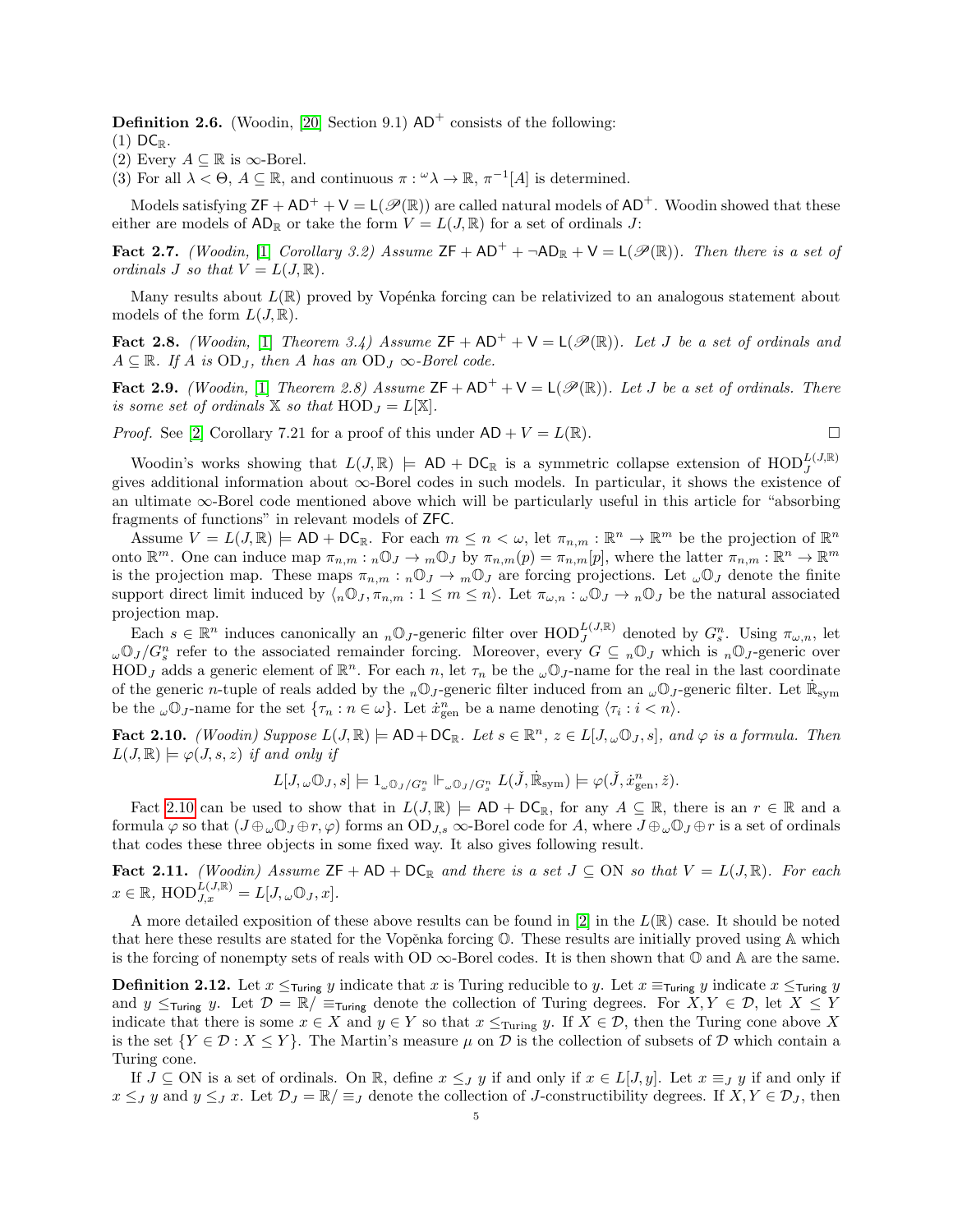let  $X \leq Y$  indicates that there exist  $x \in X$  and  $y \in Y$  so that  $x \leq_J y$ . If  $X \in \mathcal{D}_J$ , then the J-cone above X is the set  ${Y \in \mathcal{D}_J : X \leq Y}$ . Let  $\mu_J$  be collection of subsets of  $\mathcal{D}_J$  which contain a J-cone.

Fact 2.13. (Martin) Assume ZF + AD.  $\mu$  is a countably complete ultrafilter. For any  $J \subseteq ON$ ,  $\mu_J$  is a countably complete ultrafilter.

<span id="page-5-1"></span>Fact 2.14. (Woodin, [\[1\]](#page-26-13) Section 2.2) Assume  $ZF + AD^+$ .  $\prod_{X \in \mathcal{D}} ON/\mu$  and if J is a set of ordinals,  $\prod_{X \in \mathcal{D}_J} \text{ON}/\mu_J$  are wellorderings.

**Corollary 2.15.** Assume  $ZF + AD^+$ . Let  $S \subseteq ON$  be a set of ordinals.  $\prod_{X \in \mathcal{D}} \text{HOD}_S^{L[S,X]} / \mu$  is wellfounded.

*Proof.* Suppose  $F \in \prod_{X \in \mathcal{D}} \text{HOD}_S^{L[S,X]}/\mu$ . Let f be a function D such that  $[f]_\mu = F$ . Define  $\phi(f)$  by  $\phi(f)(X) = \text{rk}^{\text{HOD}_{S}^{L[S,X]}}(f(X)).$  Let  $\Phi : \prod_{X \in \mathcal{D}} \text{HOD}_{S}^{L[S,X]} / \mu \to \prod_{X \in \mathcal{D}} \text{ON}/\mu$  be defined by  $\Phi([f]_{\mu}) =$  $[\phi(f)]_{\mu}$ .  $\Phi$  is a well defined function. Moreover, it has the property that if  $F \in G$ , then  $\Phi(F) < \Phi(G)$ . Fact [2.14](#page-5-1) implies that  $\prod_{X \in \mathcal{D}} \text{HOD}_S^{L[S,X]} / \mu$  is wellfounded.

## 3. OD in OD is OD

As customary, one writes  $\mathbb R$  for  $\omega_2$ , which is the collection of functions  $f : \omega \to 2$ .

<span id="page-5-0"></span>**Theorem 3.1.** Assume  $ZF + AD^+ + V = L(\mathcal{P}(\mathbb{R}))$ . Let J be a set of ordinals. Let  $H \subseteq \mathbb{R}$ . Let  $K \subseteq \mathbb{R}$  be nonempty and  $OD_J$ . If H is  $OD_{J,z}$  for all  $z \in K$ , then H is  $OD_J$ .

*Proof.* For simplicity, assume  $J = \emptyset$ . By Fact [2.9,](#page-4-1) let  $X \in HOD^V$  be such that  $HOD^V = L[X]$ . Using the constructibility ordering of  $L[\mathbb{X}]$ , let  $\langle (S_\alpha, \varphi_\alpha) : \alpha \in \mathcal{O}(\mathbb{N}) \rangle$  enumerate all the  $\infty$ -Borel codes in  $L[\mathbb{X}] = \mathcal{H} \mathcal{O}(\mathbb{N})$ . (This is merely the canonical constructibility enumeration of all pairs  $(S, \varphi)$  in  $HOD^V = L[X]$  where S is a set of ordinals and  $\varphi$  is a formula.) The main observation is that for any  $X \in \mathcal{D}$ ,  $HOD^V = L[\mathbb{X}] \subseteq HOD_{\mathbb{X}}^{L[\mathbb{X},X]}$ and therefore the sequence  $\langle (S_\alpha, \varphi_\alpha) : \alpha \in \text{ON} \rangle$  is definable in  $\text{HOD}_{\mathbb{X}}^{\tilde{L}[\mathbb{X},X]}$  uniformly (by the same formula using X as a parameter for all  $X \in \mathcal{D}$ ). In particular, every  $OD^V$   $\infty$ -Borel code belongs to  $HOD^{\mathcal{L}[\mathbb{X},X]}$ .

Claim 1: For any  $R \subseteq \mathbb{R}$ , R is  $OD_z^V$  for some  $z \in \mathbb{R}$  if and only if there is some  $OD^V$   $\infty$ -Borel code  $(S, \varphi)$  so that

$$
R = (\mathfrak{B}_{(S,\varphi)}^2)_z = \{x \in \mathbb{R} : (z,x) \in \mathfrak{B}_{(S,\varphi)}^2\} = \{x \in \mathbb{R} : L[S,z,x] \models \varphi(S,z,x)\}.
$$

*Proof.* ( $\Rightarrow$ ) Suppose R is OD<sup>V</sup><sub>z</sub>. There is some formula  $\varsigma$  so that  $x \in R \Leftrightarrow V \models \varsigma(z, x, \bar{\alpha})$  where  $\bar{\alpha}$  is a tuple of ordinals. Let  $R' = \{(a, b) \in \mathbb{R}^2 : \varsigma(a, b, \bar{\alpha})\}$ . R' is an OD<sup>V</sup> subsets of  $\mathbb{R}^2$ . By Fact [2.8,](#page-4-2) there is some  $(S, \varphi) \in \text{HOD}^V$  so that  $\mathfrak{B}^2_{(S, \varphi)} = R'$ . Then  $R = (\mathfrak{B}^2_{(S, \varphi)})_z$ .  $(\Leftarrow)$  is clear.

Since  $K \subseteq \mathbb{R}$  is  $OD^V$ , K has an  $\infty$ -Borel code  $(U, \psi) \in HOD^V$  by Fact [2.8.](#page-4-2) Since  $K \neq \emptyset$ , let  $z^* \in K$ . Let  $Z^* = [z^*]_{\equiv_{\text{Turing}}}$ . Throughout this entire argument, one will only work on the Turing cone above  $Z^*$ .

For all  $X \in \mathcal{D}$ , since  $(U, \psi) \in \text{HOD}^V = L[\mathbb{X}] \subseteq L[\mathbb{X}, X]$ ,  $(U, \psi) \in \text{HOD}_{\mathbb{X}}^{L[\mathbb{X}, X]}$ . For any  $X \geq Z^*$ , let  $q^X = \{x \in \mathbb{R}^{L[\mathbb{X},X]} : L[U,x] \models \psi(U,x)\}.$  Note that  $q^X$  is  $\text{OD}_{\mathbb{X}}^{L[\mathbb{X},X]}$ . Since  $z^* \in \mathbb{R}^{L[\mathbb{X},X]}, z^* \in K$ , and  $(U,\psi)$ is the  $\infty$ -Borel code for K, one has  $V \models L[U, z^*] \models \psi(U, z^*)$ . Thus  $L[X, X] \models L[U, z^*] \models \psi(U, z^*)$ . Thus  $z^* \in q^X$  and  $q^X \neq \emptyset$ . It has been shown that  $q^X \in \mathbb{O}_{\mathbb{X}}^{L[\mathbb{X},X]}$ .

(Case I) There is a cone of  $X \in \mathcal{D}$  so that there are no atoms in

$$
\mathbb{O}_{\mathbb{X}}^{L[\mathbb{X},X]} \restriction q^X = \{ p \in \mathbb{O}_{\mathbb{X}}^{L[\mathbb{X},X]} : p \leq_{\mathbb{O}_{\mathbb{X}}^{L[\mathbb{X},X]}} q^X \}.
$$

Let  $Z^{**} \in \mathcal{D}$  with  $Z^{**} \geq Z^*$  be a base of a cone for which the Case I assumption holds. Now suppose  $X \in \mathcal{D}$  with  $X \geq Z^{**}$ .

Claim 2: There is a sequence  $\mathcal{J} = \langle J_n : n \in \omega \rangle$  of dense open subsets of  $\mathbb{O}_{\mathbb{X}}^{L[\mathbb{X},X]} \restriction q^X$  and a sequence of ordinals  $\langle \epsilon_n : n \in \omega \rangle$  so that for all  $h \in \mathbb{R}$  which are  $\mathbb{O}_{\mathbb{X}}^{L[\mathbb{X},X]} \restriction q^X$ -generic with respect to  $\mathcal{J}$ , the following holds: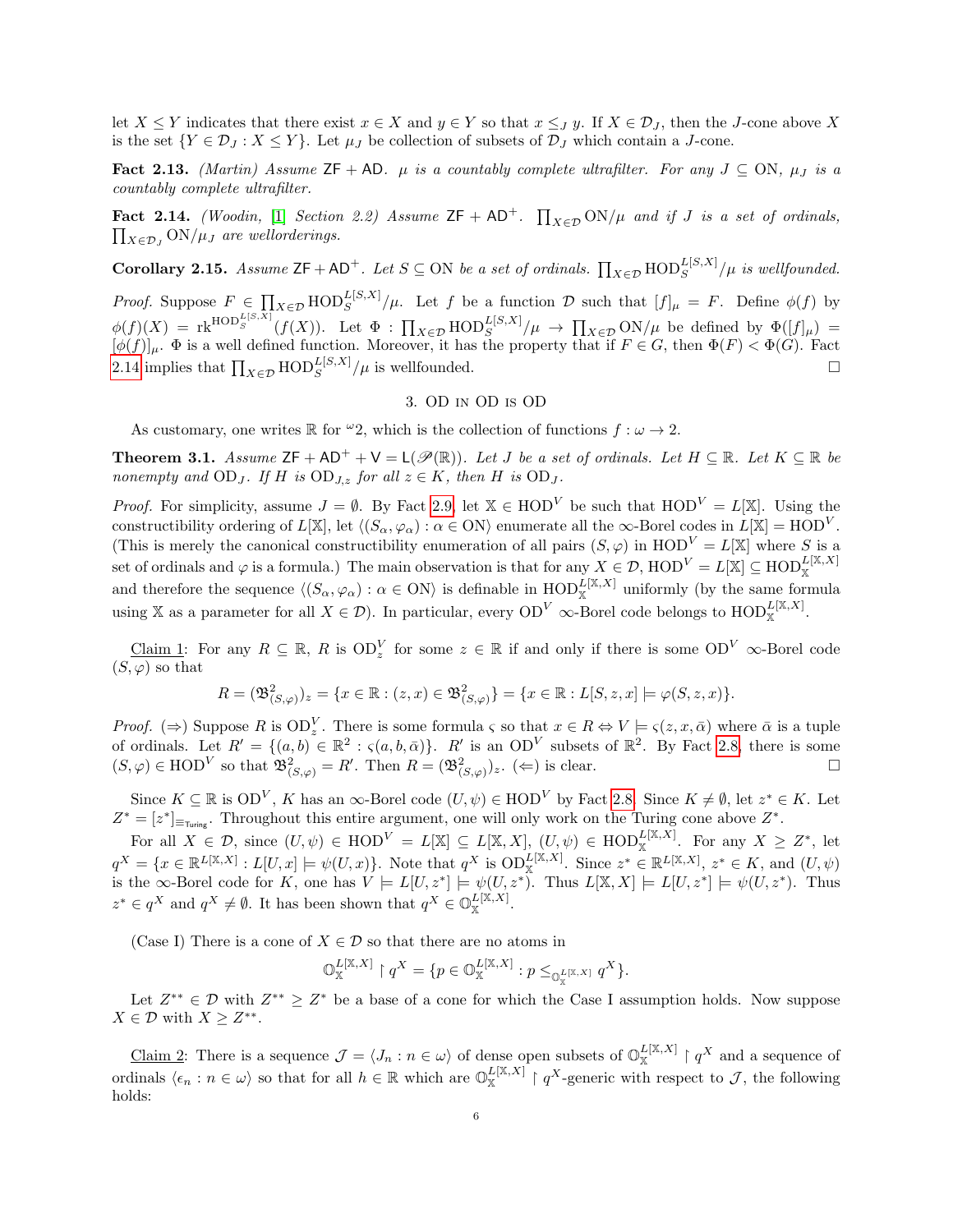- (1)  $h \in K$ .
- (2) h is  $\mathbb{O}_{\mathbb{X}}^{L[\mathbb{X},X]} \restriction q^X$ -generic over  $\mathrm{HOD}_{\mathbb{X}}^{L[\mathbb{X},X]}[y]$  for all  $y \in \mathbb{R}^{L[\mathbb{X},X]}$ .
- (3) There is some  $m \in \omega$  so that  $H = (\overline{\mathfrak{B}}_{(S_{\epsilon_m}, \varphi_{\epsilon_m})})_h$ .

*Proof.* Since  $L[X, X] \models$  **ZFC** and  $V \models$  **AD**,  $\omega_1^V$  is inaccessible in  $\text{HOD}_X^{L[X,X]}$ . This can be used to show that  $\mathbb{O}_{X}^{L[X,X]} \restriction q^{X}$  is a countable atomless forcing. In V, fix a forcing isomorphism  $\Phi: \mathbb{O}_{X}^{L[X,X]} \restriction q^{X} \to \mathbb{C}$ , where  $\mathbb C$  is the Cohen forcing. (Specifically  $\mathbb C = \left( \langle \omega_2, \leq_{\mathbb C} \right)$  is the forcing of finite binary strings ordered by  $\leq_{\mathbb C}$ which is reverse string inclusion. Note there is generally no way to uniformly choose Φ depending on the degree X.) Let  $\mathcal E$  be the collection of all dense open subsets of  $\mathbb O_{\mathbb X}^{L[\mathbb X,X]}$  |  $q^X$  which belongs to  $\mathrm{HOD}_{\mathbb X}^{L[\mathbb X,X]}[y]$ for some  $y \in \mathbb{R}^{L[\mathbb{X},X]}$ . Since  $V \models AD, L[\mathbb{X},X] \models \mathsf{ZFC}$ , and  $\mathrm{HOD}_{\mathbb{X}}^{\tilde{L}[\mathbb{X},X]}[y] \models \mathsf{ZFC}$  for all  $y \in \mathbb{R}^{L[\mathbb{X},X]}$ , one has that E is countable in V. Let  $\mathcal{F} = {\Phi[D] : D \in \mathcal{E}}$ . Then F is a countable collection of dense open subsets of Cohen forcing C.

For each  $g \in \mathbb{R}$ , let  $G_g^{\mathbb{C}} \subseteq \mathbb{C}$  be the derived  $\mathbb{C}\text{-filter}$  defined by  $G_g = \{g \mid n : n \in \omega\}$ . One say that g is C-generic with respect to F if and only if  $G_g^{\mathbb{C}}$  intersects each dense open set in F. Similarly if J is a collection of dense open subsets of  $\mathbb{O}_{\mathbb{X}}^{L[X,X]} \restriction q^X$ , one says that a real  $x \in \mathbb{R}$  is  $\mathbb{O}_{\mathbb{X}}^{L[X,X]} \restriction q^X$ -generic with respect to J if and only if there is an  $\mathbb{O}_{\mathbb{X}}^{L[\mathbb{X},X]} \restriction q^X$ -generic filter  $G \subseteq \mathbb{O}_{\mathbb{X}}^{L[\mathbb{X},X]} \restriction q^X$  so that G meets each dense open set in  $\mathcal J$  and  $\dot x_{\rm gen}[G] = x$ .

Since F is countable in  $V$ , let  $C \subseteq \mathbb{R}$  be the comeager set of reals which are C-generic with respect to F. Let B be the collection of reals which are  $\mathbb{O}_{\mathbb{X}}^{L[X,X]} \restriction q^X$ -generic over  $\text{HOD}_{\mathbb{X}}^{L[X,X]}[y]$  for all  $y \in \mathbb{R}^{L[X,X]}$ . By the definition of  $\Phi$ ,  $\mathcal{E}$ , and  $\mathcal{F}$ , the forcing isomorphism  $\Phi$  induces a bijection  $\tilde{\Phi}: B \to C$ .

For each  $g \in C$ , let  $G_{\tilde{\Phi}^{-1}(g)} = \Phi^{-1}[G_g^{\mathbb{C}}]$ .  $G_{\tilde{\Phi}^{-1}(g)}$  is an  $\mathbb{O}_{\mathbb{X}}^{L[\mathbb{X},X]} \upharpoonright q^X$ -generic filter over  $\text{HOD}_{\mathbb{X}}^{L[\mathbb{X},X]}[y]$  for all  $y \in \mathbb{R}^{L[\mathbb{X},X]}$ . Note that  $\dot{x}_{gen}[G_{\tilde{\Phi}^{-1}(g)}] = \tilde{\Phi}^{-1}(g)$ . Since  $q^X \in G_{\tilde{\Phi}^{-1}(g)}$  and  $q^X$  is a condition of the form mentioned in Fact [2.5,](#page-3-1)

$$
\text{HOD}^{L[\mathbb{X},X]}_{\mathbb{X}}[G_{\tilde{\Phi}^{-1}(g)}] \models L[U,\tilde{\Phi}^{-1}(g)] \models \psi(U,\tilde{\Phi}^{-1}(g)).
$$

Thus

$$
V \models L[U, \tilde{\Phi}^{-1}(g)] \models \psi(U, \tilde{\Phi}^{-1}(g)).
$$

Since  $(U, \psi)$  is the  $\infty$ -Borel code for  $K$ ,  $\tilde{\Phi}^{-1}(g) \in K$ . It has been shown that whenever  $g \in C$ ,  $\tilde{\Phi}^{-1}(g) \in K$ . By assumption, H is  $OD_x$  for all  $x \in K$ . In particular, for each  $g \in C$ , H is  $OD_{\tilde{\Phi}^{-1}(g)}$ . By Claim 1, there is some  $\epsilon \in \text{ON}$  so that  $H = (\mathfrak{B}^2_{(S_{\epsilon},\varphi_{\epsilon})})_{\tilde{\Phi}^{-1}(g)}$ . Define  $\Psi : C \to \text{ON}$  by  $\Psi(g)$  is the least such  $\epsilon$ .

Under AD, a wellordered union of meager sets is meager, therefore, there must be some  $\epsilon \in ON$  so that  $\Psi^{-1}[\{\epsilon\}]$  is nonmeager. Let  $\delta_0 \in \text{ON}$  be the least ordinal so that  $\Psi^{-1}[\{\delta_0\}]$  is nonmeager. Suppose  $\delta_{\xi} \in \text{ON}$ has been defined. If  $\bigcup_{\alpha \geq \delta_{\xi}} \Psi^{-1}[\{\alpha\}]$  is meager, then declare the construction to have finished. Otherwise, again using the fact that wellordered unions of meager sets are meager under AD, there is a least ordinal  $\delta_{\xi+1}$ greater than  $\delta_{\xi}$  so that  $\Phi^{-1}[\{\delta\}]$  is nonmeager. If  $\xi$  is a limit ordinal and  $\delta_{\zeta}$  has been defined for all  $\zeta < \xi$ , then let  $\delta_{\xi} = \sup \{ \delta_{\zeta} : \zeta \leq \xi \}$ . Since all sets of reals have the Baire property under AD and the topology on R has the countable chain condition, there must be a countable  $\lambda \in ON$  so that the construction is finished at stage  $\lambda$ .

As  $\lambda$  is countable, one can enumerate  $\langle \delta_{\xi} : \xi < \lambda \rangle$  by  $\langle \epsilon_n : n \in \omega \rangle$ . Let  $D = \bigcup_{n \in \omega} \Psi^{-1}[\{\epsilon_n\}]$  which is comeager by definition of  $\lambda$  being the ordinal by which the construction finished.

Since D is comeager, there is a sequence  $\langle I_n : n \in \omega \rangle$  of topologically dense open subsets of R so that  $\bigcap_{n\in\omega}I_n\subseteq D$ . Let  $J_n=\{\Phi^{-1}(\sigma):\sigma\in\mathbb{C}\wedge N_{\sigma}\subseteq I_n\}$ , where  $N_{\sigma}=\{f\in\mathbb{R}:\sigma\subseteq f\}$  is the basic open subset of R determined by  $\sigma$  and recall that  $\mathbb{C} = \langle \omega_2 \rangle$ . Define  $\mathcal{J} = \langle J_n : n \in \omega \rangle$  which is a sequence of dense open subsets of  $\mathbb{O}^{L[\mathbb{X},X]}_{\mathbb{S}} \mid q^X$ . Note that if x is  $\mathbb{O}^{L[\mathbb{X},X]}_{\mathbb{X}} \mid q^X$ -generic with respect to  $\mathcal{J} = \langle J_n : n \in \omega \rangle$ , then  $\tilde{\Phi}(x) \in D$ . Since  $D \subseteq C$  and by the observation above,  $G_x = G_{\tilde{\Phi}^{-1}(\tilde{\Phi}(x))}$  is  $\mathbb{O}_{\mathbb{X}}^{L[\mathbb{X},X]} \restriction q^X$ -generic over  $\text{HOD}_{\mathbb{X}}^{L[\mathbb{X},X]}[y]$  for all  $y \in \mathbb{R}^{L[\mathbb{X},X]}$  and  $x = \dot{x}_{\text{gen}}[G_x]$ . This completes the proof of Claim 2.

One will construct a sequence of conditions in  $\mathbb{O}_{\mathbb{X}}^{L[\mathbb{X},X]} \restriction q^X$  for as long as possible: Let  $p_{-1} = q^X$ .

Suppose one has succeeded to construct  $p_k$ .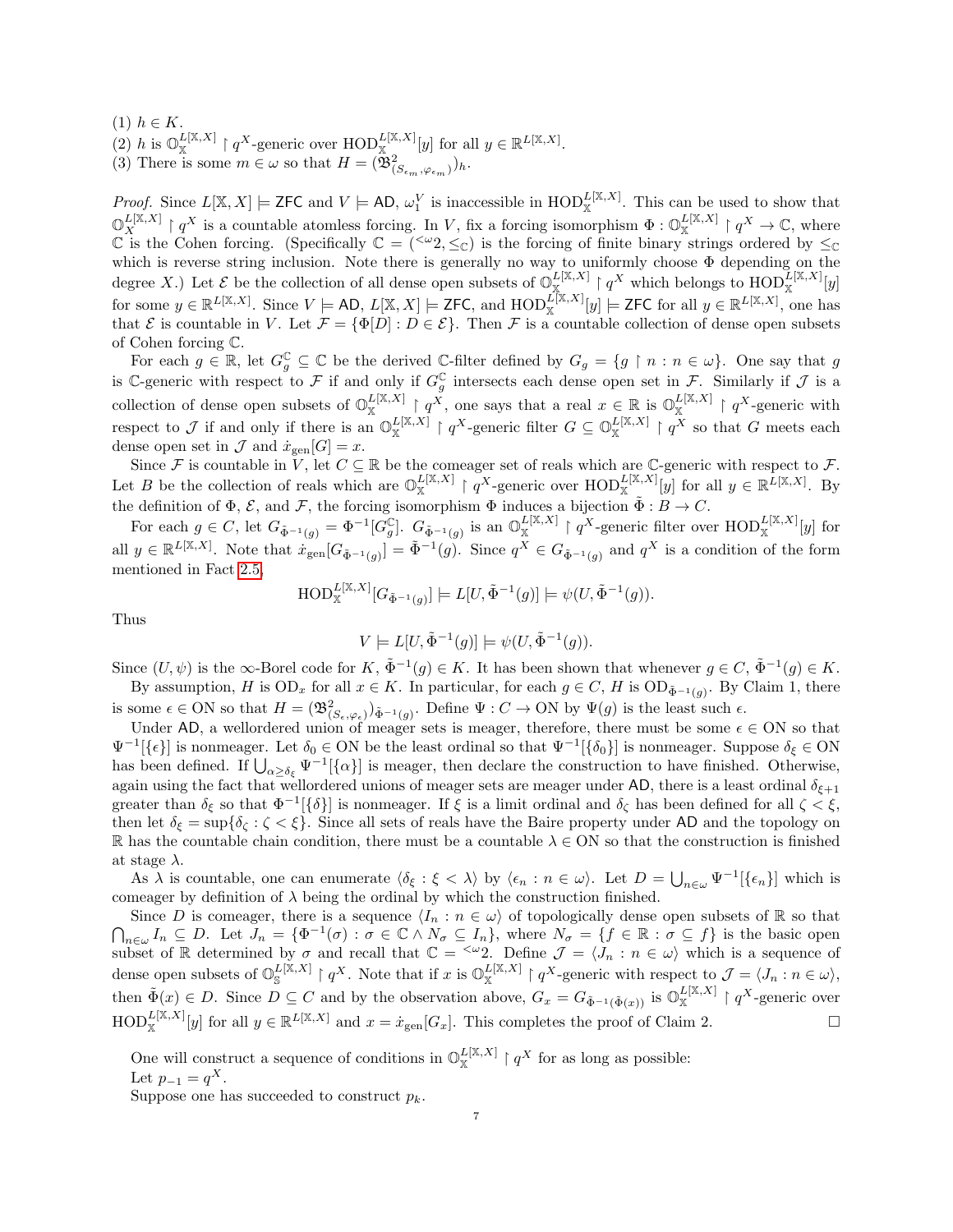(Subcase i) There is some  $y \in \mathbb{R}^{L[\mathbb{X},X]}$  and some  $u \leq_{\mathbb{O}_{X}^{L[\mathbb{X},X]} \upharpoonright q^{X}} p_{k}$  so that

$$
y \notin H \wedge \mathrm{HOD}^{L[\mathbb{X},X]}_{\mathbb{X}}[y] \models u \Vdash_{\mathbb{O}^{L[\mathbb{X},X]}_{\mathbb{X}} } L[\check{\mathcal{S}}_{\epsilon_{k+1}}, \dot{x}_{\mathrm{gen}}, \check{y}] \models \varphi_{\epsilon_{k+1}}(\check{\mathcal{S}}_{\epsilon_{k+1}}, \dot{x}_{\mathrm{gen}}, \check{y})
$$

or

$$
y \in H \wedge \text{HOD}_{\mathbb{X}}^{L[\mathbb{X},X]}[y] \models u \Vdash_{\mathbb{O}_{\mathbb{X}}^{L[\mathbb{X},X]}} L[\check{S}_{\epsilon_{k+1}}, \dot{x}_{\text{gen}}, \check{y}] \models \neg \varphi_{\epsilon_{k+1}}(\check{S}_{\epsilon_{k+1}}, \dot{x}_{\text{gen}}, \check{y})
$$

In this case, let  $p_{k+1} \in \mathbb{O}_{\mathbb{X}}^{L[\mathbb{X},X]}$  be the least  $u \in J_{k+1}$  according to the canonical wellordering of  $\text{HOD}_{\mathbb{X}}^{L[\mathbb{X},X]}$ . (Subcase ii) Subcase i fails. Declare that the construction has failed at stage  $k + 1$ .

Claim 3: The construction must fail at some stage.

*Proof.* Suppose the construction never failed. Then one would have successfully produced a sequence  $\langle p_k :$  $k \in \omega$  in  $\mathbb{O}_{\mathbb{X}}^{L[\mathbb{X},X]} \restriction q^X$  with the properties specified above. Let  $\hat{G}$  be the  $\mathbb{O}_{\mathbb{X}}^{L[\mathbb{X},X]} \restriction q^X$ -generic filter produced by  $\leq_{\mathbb{Q}_{\mathbb{X}}^{L^{[\mathbb{X},X]}}\upharpoonright q^X}$ -upward closing  $\{p_k : k \in \omega\}$ . By construction,  $p_k \in J_k$ . Hence  $\hat{G}$  is  $\mathbb{O}_{\mathbb{X}}^{L^{[\mathbb{X},X]}} \upharpoonright q^X$ generic filter with respect to J. Let  $h = x_{\text{gen}}[\hat{G}]$  be the associated  $\mathbb{O}_{\mathbb{X}}^{L[X,X]} \upharpoonright q^X$ -generic real. By Claim 2,  $h \in K$ , h is  $\mathbb{O}_{X}^{L[X,X]} \upharpoonright q^{X}$ -generic over  $\text{HOD}_{X}^{L[X,X]}[y]$  for all  $y \in \mathbb{R}^{L[X,X]}$ , and there is some  $m \in \omega$  so that  $H = (\mathfrak{B}^2_{(S_{\epsilon_m}, \varphi_{\epsilon_m})})_h$ . However, the construction did not fail at stage m. Without loss of generality (the other case being similar),  $p_m$  was found with the property that there is some  $y \in \mathbb{R}^{L[X,X]}$  so that

$$
y \notin H \wedge \mathrm{HOD}^{L[\mathbb{X},X]}_{\mathbb{X}}[y] \models p_m \Vdash_{\mathbb{O}^{L[\mathbb{X},X]}_{\mathbb{X}} } L[\check{S}_{\epsilon_m}, \dot{x}_{\mathrm{gen}}, \check{y}] \models \varphi_{\epsilon_m}(\check{S}_{\epsilon_m}, \dot{x}_{\mathrm{gen}}, \check{y})
$$

Thus

$$
\text{HOD}_{\mathbb{X}}^{L[\mathbb{X},X]}[y][h] \models L[S_{\epsilon_m},h,y] \models \varphi_{\epsilon_m}(S_{\epsilon_m},h,y).
$$

Thus

$$
V \models L[S_{\epsilon_m}, h, y] \models \varphi_{\epsilon_m}(S_{\epsilon_k}, h, y).
$$

Since  $H = (\mathfrak{B}^2_{(S_{\epsilon_m}, \varphi_{\epsilon_m})})_h$ , this implies that  $y \in H$ . However, it was also assumed that  $y \notin H$ . Contradiction. This completes the proof of Claim 3.

Claim 4: For all  $X \geq Z^{**}$ , there is some  $p \in \mathbb{O}_{\mathbb{X}}^{L[\mathbb{X},X]}$  and some ordinal  $\epsilon$  so that for all  $y \in \mathbb{R}^{L[\mathbb{X},X]}$ ,  $y \in H$ if and only if  $\mathrm{HOD}^{L[\mathbb{X},X]}_{\mathbb{X}}[y] \models p \Vdash_{\mathbb{O}^{L[\mathbb{X},X]}_{\mathbb{X}}} L[\check{\mathcal{S}}_{\epsilon}, \dot{x}_{\text{gen}}, \check{y}] \models \varphi(\check{\mathcal{S}}_{\epsilon}, \dot{x}_{\text{gen}}, \check{y}).$ 

Proof. By Claim 3, the construction described above must fail at some stage  $k$ . This means that the forcing relation written above in  $\text{HOD}_{\mathbb{X}}^{L[\mathbb{X},X]}[y]$  for  $p_{k-1}$  and the  $\infty$ -Borel code  $(S_{\epsilon_k}, \varphi_{\epsilon_k})$  can be used to determine membership of  $y \in H$  for any  $y \in \mathbb{R}^{L[X,X]}$ . This completes the proof of Claim 4.

As mentioned in the proof of Claim 2, one non-uniformly selected a forcing isomorphism Φ. The choice of  $\Phi$  is irrelevant, however, since one will only need the existence of any condition p with the above property in Claim 4.  $\Box$ 

For  $X \geq Z^{**}$ , using the canonical wellordering of  $\text{HOD}_{\mathbb{X}}^{L[\mathbb{X},X]}$ , let  $\langle p^X_\alpha : \alpha < \delta^X \rangle$ , where  $\delta^X \in \text{ON}$ , be the canonical enumeration of  $\mathbb{O}_{\mathbb{X}}^{L[\mathbb{X},X]} \restriction q^X$ .

In summary, it has been established that for any  $y \in \mathbb{R}$ , if one drops into a local model  $\text{HOD}_{\mathbb{X}}^{L[\mathbb{X},X]}[y]$ , where X is a sufficiently strong Turing degree (i.e.  $X \geq Z^{**} \oplus [y]_{\text{Turing}}$ ), then one can determine membership of y in H by merely two pieces of information: a condition  $p \in \mathbb{O}_{\mathbb{X}}^{\mathbb{Z}[\mathbb{X},X]}$  and an ordinal  $\epsilon$ . Note that p is coded by an ordinal since one can identify p with the least ordinal  $\alpha < \delta^X$  so that  $p = p_\alpha^X$ . Next one will show that roughly all this local information can be captured by just two ordinals by taking an ultrapower by  $\mu$ .

Using Claim 4, let  $\Sigma_{\alpha^*}: \mathcal{D} \to ON$  be defined by  $\Phi_{\alpha^*}(X)$  is the least  $\alpha$  so that  $p^X_\alpha$  satisfies Claim 4 for some  $\epsilon$  whenever  $X \geq Z^{**}$ . For other  $X \in \mathcal{D}$ , let  $\Sigma_{\alpha^*}(X) = 0$ . Define  $\Sigma_{\epsilon^*} : \mathcal{D} \to \text{ON}$  by  $\Sigma_{\epsilon^*}(X)$  is the least  $\epsilon$  satisfying Claim 4 with respect to  $p_{\Sigma_{\alpha^*}(X)}$  whenever  $X \geq Z^{**}$ . For other  $X \in \mathcal{D}$ , let  $\Sigma_{\epsilon^*}(X) = 0$ .

 $[\Sigma_{\alpha^*}]_\mu$  and  $[\Sigma_{\epsilon^*}]_\mu$  are ordinals since  $\prod_{X \in \mathcal{D}} ON/\mu$  is a wellordering by Fact [2.14.](#page-5-1) Let  $\alpha^* = [\Sigma_{\alpha^*}]_\mu$  and  $\epsilon^*=[\Sigma_{\epsilon^*}]_\mu.$ 

Claim  $5:$  H is OD.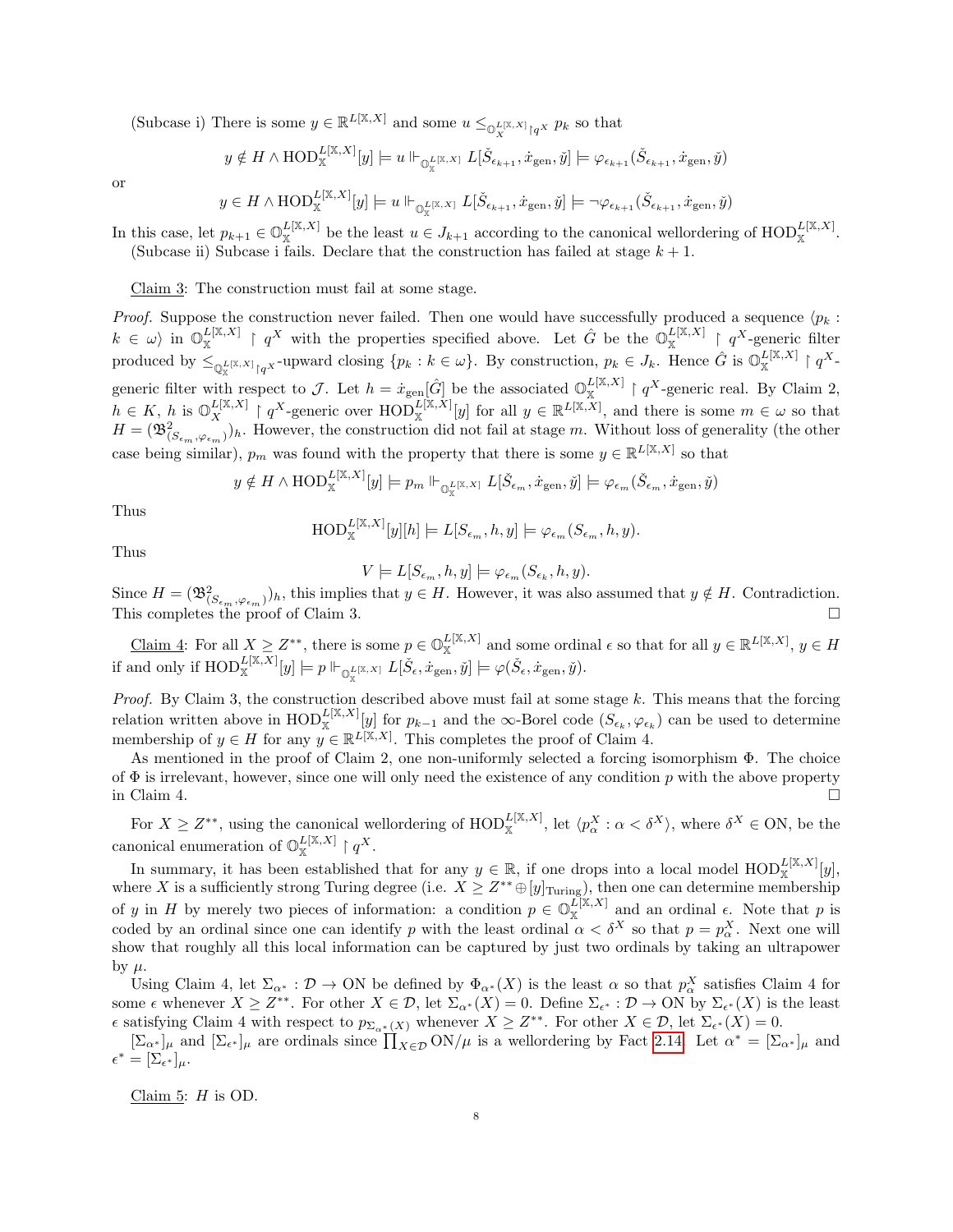*Proof.* Note that for  $y \in \mathbb{R}$ ,  $y \in H$  if and only if for any  $\Sigma_0$ ,  $\Sigma_1 : \mathcal{D} \to ON$  so that  $[\Sigma_0]_\mu = \alpha^*$  and  $[\Sigma_1]_\mu = \epsilon^*$ , for a cone of  $X \in \mathcal{D}$ ,

$$
\mathrm{HOD}^{L[\mathbb{X},X]}_{\mathbb{X}}[y] \models p_{\Sigma_0(X)}^X \Vdash_{\mathbb{O}_{\mathbb{X}}^{L[\mathbb{X},X]}} L[\check{S}_{\Sigma_1(X)},\dot{x}_{\text{gen}},\check{y}] \models \varphi_{\Sigma_1(X)}(\check{S}_{\Sigma_1(X)},\dot{x}_{\text{gen}},\check{y}).
$$

The latter is ordinal definable (using the two ordinals  $\alpha^*$  and  $\epsilon^*$ ). The expression successfully defines H by the definition of  $\alpha^* = [\Sigma_{\alpha^*}]_{\mu}$  and  $\epsilon^* = [\Sigma_{\epsilon^*}]_{\mu}$  as well as Claim 4.

The theorem is complete in the setting of Case I.

(Case II) There is a cone of  $X \in \mathcal{D}$  so that there is an atom in  $\mathbb{O}_{\mathbb{X}}^{L[\mathbb{X},X]} \restriction q^X$ . Let  $Z^{**} \geq Z^*$  be the base of a cone satisfying the Case II assumption. Fix an  $X \geq Z^{**}$ . Let  $p \leq_{\mathbb{Q}_{\mathbb{X}}^{L[\mathbb{X},X]} \mid q^X} q^X$  be an atom.

Claim 6: There is some  $r \in K \cap \text{HOD}_{\mathbb{X}}^{L[\mathbb{X},X]}$ . Note that  $r \in K$  implies there is an ordinal  $\epsilon$  so that  $H = (\mathfrak{B}^2_{(S_\epsilon, \varphi_\epsilon)})_r.$ 

*Proof.* Since  $p \in \mathbb{O}_{\mathbb{X}}^{L[\mathbb{X},X]}$ , one has that  $p \neq \emptyset$ . Let  $r \in p$ . Let  $G_r^1 = \{p \in \mathbb{O}_{\mathbb{X}}^{L[\mathbb{X},X]} : r \in p\}$ . By Fact [2.4,](#page-3-2)  $G_r^1$  is an  $\mathbb{O}_{\mathbb{X}}^{L[\mathbb{X},X]}$ -generic filter over  $\text{HOD}_{\mathbb{X}}^{L[\mathbb{X},X]}$ subsets of  $\omega$ , for each  $n \in \omega$ ,  $n \in r$  if and only if  $p \Vdash_{\mathbb{O}_{\mathbb{X}}^{\mathbb{L}[\mathbb{X},X]}} \check{n} \in \dot{x}_{\text{gen}}$  since p was assumed to be an atom and hence has no nontrivial extensions. The latter is  $OD_{\mathbb{X}}^{L[\mathbb{X},X]}$ . This shows that  $r \in \text{HOD}_{\mathbb{X}}^{L[\mathbb{X},X]}$ . (Since  $r \in p$  was arbitrary, this argument actually shows that  $p = \{r\}$ .) Since  $p \leq_{\mathbb{Q}_{\mathbb{X}}^{\mathbb{Z}[\mathbb{X},\mathbb{X}]} q^X$  and  $p \in G_r^1$ , one has that  $r \in q^X$ . By definition of  $q^X$ , one has that  $L[U, r] \models \Psi(U, r)$ . Since  $(U, \psi)$  is the  $\infty$ -Borel code for K,  $V \models r \in K$ . It has been shown that  $r \in K \cap \text{HOD}_{\mathbb{X}}^{L[\mathbb{X}, X]}$ .

Let  $\langle r_\alpha^X : \alpha < \delta^X \rangle$ , where  $\delta^X \in \text{ON}$ , be the enumeration of  $\mathbb{R}^{\text{HOD}_{\mathbb{X}}^{\text{L}[X,X]}}$  according to the canonical wellordering of  $\text{HOD}_{\mathbb{X}}^{L[X,X]}$ . Define  $\Sigma_{\alpha^*}: \mathcal{D} \to \text{ON}$  by  $\Sigma_{\alpha^*}(X)$  is the least ordinal  $\alpha$  so that  $r_\alpha^X$  satisfies Claim 6 whenever  $X \geq Z^{**}$ . Otherwise, let  $\Sigma_{\alpha^*}(X) = 0$ . Let  $\Sigma_{\epsilon^*}: \mathcal{D} \to \text{ON}$  be defined by  $\Sigma_{\epsilon^*}(X)$  is the least  $\epsilon \in \text{ON}$  so that  $H = (\mathfrak{B}^2_{(S_{\epsilon},\varphi_{\epsilon})})_{r_{\Sigma_{\alpha^*}(X)}^X}$  whenever  $X \geq Z^{**}$ . Otherwise, let  $\Sigma_{\epsilon^*}(X) = 0$ .

Again since  $\prod_{X \in \mathcal{D}} \text{ON}/\mu$  is a wellordering by Fact [2.14,](#page-5-1)  $[\Sigma_{\alpha^*}]_{\mu}$  and  $[\Sigma_{\epsilon^*}]_{\mu}$  are ordinals. Let  $\alpha^* = [\Sigma_{\alpha^*}]_{\mu}$ and  $\epsilon^* = [\Sigma_{\epsilon^*}]_{\mu}$ .

### Claim 7:  $H$  is OD.

*Proof.* Note that for all  $y \in \mathbb{R}$ ,  $y \in H$  if and only for all  $\Sigma_0$ ,  $\Sigma_1 : \mathcal{D} \to ON$  so that  $[\Sigma_0]_\mu = \alpha^*$  and  $[\Sigma_1]_\mu = \epsilon^*$ , for a cone of  $X \in \mathcal{D}$ ,

$$
L[S_{\Sigma_1(X)}, r_{\Sigma_0(X)}^X, y] \models \varphi_{\Sigma_1(X)}(S_{\Sigma_1(X)}, r_{\Sigma_0(X)}^X, y).
$$

This equivalence is true by Claim 6 and the definitions of  $\Sigma_{\alpha^*}$  and  $\Sigma_{\epsilon^*}$ . The latter is ordinal definable (using the ordinals  $\alpha^*$  and  $\epsilon^*$ ).

The theorem has been shown in Case II as well. The entire argument is complete.  $\Box$ 

Some assumptions beyond ZF or ZFC are necessary to prove the conclusion of Theorem [3.1.](#page-5-0) The next result shows that in a Sacks forcing extension of the constructible universe L, there is a nonempty OD set K and a real g so that g is  $OD_z$  for any  $z \in K$  but g is not OD.

<span id="page-8-0"></span>Fact 3.2. Let S denote the Sacks forcing of perfect trees. Let  $G \subseteq S$  be an S-generic filter over L.

In  $L[G]$ : Let  $K = \mathbb{R}^{L[G]} \setminus \mathbb{R}^L$  be the collection of nonconstructible reals. K is an OD set of reals. Let  $g \in \mathbb{R}^{L[G]}$  be the S-generic real over L derived from G. Then g is  $OD_z$  for any  $z \in K$ , but g is not OD.

*Proof.* A perfect tree is a subset p of  $\leq \omega_2$  with the property that for all  $\sigma, \tau \in \leq \omega_2$ , if  $\sigma \subseteq \tau$  and  $\tau \in p$ , then  $\sigma \in p$  and for all  $\sigma \in p$ , there exists a  $\tau \supseteq \sigma$  so that  $\tau \hat{\;} 0, \tau \hat{\;} 1 \in p$ . Let S consists of the collection of perfect trees. Define  $p \leq_{\mathbb{S}} q$  if and only if  $p \subseteq q$ . The largest element is  $1_{\mathbb{S}} = \langle \omega_2 \rangle$ . Sacks forcing is  $\mathbb{S} = (\mathbb{S}, \leq_{\mathbb{S}}, 1_{\mathbb{S}})$ . If  $p \in \mathbb{S}$ , then define  $[p] = \{f \in {}^{\omega}2 : (\forall n)(f \upharpoonright n \in p)\}\$ . If  $r \in \mathbb{R}$ , then let  $G_r^{\mathbb{S}} = \{p \in \mathbb{S} : r \in [p]\}\$ . If  $G_r^{\mathbb{S}}$  is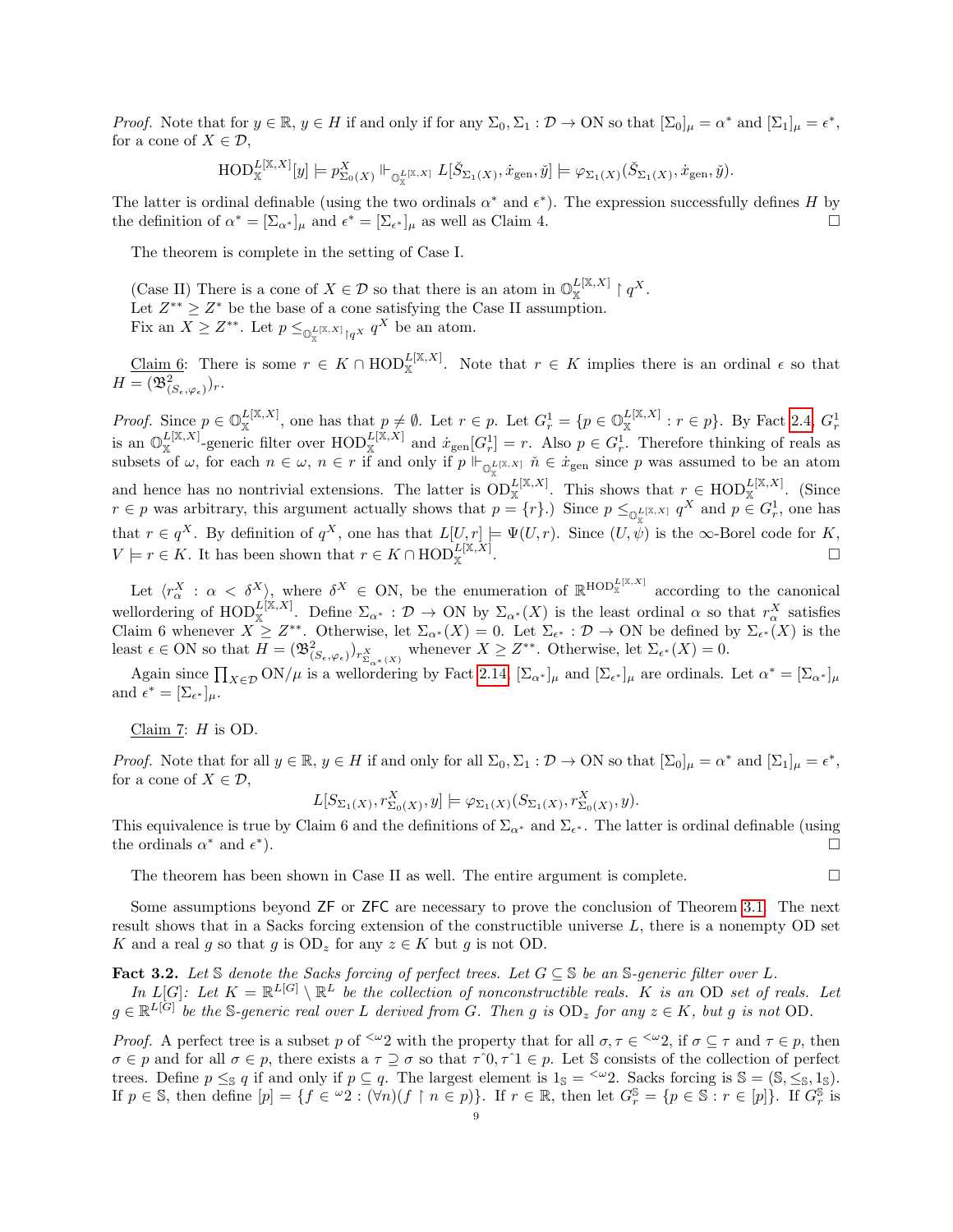an S-generic filter over L, then one says that r is an S-generic real over L. See [\[10\]](#page-26-14) Chapter 15 for the basic facts about the Sacks forcing S.

Fix  $G \subseteq \mathbb{S}$  a Sacks generic filter over L. Work in  $L[G]$ . Let g be the Sacks generic real derived from G, i.e.  $\{g\} = \bigcap_{p \in G} [p].$ 

Let  $K = \mathbb{R}^{L[G]} \backslash \mathbb{R}^L$  be the collection of nonconstructible reals. This set K is OD. Using a fusion argument, one can reconstruct g from any nonconstructible real z (that is  $z \in K$ ) using only parameters in L. (This is the argument used in [\[10\]](#page-26-14) Theorem 15.34 to show that q is a real of minimal constructibility degree. It also shows that every element of K is itself an S-generic real for some S-generic filter over L.) So g is  $OD_z$  for any  $z \in K$ .

However g is not OD. Suppose otherwise that g was OD. Then there must be some formula  $\varphi$  and some ordinal  $\epsilon$  so that g is the unique solution  $v \in L[G]$  to  $L[G] \models \varphi(v, \epsilon)$ . Therefore, there is some  $q \in G$  so that  $L \models q \Vdash_{\mathcal{S}} \varphi(\dot{x}_{\text{gen}}, \check{\epsilon})$  where  $\dot{x}_{\text{gen}}$  is the canonical S-name for the generic real added by an S-generic filter. Since q is still a perfect tree in  $L[G], [q]^{L[G]}$  must contain a nonconstructible real h with  $h \neq g$ . As mentioned above, by the fusion argument of [\[10\]](#page-26-14) Theorem 15.34, h is also S-generic over L. Let  $G_h^{\mathbb{S}} = \{p \in \mathbb{S} : h \in [p]\}$ be the S-generic filter over L derived from h so that  $x_{gen}[G_h^{\mathcal{S}}] = h$ . Note that  $G_h^{\mathcal{S}} \in L[G]$  and  $q \in G_h^{\mathcal{S}}$ . Thus  $L[G_h^{\mathcal{S}}] \models \varphi(h,\epsilon)$ . Since [\[10\]](#page-26-14) Theorem 15.34 implies every nonconstructible real in  $L[G]$  has minimal constructibility degree,  $L[G] = L[G_h^{\mathbb{S}}]$ . Hence  $L[G] \models \varphi(h, \epsilon)$  and  $h \neq g$ . This contradicts g being the unique solution in  $L[G]$  to  $\varphi(v,\epsilon)$ .

# 4. CARDINALS BELOW  $[\omega_1]^{\omega_1}$

<span id="page-9-0"></span>Fact 4.1. Assume ZF. Suppose  $\kappa$  is a cardinal which is inaccessible in any inner model of ZFC. Then  $|[\kappa]^{<\kappa}| < |[\kappa]^{\kappa}|.$ 

*Proof.* Suppose there was an injection  $\Phi : [\kappa]^\kappa \to [\kappa]^{<\kappa}$ . Consider  $\hat{\Phi} \subseteq [\kappa]^\kappa \times \kappa$  defined by  $(f, \alpha) \in \hat{\Phi} \Leftrightarrow \alpha \in$  $\Phi(f)$ . Note that if  $f \in L[\Phi]$ , then  $\Phi(f) \in L[\Phi]$ .

Identify the predicate  $\Phi$  with  $\hat{\Phi}$ . Then  $L[\Phi] \models$  ZFC and  $L[\Phi] \models$  " $\Phi$  is an injection". By Cantor's theorem,  $L[\Phi] \models |[\kappa]^{\kappa}] = 2^{\kappa} > \kappa$ . However, since  $L[\Phi]$  thinks  $\kappa$  is inaccessible,  $L[\Phi] \models |[\kappa]^{\langle \kappa]} = |2^{\langle \kappa]}| = \kappa$ . Then within  $L[\Phi]$ ,  $\Phi$  induces an injection of  $2^{\kappa}$  into  $\kappa$  which is not possible.

<span id="page-9-2"></span>Fact 4.2. Assume ZF. Suppose  $\kappa$  is a cardinal such that there is a  $\kappa$ -complete nonprincipal ultrafilter on  $\kappa$ . Let M be any inner model of **ZFC**. Then  $\kappa$  is inaccessible in M.

*Proof.* Let  $\mu$  be a  $\kappa$ -complete measure on  $\kappa$ . It is clear that  $\kappa$  is regular in M.

Suppose  $\kappa$  is not a strong limit cardinal in M. Then there is a  $\delta < \kappa$  so that  $M \models |\mathscr{P}(\delta)| \geq \kappa$ . Since  $M \models$  ZFC, one can find a  $\kappa$ -length sequence of distinct subsets of  $\delta$ ,  $\langle A_\alpha : \alpha < \kappa \rangle$ .

For each  $\beta < \delta$ , let  $C_{\beta}^0 = {\alpha < \kappa : \beta \notin A_{\alpha}}$  and  $C_{\beta}^1 = {\alpha < \kappa : \beta \in A_{\alpha}}$ . Since  $C_{\beta}^0 \cup C_{\beta}^1 = \kappa$  and  $\mu$  is a measure, there is some  $i_{\beta} \in 2$  so that  $C_{\beta}^{i_{\beta}} \in \mu$ . Let  $A = \{\beta : i_{\beta} = 1\}$ . Since  $\mu$  is  $\kappa$ -complete and  $\delta < \kappa$ ,  $C = \bigcap_{\beta < \delta} C_{\beta}^{i_{\beta}} \in \mu$ . Since  $\mu$  is nonprincipal, let  $\alpha_0, \alpha_1 \in C$  with  $\alpha_0 \neq \alpha_1$ . Then  $A_{\alpha_0} = A_{\alpha_1} = A$ . This contradicts  $\langle A_{\alpha} : \alpha < \kappa \rangle$  being a sequence of distinct subsets of  $\delta$ .

**Fact 4.3.** ([\[15\]](#page-26-15) Theorem 3.2) Assume ZF. Let  $\kappa$  be a cardinal. Let  $\eta < \kappa$  be a limit ordinal. The partition relation  $\kappa \to (\kappa)_2^{\eta+\eta}$  implies that the  $\eta$ -club filter on  $\kappa$ ,  $W_\kappa^\eta$ , is a normal  $\kappa$ -complete ultrafilter on  $\kappa$ .

### Fact 4.4. Assume  $ZF + AD$ .

(Solovay)  $\omega_1 \to (\omega_1)_2^{\omega_1}$  and therefore  $\omega_1$  is measurable. (Martin)  $\omega_2 \to (\omega_2)_2^{\alpha}$ , for each  $\alpha < \omega_2$ , and therefore  $\omega_2$  is measurable.

([\[12\]](#page-26-16)) Suppose  $A \subseteq \mathbb{R}$ . Let  $\delta_A$  be the least ordinal so that  $L_{\delta}(A,\mathbb{R}) \prec_1 L(A,\mathbb{R})$ .  $\delta_A \to (\delta_A)_{2}^{\delta_A}$  and hence  $\delta_A$  is measurable.

<span id="page-9-1"></span>Theorem 4.5. Assume  $ZF + AD$ .

- $|[\omega_1]^{<\omega_1}| < |[\omega_1]^{\omega_1}|.$
- $|[\omega_2]^{<\omega_2}| < |[\omega_2]^{\omega_2}|$ .
- For any set  $A \subseteq \mathbb{R}$ ,  $|[\delta_A]^{<\delta_A}| < |[\delta_A]^{\delta_A}|$ .
- More generally, for any cardinal  $\kappa$  satisfying the partition relation  $\kappa \to (\kappa)_{2}^{\omega+\omega}$ , one has  $|[\kappa]^{<\kappa}| <$  $|[\kappa]^{\kappa}|.$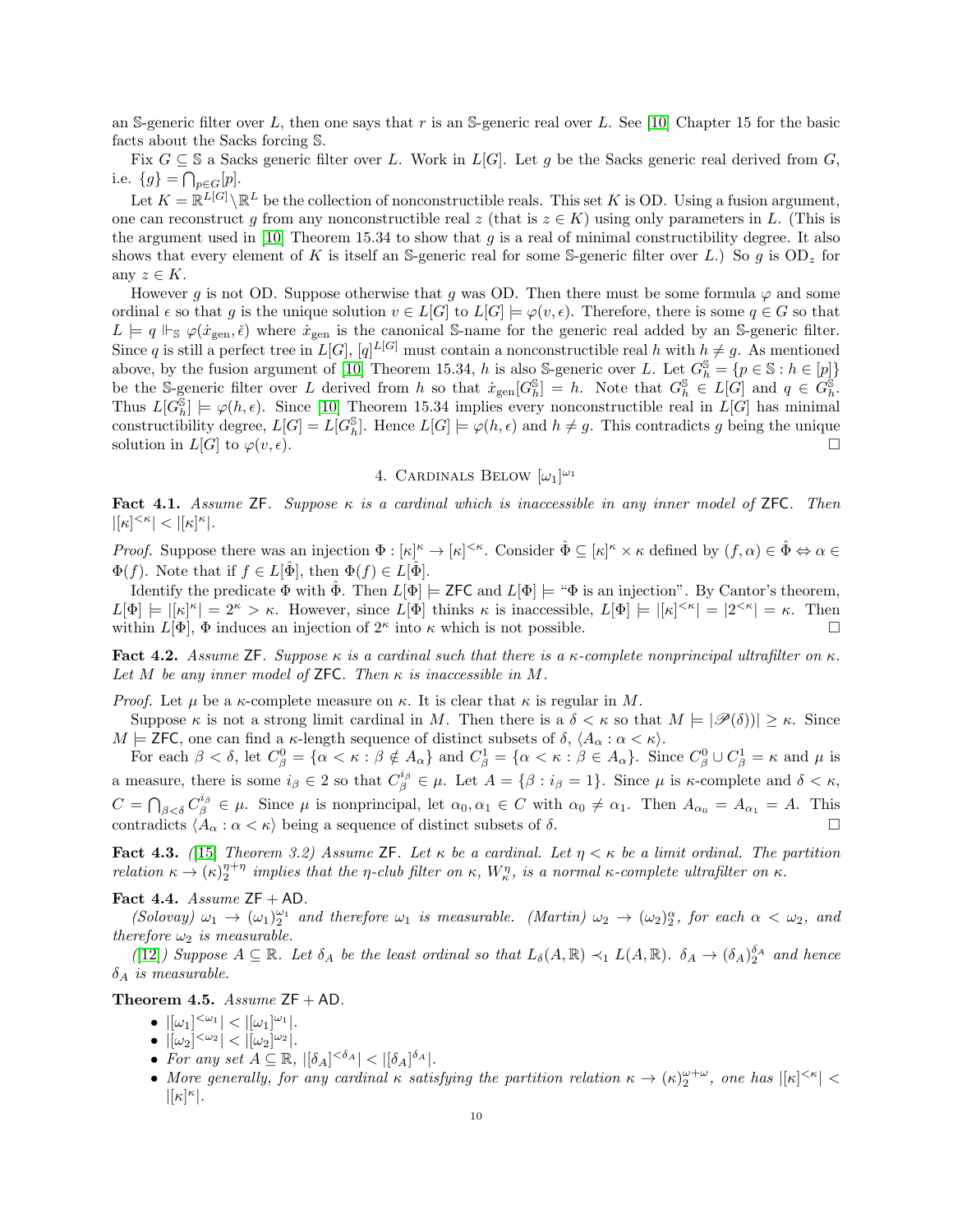The argument that  $|[\omega_1]^{<\omega_1}| < |[\omega_1]^{\omega_1}|$  presented above was suggested by Neeman and is simpler than the original argument. The original argument, presented below, involved absorbing a fragment of an arbitrary injection into a suitable ZFC model. This idea is a powerful technique for studying cardinalities under  $AD^+$ and especially for producing intermediate cardinals under  $AD^+ + \neg AD_R$ .

<span id="page-10-2"></span>**Fact 4.6.** Assume  $V = L(J, \mathbb{R}) \models \text{AD} + \text{DC}_{\mathbb{R}}$  where *J* is a set of ordinals. Suppose  $\Phi : [\kappa]^{\kappa} \to [\kappa]^{<\kappa}$ . Then there is a  $e \in \mathbb{R}$  so that for all  $x \in \mathbb{R}$  with  $e \leq_{J,\omega} 0$ , x (which refers to the  $(J,\omega 0)$ -constructibility reduction relation), one has the following properties:

(i) For all  $f \in [\kappa]^{\kappa} \cap L[J, \omega \mathbb{O}_J, x], \Phi(f) \in L[J, \omega \mathbb{O}_J, x].$ 

(ii)  $\Phi \cap L[J, \omega \mathbb{O}_J, x] \in L[J, \omega \mathbb{O}_J, x]$ .

(i) and (ii) together imply that  $\Phi \cap L[J, \omega \mathbb{O}_J, x]$  is a function which is even a set in  $L[J, \omega \mathbb{O}_J, x]$ .

Proof. In  $L(J, \mathbb{R})$ , every set is  $OD_{J,e}$  for some real e. Let  $\varphi$  be a formula and let  $\bar{\alpha}$  be a tuple of ordinals so that

$$
(f, \sigma) \in \Phi \Leftrightarrow L(J, \mathbb{R}) \models \varphi(J, e, \bar{\alpha}, f, \sigma)
$$

Now fix  $x \in \mathbb{R}$  so that  $e \in L[J,\omega\mathbb{O}_J,x]$ . By Fact [2.10](#page-4-0) and the above, one has that for all  $(f,\sigma) \in$  $([\kappa]^\kappa \times [\kappa]^{<\kappa}) \cap L[J, \omega \mathbb{O}_J, x]$ 

$$
(f, \sigma) \in \Phi \Leftrightarrow L[J, \omega \mathbb{O}_J, x] \models 1_{\omega \mathbb{O}_J/G_x^n} \Vdash_{\omega \mathbb{O}_J/G_x^1} L(\check{J}, \dot{\mathbb{R}}_{sym}) \models \varphi(J, e, \bar{\alpha}, f, \sigma).
$$

By comprehension in  $L[J, \omega \mathbb{O}_J, x]$ , one see that (ii) follows.

Note that for each  $f \in [\kappa]^{\kappa}$  and  $\beta \in \kappa$ , one has that

$$
\beta \in \Phi(f) \Leftrightarrow L(J, \mathbb{R}) \models (\exists \sigma)(\varphi(J, e, \bar{\alpha}, f, \sigma) \land \beta \in \sigma).
$$

(Here  $\sigma \in [\kappa]^{<\kappa}$  is construed as a subset of  $\kappa$ .)

So for each  $x \in \mathbb{R}$  so that  $e \in L[J, \omega \mathbb{O}_J, x]$ , if  $f \in L[J, \omega \mathbb{O}_J, x]$ , one has

$$
\beta\in \Phi(f)\Leftrightarrow L[J,\omega\mathbb{O}_J,x]\models 1_{\omega\mathbb{O}_J/G_x^1}\Vdash_{\omega\mathbb{O}_J/G_x^1} L(J,\dot{\mathbb{R}}_{\mathrm{sym}})\models (\exists\sigma)(\varphi(J,e,\bar{\alpha},f,\sigma)\wedge \beta\in\sigma).
$$

Again by comprehension in  $L[J, \omega \mathbb{O}_J, x]$ , one has that  $\Phi(f) \in L[J, \omega \mathbb{O}_J, x]$  and thus (i).

The following result due to Steel is proved by inner model theoretic techniques:

<span id="page-10-1"></span>Fact 4.7. (Steel, [\[18\]](#page-26-17) Theorem 8.27) Assume  $ZF + AD + V = L(\mathbb{R})$ . If  $\kappa$  is regular, then for all  $x \in \mathbb{R}$ ,  $HOD_x \models "~\kappa$ is measurable".$ 

**Theorem 4.8.** Assume  $ZF + AD + V + L(\mathbb{R})$ . Suppose  $\kappa < \Theta$  is regular. Then  $|[\kappa]^{<\kappa}| < |[\kappa]^{\kappa}|$ .

Proof. If  $\kappa < \Theta$  is regular, then Fact [4.7](#page-10-1) implies that  $\text{HOD}_x^{L(\mathbb{R})} \models " \kappa$  is measurable" for any  $x \in \mathbb{R}$ . Let  $\mathbb{X} = \omega \mathbb{O}$ . By Fact [2.11,](#page-4-3)  $\mathrm{HOD}_x^{L(\mathbb{R})} = L[\mathbb{X}, x]$ .

Now suppose that there is an injection  $\Phi : [\kappa]^{\kappa} \to [\kappa]^{\leq \kappa}$ . By Fact [4.6,](#page-10-2) there is an  $e \in \mathbb{R}$  so that  $\Phi \cap L[\mathbb{X}, e] \in$  $L[\mathbb{X}, e]$  and this set is a function in  $L[\mathbb{X}, e]$ . Let  $\Psi = \tilde{\Phi} \cap L[\mathbb{X}, e]$ . By absoluteness,  $L[\mathbb{X}, e] \models ``\Psi : [\kappa]^{\kappa} \to [\kappa]^{<\kappa}$ is an injection". However, since  $\kappa$  is measurable in  $\text{HOD}_e = L[\mathbb{X}, e]$ , one has that  $L[\mathbb{X}, e] \models |[\kappa]^{<\kappa}| = \kappa$ . By Cantor's theorem applied in  $L[X, e]$ , it is impossible such an injection can exist.

By Theorem [4.5,](#page-9-1)  $|[\omega_1]^{<\omega_1}| < |[\omega_1]^{\omega_1}|$ . A natural question at this point would be whether it is possible under  $\mathsf{ZF} + \mathsf{AD}$  that there exists a set K such that  $|[\omega_1]^{<\omega_1}| < |K| < |[\omega_1]^{\omega_1}|$ . Next, it will be shown that such a set exists under  $ZF + AD^+ + \neg AD_R + V = L(\mathscr{P}(\mathbb{R}))$ . Recall under this assumption, there is a set of ordinal J so that  $V = L(J, \mathbb{R})$ .

**Definition 4.9.** Assume  $\mathsf{ZF}+\mathsf{AD}^+$ . Let  $J\subseteq\mathsf{ON}$  be a set of ordinals so that  $V=L(J,\mathbb{R})$ . Let  $\mathbb{X}=(J,\omega\mathbb{O}_J)$ .

$$
N_1^J = \bigsqcup_{r \in \mathbb{R}} ((\omega_1^{L(J,\mathbb{R})})^+)^{L[\mathbb{X},r]} = \{(r,\alpha) : \alpha < ((\omega_1^{L(J,\mathbb{R})})^+)^{L[\mathbb{X},r]}\}.
$$

In other words, this is a disjoint union over  $r \in \mathbb{R}$  of the successor of  $\omega_1^{L(J,\mathbb{R})}$  as computed in  $L[\mathbb{X}, r]$ .

<span id="page-10-0"></span>**Theorem 4.10.** Assume  $ZF + AD^+$  and there is a set of ordinals  $J \subseteq ON$  so that  $V = L(J, \mathbb{R})$ .

 $(1)$   $\neg(|N_1^J| \leq [\omega_1]^{<\omega_1}).$  $(2)$   $|\mathbb{R} \times \omega_1|$   $\lt$   $|N_1^J|$   $\lt$   $|\mathbb{R} \times \omega_2|$ . (3)  $|N_1^J| < |[\omega_1]^{\omega_1}|$ .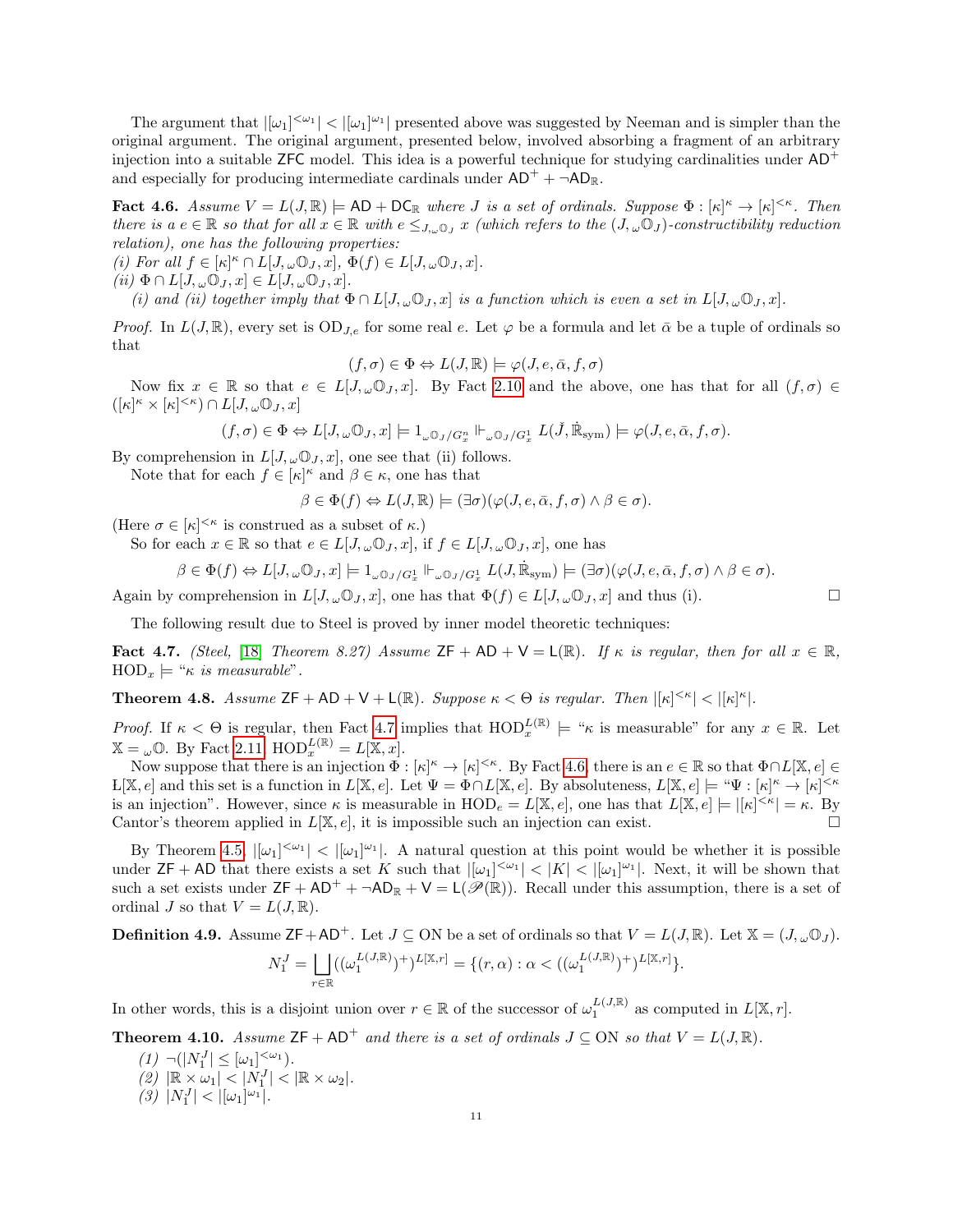$(4)$   $\neg(|[\omega_1]^{\omega}] \leq |N_1^J|$ ). (5)  $|[\omega_1]^{<\omega_1}| < |[\omega_1]^{<\omega_1} \sqcup N_1^J| < |[\omega_1]^{\omega_1}|.$ 

*Proof.* Let  $X = (J, \omega \mathbb{O}_J)$ .

Suppose there is an injection  $\Phi: N_1^J \to [\omega_1]^{<\omega_1}$ . By the idea of Fact [4.6,](#page-10-2) there is an  $e \in \mathbb{R}$  so that  $\Phi \cap L[\mathbb{X}, e] \in L[\mathbb{X}, e]$  and  $L[\mathbb{X}, e]$  thinks that  $\tilde{\Phi} = \Phi \cap L[\mathbb{X}, e]$  is an injective function with domain  $N_1^J \cap$  $L[\mathbb{X}, e]$ . Thus with the model  $L[\mathbb{X}, e]$ , the restriction of  $\tilde{\Phi}$  to  $\{e\} \times ((\omega_1^{L(J,\mathbb{R})})^+)^{L[\mathbb{X}, e]}$  is an injection into  $([\omega_1^{L(j,\mathbb{R}})^{<\omega_1^{L(j,\mathbb{R})}}) \cap L[\mathbb{X},e].$  This is impossible since the inaccessibility of  $\omega_1^{L(j,\mathbb{R})}$  in the model  $L[\mathbb{X},e]$  implies that  $L[\mathbb{X},e] \models |[\omega_1^{L(J,\mathbb{R})}]^{\langle \omega_1^{L(J,\mathbb{R})}}| = \omega_1^{L(J,\mathbb{R})}$ . This shows that  $\neg(N_1^J \leq [\omega_1]^{\langle \omega_1}])$ . This also implies  $|[\omega_1]^{\langle \omega_1} |$  $|[\omega_1]^{<\omega_1} \sqcup N_1^J|.$ 

Suppose there is an injection  $\Phi: N_1^J \to \mathbb{R} \times \omega_1$ . Using the same idea as the proof of Fact [4.6,](#page-10-2) there is an e so that  $\Phi \cap L[\mathbb{X}, e] \in L[\mathbb{X}, e]$  and  $L[\mathbb{X}, e]$  thinks that  $\Phi \cap L[\mathbb{X}, e]$  is an injective function with domain  $N_1^J \cap L[\mathbb{X}, e]$ . Let  $\tilde{\Phi} = \Phi \cap L[\mathbb{X}, e]$ . Then  $L[\mathbb{X}, e] \models ``\tilde{\Phi}$  restricted to  $\{e\} \times ((\omega_1^{L(J, \mathbb{R})})^+)^{L[\mathbb{X}, e]} = \{e\} \times (\omega_1^{L(J, \mathbb{R})})^+$  is an injection of  $\{e\} \times (\omega_1^{L(J,\mathbb{R})})^+$  into  $\mathbb{R} \times \omega_1^{L(J,\mathbb{R})}$ . Note that  $L[\mathbb{X},e] \models |\mathbb{R}| < \omega_1^{L(J,\mathbb{R})}$  since  $\omega_1^{L(J,\mathbb{R})}$  is inaccessible in  $L[\mathbb{X},e]$ . Thus  $L[\mathbb{X}, e] \models |\mathbb{R} \times \omega_1^{L(J, \mathbb{R})}| = \omega_1^{L(J, \mathbb{R})}$ . It is impossible that  $L[\mathbb{X}, e]$  has an injection of the successor  $\omega_1^{L(J, \mathbb{R})}$ (as computed in  $L[\mathbb{X}, e]$ ) into  $\omega_1^{L(\overline{J}, \mathbb{R})}$ . This establishes  $\neg(|N_1^J| \leq |\mathbb{R} \times \omega_1|)$ .

Suppose there is an injection  $\Phi : \mathbb{R} \times \omega_2 \to N_1^J$ . Again using the idea for Fact [4.6,](#page-10-2) there is an e so that  $\Phi \cap L[\mathbb{X},e] \in L[\mathbb{X},e]$  and  $L[\mathbb{X},e]$  thinks that  $\tilde{\Phi} = \Phi \cap L[\mathbb{X},e]$  is a function with domain  $(\mathbb{R} \times$  $\omega_2^{L(J,\mathbb{R})}) \cap L[\mathbb{X},e]$ . Since  $L[\mathbb{X},e] \models \mathsf{AC}$  and there are no uncountable wellordered sequences of distinct reals,  $L[\mathbb{X}, e] \models |\mathbb{R}| < \omega_1^{L(J,\mathbb{R})}$ . Since AD implies that  $\omega_1$  and  $\omega_2$  are measurable, the argument of Fact [4.2](#page-9-2)  $L[\mathbb{A}, \mathcal{C}] \models |\mathbb{A}| \leq \omega_1$ . Since AD implies that  $\omega_1$  and  $\omega_2$  are measurable, the argument of ract 4.2<br>implies that there are no uncountable wellordered sequence of distinct reals and no  $\omega_2$  length sequence o distinct subsets of  $\omega_1$ . Thus  $\mathbb{R}^{L[\mathbb{X},e]}$  is countable and for each  $r \in \mathbb{R}$ ,  $((\omega_1^{L(J,\mathbb{R})})^+)^{L[\mathbb{X},r]} < \omega_2^{L(J,\mathbb{R})}$ . Hence  $L[\mathbb{X}, e] \models |\bigcup_{r \in \mathbb{R}} ((\omega_1^{L(J,\mathbb{R})})^+)^{L[\mathbb{X},r]}| < \omega_2^{L(J,\mathbb{R})}$ . Thus it is impossible that  $L[\mathbb{X}, e]$  thinks that  $\widetilde{\Phi}$  restricted to  $\{e\} \times \omega_2^{L(J,\mathbb{R})}$  is an injection of  $\{e\} \times \omega_2^{L(J,\mathbb{R})}$  into  $L[\mathbb{X},e] \cap N_1^J = \bigsqcup_{r \in \mathbb{R}^{L[\mathbb{X},e]}} ((\omega_1^{L(J,\mathbb{R})})^+)^{L[\mathbb{X},r]}$ . This establishes that  $\neg(|\mathbb{R} \times \omega_2| \leq |N_1^J|).$ 

As observed above, for each  $r \in \mathbb{R}$ ,  $((\omega_1^{L(J,\mathbb{R})})^+)^{L[\mathbb{X},r]} < \omega_2^{L(J,\mathbb{R})}$ . Thus it is clear that  $N_1^J$  is a subset of  $\mathbb{R} \times \omega_2$ . Thus  $|\mathbb{R} \times \omega_1| < |N_1^J| < |\mathbb{R} \times \omega_2|$ .

For each  $r \in \mathbb{R}$ , define in  $L[\mathbb{X}, r]$ ,  $A_r = \{f \in [\omega_1^{L(J,\mathbb{R})}]^{\omega_1^{L(J,\mathbb{R})}} : \min(f) \geq \omega\}$ . Observe that  $L[\mathbb{X}, r] \models$  $|A_r| = |[\omega_1^{L(J,\mathbb{R})}]^{\omega_1^{L(J,\mathbb{R})}}| = |2^{\omega_1^{L(J,\mathbb{R})}}| \geq (\omega_1^{L(J,\mathbb{R})})^+$ . Let  $\Psi_r : ((\omega_1^{L(J,\mathbb{R})})^+)^{L[\mathbb{X},r]} \to A_r$  be the least injection from  $((\omega_1^{L(J,\mathbb{R})})^+)^{L(\mathbb{X},r]}$  into  $A_r$  according to the constructibility order on  $L[\mathbb{X},r]$ . (Note that  $\langle \Psi_r : r \in \mathbb{R} \rangle$  does exists as a set in  $L(J, \mathbb{R})$ .) Out in  $L(J, \mathbb{R})$ , define an injection  $\Gamma : N_1^J \to [\omega_1]^{\omega_1}$  by  $\Gamma(r, \alpha) = r^{\alpha} \Psi_r(\alpha)$ , which is well defined if one considers  $\mathbb R$  as  $[\omega]^\omega$ , the collection of strictly increasing  $\omega$ -sequence in  $\omega$ , and the fact that  $\min \Psi_r(\alpha) \geq \omega$  since  $\Psi_r(\alpha) \in A_r$ .  $\Gamma$  witnesses that  $|N_1^J| \leq |[\omega_1]^{\omega_1}|$ .

Let add :  $\omega_1 \times [\omega_1]^{<\omega_1} \to [\omega_1]^{<\omega_1}$  be defined by  $add(\alpha, f)(\beta) = \alpha + f(\beta)$ , whenever  $\beta < dom(f)$ . If  $B \subseteq \omega_1$ , let enum<sub>B</sub> :  $\omega_1 \rightarrow \omega_1$  denote the increasing enumeration of B. Let

$$
\Lambda(f) = \langle \sup(f) \rangle^{\hat{}} \text{add}(\sup(f), f) \hat{ } \text{enum}_{\omega_1 \setminus \text{rang}(\text{add}(\sup(f), f))}.
$$

In words,  $\Lambda(f)$  first outputs sup $(f)$ , then put down the values sup $(f) + f(\beta)$  for each  $\beta <$  dom(f), and then fills up the rest with an increasing enumerating of the remaining countable ordinals.  $\Lambda$  is an injection of  $[\omega_1]^{<\omega_1}$  into  $[\omega_1]^{\omega_1}$ .

Let  $A = \{f \in [\omega_1]^{<\omega_1} : \min(f) \ge \omega\}$ . Observe that  $|A| = |[\omega_1]^{<\omega_1}]$ . Note that  $\Lambda[A]$  and  $\Gamma[N_1^J]$  are disjoint subsets of  $[\omega_1]^{\omega_1}$  since for any  $f \in \Lambda[A]$ ,  $\min(f) \geq \omega$  but for all  $f \in \Gamma[N_1^J]$ ,  $\min(f) < \omega$ . Thus one can merge these two injections together to obtain an injection of  $[\omega_1]^{<\omega_1} \sqcup N_1^J$  into  $[\omega_1]^{\omega_1}$ . This shows that  $|[\omega_1]^{<\omega_1} \sqcup N_1^J| \leq |[\omega_1]^{\omega_1}|.$ 

Now suppose  $\Phi : [\omega_1]^{\omega} \to N_1^J$  is an injection. Let  $\pi : \mathbb{R} \times \omega_2 \to \mathbb{R}$  denote the projection onto the first coordinate. Thinking of  $N_1^J \subseteq \mathbb{R} \times \omega_2$ ,  $\pi \circ \Phi : [\omega_1]^\omega \to \mathbb{R}$ . Thinking of  $\mathbb{R}$  as  $\omega_2$ , let  $\sigma_n : \mathbb{R} \to 2$  be defined to be the projection onto the n<sup>th</sup>-coordinate, that is,  $\sigma_n(r) = r(n)$ . Thus for each  $n \in \omega$ ,  $\sigma_n \circ \pi \circ \Phi : [\omega_1]^\omega \to 2$ . By the correct-type partition relation,  $\omega_1 \to_{*} (\omega_1)_2^{\omega}$ , there is a club  $C_n$  and  $i_n \in 2$  so that for all  $f \in [C_n]_{*}^{\omega}$ ,  $\sigma_n(\pi(\Phi(f))) = i_n$ , where  $[C_n]_{\ast}^{\omega}$  is the collection of all  $f \in [C_n]^{\omega}$  which are of the correct type. (See [\[2\]](#page-26-2) Section 2 for the definition of functions of correct type, the correct-type partition relation, and its equivalence with the usual partition property.) By  $AC_{\omega}^{\mathbb{R}}$ , let  $\langle C_n : n \in \omega \rangle$  be such that  $C_n$  is a club subset of  $\omega_1$  which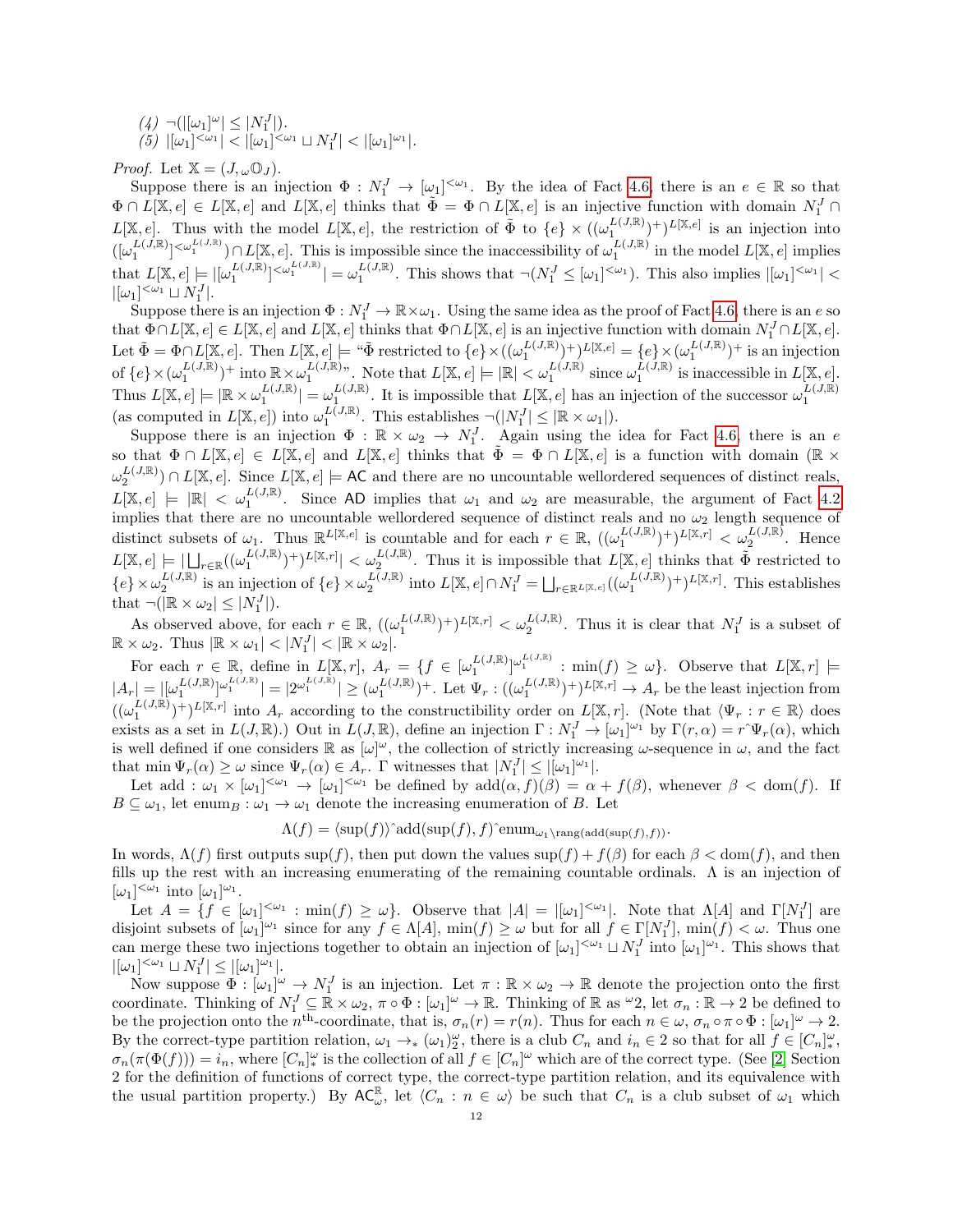is homogeneous for  $\sigma_n \circ \pi \circ \Phi$  in the sense above for each  $n \in \omega$ . Let  $s \in \mathbb{R}$  be defined by  $s(n) = i_n$ . Let  $C = \bigcap_{n \in \omega} C_n$ . Then for all  $f \in [C]_{*}^{\omega}$ ,  $\pi(\Phi(f)) = s$ . Thus  $\Phi$  restricted to  $[C]_{*}^{\omega}$  is an injection of  $[C]_{*}^{\omega}$  into  $\{s\}\times((\omega_1^{L(J,\mathbb{R})})^+)^{L[\mathbb{X},e]}$ . This is impossible since  $[C]_{*}^{\omega}$  is not wellorderable under AD. This shows  $\neg(|[\omega_1]^\omega| \leq |N_1^J|).$ 

Now suppose  $\Phi : [\omega_1]^{\omega_1} \to [\omega_1]^{<\omega_1} \sqcup N_1^J$ . Define  $P : [\omega_1]^{\omega_1} \to 2$  by

$$
P(f) = \begin{cases} 0 & \Phi(f) \in [\omega_1]^{<\omega_1} \\ 1 & \Phi(f) \in N_1^J \end{cases}
$$

By  $\omega_1 \to (\omega_1)_2^{\omega_1}$ , let  $C \subseteq \omega_1$  with  $|C| = \omega_1$  and homogeneous for P. If C is homogeneous for 0, then  $\Phi$  gives an injection of  $[C]^{\omega_1}$  (which is in bijection with  $[\omega_1]^{\omega_1}$ ) into  $[\omega_1]^{<\omega_1}$ . This contradicts Theorem [4.5.](#page-9-1) Suppose C was homogeneous for P taking value 1. Then  $\Phi$  is an injection of  $[C]^{\omega_1}$  into  $N_1^J$ . From this, one obtains an injection of  $[\omega_1]^\omega$  into  $N_1^J$ . But it was shown above that  $\neg(|[\omega_1]^\omega| \leq |N_1^J|)$ .

This completes the proof of the theorem.

Note that the failure of  $AD_{\mathbb{R}}$  is important. With  $AD_{\mathbb{R}}$ , one cannot have a set X that absorbs fragments of functions as in Fact [4.6.](#page-10-2) Moreover, the natural analog of the  $N_1^J$  sets under  $AD_{\mathbb{R}}$  are simply in bijection with  $\mathbb{R} \times \omega_1$ .

**Fact 4.11.** Assume  $ZF + AD_{\mathbb{R}}$ . Let  $S \subseteq ON$  be a set of ordinals. Let  $N = \bigsqcup_{r \in \mathbb{R}} ((\omega_1^V)^+)^{L[S,r]}$ . Then  $|N| = |\mathbb{R} \times \omega_1|.$ 

*Proof.* Using a prewellordering on R of length  $\omega_1$ , one can code subsets of  $\omega_1$  (and also subsets of  $\omega_1 \times \omega_1$ ) by reals using the Moschovakis coding lemma. Define a relation  $R \subseteq \mathbb{R} \times \mathbb{R}$  by  $R(x, y)$  if and only if y codes a subset of  $\omega_1 \times \omega_1$  which is a wellordering of  $\omega_1$  of ordertype  $((\omega_1^V)^+)^{L[S,x]}$ . By  $AD_{\mathbb{R}}$ , let  $F : \mathbb{R} \to \mathbb{R}$  be a uniformizing function for R. For each  $x \in \mathbb{R}$ , let  $\Psi_x : \omega_1^V \to ((\omega_1^V)^+)^{\tilde{L}[S,x]}$  be the bijection induced by the wellordering on  $\omega_1$  coded by  $F(x)$  according to the fixed prewellordering of length  $\omega_1$ .

Define  $\Phi : \mathbb{R} \times \omega_1 \to N$  by  $\Phi(x, \alpha) = \Psi_x(\alpha)$ .  $\Phi$  is a bijection.

A natural question, under  $AD_{\mathbb{R}}$ , is there an intermediate cardinal between  $|[\omega_1]^{<\omega_1}|$  and  $|[\omega_1]^{\omega_1}|^2$ 

## 5. CARDINALITY OF  $S_1$

<span id="page-12-0"></span>**Definition 5.1.** (Woodin) Let  $S_1 = \{ f \in [\omega_1]^{<\omega_1} : \sup(f) = \omega_1^{L[f]} \}.$ 

Woodin [\[19\]](#page-26-11) defines the set  $S_1$  and establishes a very elaborate dichotomy which asserts that  $S_1$  has a very special position among uncountable subsets of  $[\omega_1]^{<\omega_1}$ .

<span id="page-12-1"></span>**Fact 5.2.** ([\[19\]](#page-26-11) Theorem 19) (Woodin's  $S_1$  dichotomy) Assume  $\mathsf{ZF} + \mathsf{DC} + \mathsf{AD}_{\mathbb{R}}$ . If  $X \subseteq [\omega_1]^{<\omega_1}$  is uncountable, then either  $|X| \leq |[\omega_1]^{\omega}|$  or  $|S_1| \leq |X|$ .

The proof of the Woodin's  $S_1$  dichotomy is very elaborate. This section will present some elementary arguments to establish several of the basic cardinal properties of  $S_1$  under  $AD^+$ .

The next result shows that  $S_1$  contains a copy of  $\mathbb R$  but has no uncountable wellorderable subsets. These properties are mentioned in [\[19\]](#page-26-11) without a proof, but for completeness, the brief arguments given in [\[4\]](#page-26-8) will be reproduced below.

<span id="page-12-2"></span>**Fact 5.3.** (Woodin) Assume ZF.  $\mathbb{R} \leq |S_1|$ .

Assume ZF and there are no uncountable wellorderable sets of reals. Then  $\neg(\omega_1 \leq |S_1|)$ .

*Proof.* For this proof, consider R as the collection of infinite subsets of  $\omega$ . For each  $r \in \mathbb{R}$ , let  $A_r = r \cup \{\alpha :$  $\omega \leq \alpha < \omega_1^{L[r]}$ . Let  $f_r \in [\omega_1]^{<\omega_1}$  be the increasing enumeration of  $A_r$ . Note that  $\omega_1^{L[f_r]} = \omega_1^{L[r]} = \sup(f_r)$ . Thus  $f_r \in S_1$ . The function  $\Phi : \mathbb{R} \to S_1$  defined by  $\Phi(r) = f_r$  is an injection.

Suppose  $\Phi : \omega_1 \to S_1$  is an injection.

Claim:  $\sup \{ \omega_1^{L[\Phi(\alpha)]} : \alpha < \omega_1 \} = \omega_1$ :

To see this, suppose not. Let  $\epsilon = \sup{\sup{\phi(\alpha) : \alpha < \omega_1\}}$  and  $\epsilon < \omega_1$ . Since  $\Phi$  maps into  $S_1$ , one has that  $\sup \{\omega_1^{L[\Phi(\alpha)]}: \alpha < \omega_1\} = \sup \{\sup(\Phi(\alpha)) : \alpha < \omega_1\} = \epsilon < \omega_1$ . Then  $\Phi$  would be an injection into  $[\epsilon+1]^{<\epsilon+1}$  which is in bijection with R. This is impossible since there are no uncountable wellorderable set of reals.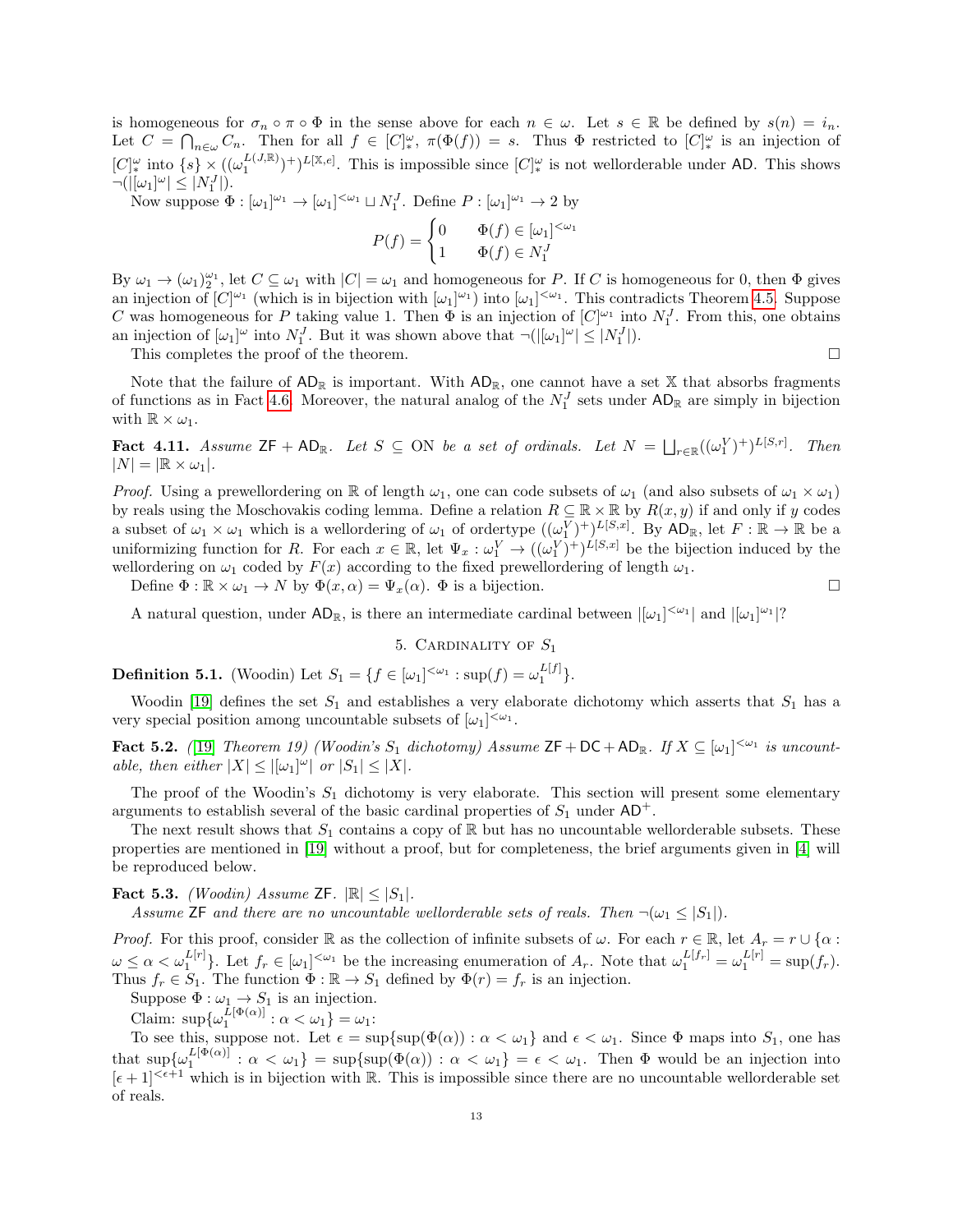Let  $\overline{\omega}: \omega_1 \times \omega_1 \to \omega_1$  be a constructible bijection, for instance the Gödel pairing function. Think of  $S_1 \subseteq [\omega_1]^{<\omega_1}$  as subsets of  $\omega_1$ . Then let  $\tilde{\Phi} = {\bar{\omega}(\alpha, \beta) : \beta \in \Phi(\alpha)}$ . Note that  $\tilde{\Phi}$  is a subset of  $\omega_1$  which codes the function  $\Phi$ . That is,  $\Phi \in L[\tilde{\Phi}]$ . Therefore, one has that  $\Phi \in L[\Phi] \models \mathsf{ZFC}$ .

Since there are no uncountable wellordered sets of reals, one has that  $\omega_1^{L[\Phi]} < \omega_1$ . By the claim, there is some  $\alpha < \omega_1$  so that  $\omega_1^{L[\Phi(\alpha)]} > \omega_1^{L[\Phi]}$ . However, since  $\Phi \in L[\Phi], \Phi(\alpha) \in L[\Phi]$ . Thus one has  $\omega_1^{L[\Phi(\alpha)]} \leq \omega_1^{L[\Phi]}$ . Contradiction.

Woodin's  $S_1$ -dichotomy (Fact [5.2\)](#page-12-1) and Fact [5.3](#page-12-2) are not sufficient to distinguish  $|S_1|$  from  $|\mathbb{R}|$ , or  $|[\omega_1]^{\omega}|$ from  $|[\omega_1]^{<\omega_1}|$ . Next, Theorem [5.7](#page-15-0) will be shown in order to make these distinctions. (These cardinal distinctions seem to be implicit in [\[19\]](#page-26-11).)

The most interesting properties of  $S_1$  require at least some of the properties of  $AD^+$ .

First fix a simple coding for elements of  $\langle \omega_1 \omega_1 \rangle$  by reals.

<span id="page-13-1"></span>**Definition 5.4.** Let  $\rho : \omega \times \omega \to \omega$  denote a fixed recursive and bijective pairing function. Thinking of R as  $\omega$ 2, one can code relations on  $\omega$  by reals. That is, for each  $x \in X$ , let  $R_x(n,m) \Leftrightarrow x(\rho(n,n)) = 1$ . Recall WO is the collection of x so that  $R_x$  is a wellordering on  $\omega$ .

For each  $x \in \mathbb{R}$ , let  $x_n \in \mathbb{R}$  be defined by  $x_n(k) = x(\rho(n, k)).$ 

Say that  $x \in \mathsf{BS}$  if and only if  $x_0 \in \mathsf{WO}$  and for all  $n \in \omega$ ,  $(x_1)_n \in \mathsf{WO}$ . For each  $x \in \mathsf{BS}$ , let  $\sigma_x : \text{ot}(x_0) \to \omega_1$  defined by  $\sigma(\alpha) = \beta$  if and only if for the unique  $n \in \omega$  with rank  $\alpha$  according to the wellordering  $R_{x_0}$ , ot $((x_1)_n) = \beta$ .

In this way, every  $\sigma \in \langle \omega_1 \omega_1 \rangle$  has a code  $x \in \mathsf{BS}$  so that  $\sigma_x = \sigma$ .

<span id="page-13-0"></span>**Fact 5.5.** Assume  $ZF + AD + DC_R$ , and all sets of reals have  $\infty$ -Borel codes. Suppose  $R \subseteq \leq^{\omega_1} \omega_1 \times \kappa$ , where  $\kappa < \Theta$ . Then there is a set of ordinals  $S \subseteq ON$  and a formula  $\vartheta$  so that for all  $\sigma \in \langle \omega_1 \omega_1 \rangle$  and  $\beta < \kappa$ 

$$
R(\sigma, \beta) \Leftrightarrow L[S, \sigma] \models \vartheta(S, \sigma, \beta).
$$

If  $\Phi$  :  $\leq^{\omega_1}\omega_1 \to \leq^{\omega} \kappa$  is a function, then there is a set of ordinals S so that for all  $\sigma \in \leq^{\omega_1}\omega_1$ ,  $\Phi(\sigma) \in L[S, \sigma]$ .

Proof. Since  $\kappa < \Theta$ , let  $\preceq$  be a prewellordering on  $\mathbb R$  of length  $\kappa$ . Let  $(J', \phi')$  be an  $\infty$ -Borel code for  $\preceq$ . Let  $\varphi : \mathbb{R} \to \kappa$  be the associated ranking function of  $\preceq$ .

Fix  $R \subseteq \langle \omega_1 \times \kappa \rangle$ . Let  $\tilde{R} \subseteq \mathbb{R} \times \mathbb{R}$  be defined by

$$
\tilde{R}(x, y) \Leftrightarrow x \in \mathsf{BS} \land R(\sigma_x, \varphi(y)).
$$

Let  $(J'', \phi'')$  be an  $\infty$ -Borel code for  $\tilde{R}$ .

Let  $J$  be a set of ordinals coding in some fixed constructible way the two sets of ordinals  $J'$  and  $J''$ . Let  $\omega\mathbb{O}_J$  be the finite support direct limit of the Vopěnka forcing  $\langle_n\mathbb{O}_J, \pi_{n,m} : 0 \langle m \leq n \langle \omega \rangle$ . Let S be a set of ordinals that codes  $(J, \omega \mathbb{O}_J)$ .

Fix  $\sigma \in \langle \omega_{\omega_1} \rangle$  and let  $\mathbb{P}_{\sigma}$  denote the forcing Coll $(\omega, \sup(\sigma))$ . Observe that forcing with  $\mathbb{P}_{\sigma}$  over  $L[J, \sigma]$ canonically adds a surjection of  $\omega$  onto sup( $\sigma$ ). From this, one can canonically obtain a bijection of  $\omega$  with sup(f). Thus one can naturally produce an element of BS which codes  $\sigma$  in any  $\mathbb{P}_{\sigma}$ -generic extension of  $L[S, \sigma]$ . Let  $\tau_{\sigma}$  be a  $\mathbb{P}_{\sigma}$ -name in  $L[S, \sigma]$  for this naturally produce element of BS which codes  $\sigma$ .

Let  $\vartheta$  be the following formula:  $\vartheta(S, \sigma, \beta)$  if and only if

$$
1_{\mathbb{P}_\sigma} \Vdash_{\mathbb{P}_\sigma} L[J,\omega \mathbb{O}_J,\tau_\sigma] \models 1_{\omega \mathbb{O}_J/G_{\tau_\sigma}^1} \Vdash_{\omega \mathbb{O}_J/G_{\tau_\sigma}^1}
$$

$$
L(J, \dot{\mathbb{R}}_{sym}) \models (\exists y)(\varphi(y) = \beta \land L[J'', \tau_{\sigma}, y] \models \phi''(J'', \tau_{\sigma}, y))
$$

In the above, " $\varphi(y) = \beta$ " is an abbreviation for a statement asserting that  $\beta$  is the rank of y in the prewellordering defined by the  $\infty$ -Borel code  $(J', \phi')$ .

It is very important that " $\varphi(y) = \beta$ " is expressed in this way. The purpose of using  $L(J, \mathbb{R})$  and Woodin's results on the symmetric collapse is to express " $\varphi(y) = \beta$ ," which can not be computed correctly by evaluating the prewellordering directly in an inner model of ZFC which can only contain countably many of the reals of the original universe satisfying determinacy.

Claim: For all  $\sigma \in \langle \omega_1, R(\sigma, \beta) \rangle$  if and only if  $L[S, \sigma] \models \vartheta(S, \sigma, \beta)$ .

To see this:  $(\Rightarrow)$  Let  $p \in \mathbb{P}_{\sigma}$ . Since  $\sup(\sigma) < \omega_1$ , the powerset of  $\mathbb{P}_{\sigma}$  computed in  $L[S, \sigma]$  is countable in the real universe satisfying determinacy. Thus there is a  $G \subseteq \mathbb{P}_{\sigma}$  containing p which is  $\mathbb{P}_{\sigma}$ -generic over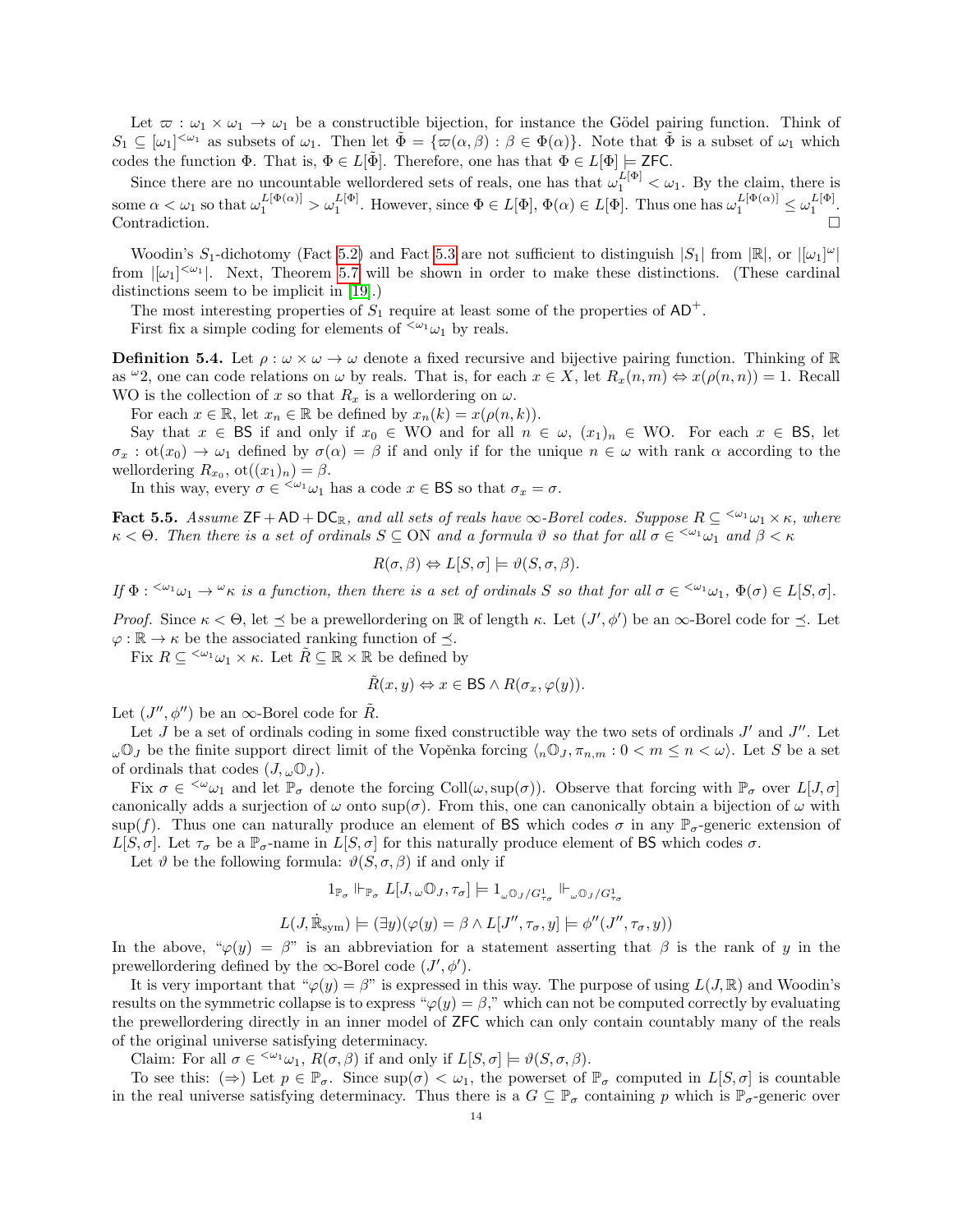L[S,  $\sigma$ ]. In  $L[S, \sigma][G], \tau_{\sigma}[G] \in \mathsf{BS}$  is a code for  $\sigma$ , that is  $\sigma_{\tau_{\sigma}[G]} = \sigma$ . In  $L(J, \mathbb{R})$ , there is a  $y \in \mathbb{R}$  so that  $\varphi(y) = \beta$ . Hence  $R(\tau_{\sigma}[G], y)$ . Thus

$$
L(J, \mathbb{R}) \models (\exists y)(\varphi(y) = \beta \land L[J'', \tau_{\sigma}[G], y] \models \phi''(J'', \tau_{\sigma}[G], y)).
$$

By Fact [2.10,](#page-4-0)

$$
L[J, \omega \mathbb{O}_J, \tau_\sigma[G]] \models 1_{\omega \mathbb{O}_J/G_{\tau_\sigma[G]}^1} \Vdash_{\omega \mathbb{O}_J/G_{\tau_\sigma[G]}^1}
$$
  

$$
L(J, \dot{\mathbb{R}}_{sym}) \models (\exists y)(\varphi(y) = \beta \land L[J'', \tau_\sigma[G], y] \models \phi''(J'', \tau_\sigma[G], y)).
$$

In particular,

$$
L[S,\sigma][G]\models L[J,\omega\mathbb{O}_J,\tau_\sigma[G]]\models 1_{\omega\mathbb{O}_J/G_{\tau_\sigma[G]}^1}\Vdash_{\omega\mathbb{O}_J/G_{\tau_\sigma[G]}^1}
$$

$$
L(J, \dot{\mathbb{R}}_{\text{sym}}) \models (\exists y)(\varphi(y) = \beta \land L[J'', \tau_{\sigma}[G], y] \models \phi''(J'', \tau_{\sigma}[G], y)).
$$

By the forcing theorem and the fact that  $p \in G$ , there is a  $q \leq_{\mathbb{P}_{q}} p$  so that

$$
L[S, \sigma] \models q \Vdash_{\mathbb{P}_{\sigma}} L[J, \omega \mathbb{O}_J, \tau_{\sigma}] \models 1_{\omega \mathbb{O}_J/G_{\tau_{\sigma}}^1} \Vdash_{\omega \mathbb{O}_J/G_{\tau_{\sigma}}^1}
$$
\n
$$
(I \stackrel{\text{in}}{\rightarrow} \mathbb{N} \setminus \{0\}) \quad (A \stackrel{\circ}{\rightarrow} \mathbb{N} \setminus \{1\} \cup \{1\} \cup \{1\} \cup \{1\} \cup \{1\} \cup \{1\} \cup \{1\} \cup \{1\} \cup \{1\} \cup \{1\} \cup \{1\} \cup \{1\} \cup \{1\} \cup \{1\} \cup \{1\} \cup \{1\} \cup \{1\} \cup \{1\} \cup \{1\} \cup \{1\} \cup \{1\} \cup \{1\} \cup \{1\} \cup \{1\} \cup \{1\} \cup \{1\} \cup \{1\} \cup \{1\} \cup \{1\} \cup \{1\} \cup \{1\} \cup \{1\} \cup \{1\} \cup \{1\} \cup \{1\} \cup \{1\} \cup \{1\} \cup \{1\} \cup \{1\} \cup \{1\} \cup \{1\} \cup \{1\} \cup \{1\} \cup \{1\} \cup \{1\} \cup \{1\} \cup \{1\} \cup \{1\} \cup \{1\} \cup \{1\} \cup \{1\} \cup \{1\} \cup \{1\} \cup \{1\} \cup \{1\} \cup \{1\} \cup \{1\} \cup \{1\} \cup \{1\} \cup \{1\} \cup \{1\} \cup \{1\} \cup \{1\} \cup \{1\} \cup \{1\} \cup \{1\} \cup \{1\} \cup \{1\} \cup \{1\} \cup \{1\} \cup \{1\} \cup \{1\} \cup \{1\} \cup \{1\} \cup \{1\} \cup \{1\} \cup \{1\} \cup \{1\} \cup \{1\} \cup \{1\} \cup \{1\} \cup \{1\} \cup \{1\} \cup \{1\} \cup \{1\} \cup \{1\} \cup \{1\} \cup \{1
$$

$$
L(J, \dot{\mathbb{R}}_{sym}) \models (\exists y)(\varphi(y) = \beta \land L[J'', \tau_{\sigma}, y] \models \phi''(J'', \tau_{\sigma}, y)).
$$

Since  $p \in \mathbb{P}_{\sigma}$  was arbitrary, one has that  $L[S, \sigma]$  believes that  $1_{\mathbb{P}_{\sigma}}$  forces the statement in the forcing language above. Thus  $L[S, \sigma] \models \vartheta(S, \sigma, \beta)$ .

 $(\Leftarrow)$  Since the powerset of  $\mathbb{P}_{\sigma}$  computed in  $L[S, \sigma] \models$  ZFC is countable in the real world satisfying AD. there exists a G which is  $\mathbb{P}_{\sigma}$ -generic over  $L[S, \sigma]$ . Note that by the explicit definition of the coding used in BS, one has  $\tau_{\sigma}[G] \in \text{BS}$  and  $\sigma_{\tau_{\sigma}[G]} = \sigma$  by absoluteness. Since  $L[S, \sigma] \models \vartheta(S, \sigma, \beta)$ , one has

$$
L[S, \sigma][G] \models L[J, \omega \mathbb{O}_J, \tau_{\sigma}[G]] \models 1_{\omega \mathbb{O}_J/G_{\tau_{\sigma}[G]}^1} \Vdash_{\omega \mathbb{O}_J/G_{\tau_{\sigma}[G]}^1}
$$

$$
L(J, \dot{\mathbb{R}}_{sym}) \models (\exists y)(\varphi(y) = \beta \land L[J'', \tau_{\sigma}[G], y] \models \phi''(J'', \tau_{\sigma}[G], y)).
$$

Since  $G$  is a set in the real world  $V$ ,

$$
V \models L[J, \omega \mathbb{O}_J, \tau_\sigma[G]] \models 1_{\omega \mathbb{O}_J/G_{\tau_\sigma[G]}^1} \Vdash_{\omega \mathbb{O}_J/G_{\tau_\sigma[G]}^1}
$$

$$
L(J, \dot{\mathbb{R}}_{sym}) \models (\exists y)(\varphi(y) = \beta \land L[J'', \tau_\sigma[G], y] \models \phi''(J'', \tau_\sigma[G], y)).
$$

Fact [2.10](#page-4-0) implies

$$
L(J, \mathbb{R}) \models (\exists y)(\varphi(y) = \beta \land L[J'', \tau_{\sigma}[G], y] \models \phi''(J'', \tau_{\sigma}[G], y))
$$

Since  $(J'', \phi'')$  is the  $\infty$ -Borel code for  $\tilde{R}$ , one has that  $\tilde{R}(\tau_{\sigma}[G], y)$ . By definition of  $\tilde{R}$  and the fact that  $\tau_{\sigma}[G] \in \mathsf{BS}$  is a code for  $\sigma$ ,  $R(\sigma, \beta)$  holds.

This concludes the proof of the claim and hence the first statement in the fact.

Now suppose  $\Phi : \langle \omega_1 \omega_1 \rangle \to \omega_1 \omega_1$  is a function. Let  $R(\sigma, n, \beta)$  assert that  $\Phi(\sigma)(n) = \beta$ . By the first part, there is a set of ordinals  $S \subseteq ON$  and a formula  $\vartheta$  so that

$$
R(\sigma, n, \beta) \Leftrightarrow L[S, \sigma] \models \vartheta(S, \sigma, n, \beta).
$$

Then by comprehension in  $L[S, \sigma]$ , one has that  $\Phi(\sigma) \in L[S, \sigma]$ .

A consequence of Fact [5.5](#page-13-0) is that (under  $ZF + AD + DC_R$  and all sets of reals have  $\infty$ -Borel codes) every subset A of  $[\omega_1]^{<\omega_1}$  has an  $\infty$ -Borel code  $(S, \varphi)$  in the sense that  $\sigma \in A$  if and only if  $L[S, \sigma] \models \varphi(S, \sigma)$ .

A key idea of the previous argument was to use  $\infty$ -Borel codes to go into a suitable  $L(J, \mathbb{R}) \models$  ZF+AD+DC and then by considering the forcing language Coll $(\omega, \text{sup}(\sigma))$ , one can speak of a canonical real coding  $\sigma$ . For  $f \in \omega_{\kappa}$ , there are various ways to code f by a real; however, it is unclear where to find or how to uniformly speak of a real coding f within the ZFC model  $\text{HOD}_J^{L(J,\mathbb{R})} = L[J,\omega \mathbb{O}_J].$ 

One can only prove the following weaker result which is quite similar to Fact [4.6:](#page-10-2)

<span id="page-14-0"></span>Fact 5.6. Assume  $ZF + AD + DC_R$  and all sets of reals have an  $\infty$ -Borel code. Let  $\Phi: \omega_K \to \omega_{10}$  be a partial function, where  $\kappa < \Theta$ . Then there is a set of ordinals  $S \subseteq ON$  so that for all  $z \in \mathbb{R}$ , one has that for all  $f \in \text{dom}(\Phi) \cap L[S, z], \Phi(f) \in L[S, z].$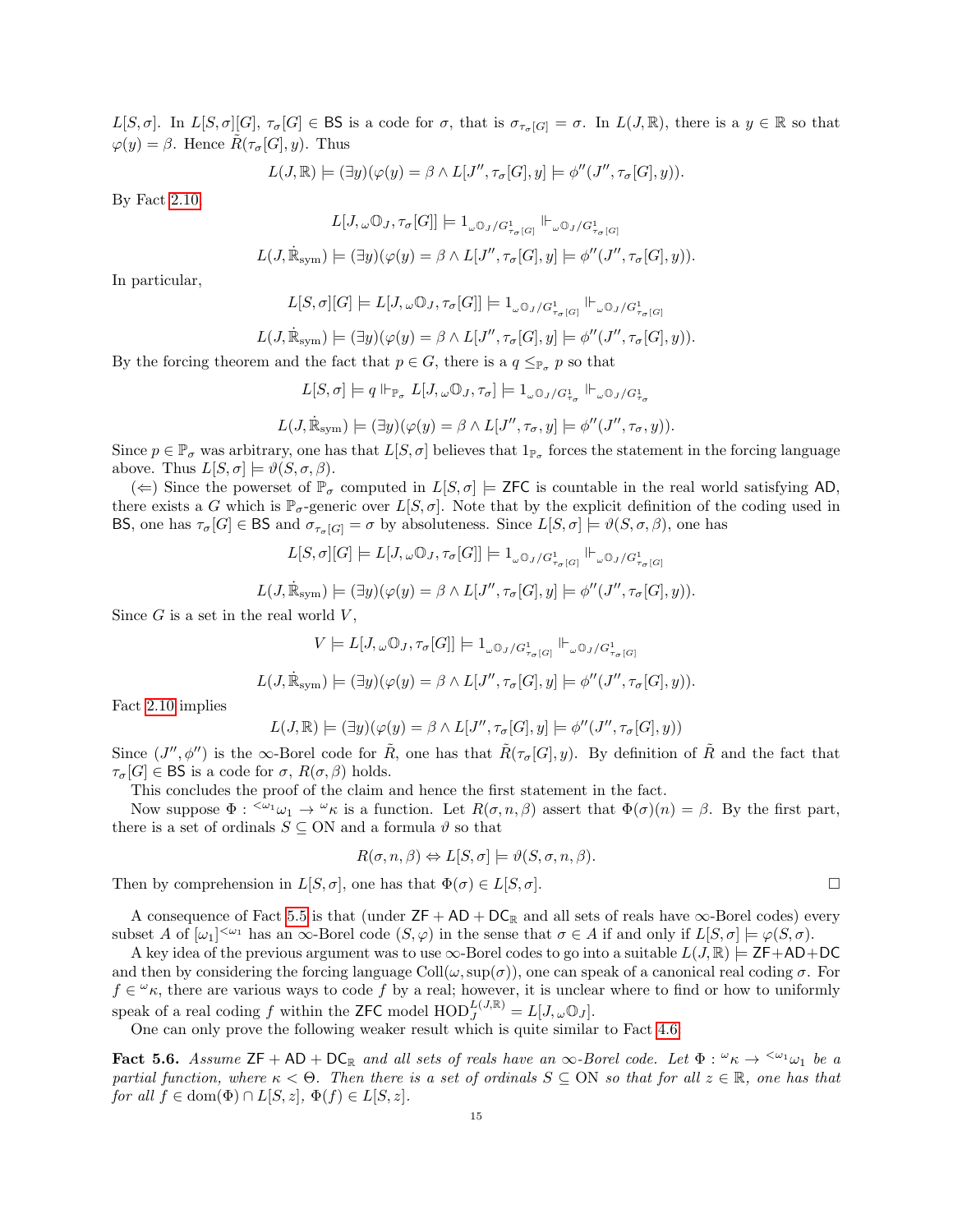Proof. Since  $\kappa < \Theta$ , let  $\preceq$  be a prewellordering of R of length  $\kappa$ . Let  $\varphi$  be it associated ranking function. Let  $(J', \phi')$  denote the  $\infty$ -Borel code for  $\preceq$ .

For each  $x \in \mathbb{R}$ , let  $x_n$  denote the  $n^{\text{th}}$  section of x. Define  $f_x \in \mathcal{L}_\kappa$  by  $f_x(n) = \varphi(x_n)$ . In this way, every  $f \in \mathcal{L} \kappa$  has an  $x \in \mathbb{R}$  so that  $f_x = f$ .

Define a relation  $R \subseteq \mathbb{R} \times \mathbb{R} \times \mathbb{R}$  by  $R(x, v, w)$  if and only if

 $f_x \in \text{dom}(\Phi) \land v, w \in \text{WO} \land v \in \text{dom}(\Phi(f_x)) \land \Phi(f_x)(\text{ot}(v)) = \text{ot}(w).$ 

Let  $(J'', \phi'')$  be an  $\infty$ -Borel code for R.

Let  $J$  be a set of ordinals that codes  $J'$  and  $J''$  in some fixed constructible manner.

Now work in  $L(J, \mathbb{R}) \models \mathsf{ZF} + \mathsf{AD} + \mathsf{DC}$ . In  $L(J, \mathbb{R}), R$  is  $OD_J$ . Let  $\varsigma$  be a formula with ordinal parameters so that  $L(J, \mathbb{R}) \models R(x, v, w) \Leftrightarrow L(J, \mathbb{R}) \models \varsigma(J, x, v, w)$ . In  $L(J, \mathbb{R})$ , let  $\omega \mathbb{O}_J$  denote finite support direct limit of J-Vopěnka forcing.

Define  $\vartheta(z, J, f, \alpha, \beta)$  by

 $1_{\omega\mathbb{O}_J/G_{\mathbb{Z}}}^1 \Vdash_{\omega\mathbb{O}_J/G_{\mathbb{Z}}} L(J, \dot{\mathbb{R}}_{sym}) \models (\exists x, v, w)((\forall n)(\varphi(x_n) = f(n) \land \alpha = \text{ot}(v) \land \beta = \text{ot}(w) \land \varsigma(J, x, v, w))).$ 

Then for any  $z \in \mathbb{R}$ , by Fact [2.10,](#page-4-0) one can conclude that for all  $f \in L[J,\omega\mathbb{O}_J,z]$  that  $L(J,\mathbb{R}) \models \Phi(f)(\alpha) = \beta$ if and only if  $L[J, \omega \mathbb{O}_J, z] \models \vartheta(z, J, f, \alpha, \beta)$ . By comprehension, one has that  $\Phi(f) \in L[J, \omega \mathbb{O}_J, z]$ .

<span id="page-15-0"></span>**Theorem 5.7.** Assume  $ZF + AD + DC_R$  and all sets of reals have  $\infty$ -Borel codes. Then there is no injection of  $S_1$  into  $\infty$ ON, the class of  $\omega$ -sequences of ordinals.

*Proof.* Suppose  $\Phi : S_1 \to {}^{\omega}O\mathbb{N}$  is an injection. Since R surjects onto  ${}^{<\omega_1}\omega_1$  (for example, BS and the coding from Definition [5.4\)](#page-13-1), one has that  $\mathbb R$  surjects onto  $S_1 \subseteq \langle \omega_1, \omega_1 \rangle$ . Thus one can show that  $A = \bigcup \{ \text{rang}(\Phi(\sigma)) :$  $\sigma \in S_1$  is a collection of ordinals which is a surjective image of R. Thus the Mostowski collapse of A is some ordinal  $\kappa < \Theta$ . Hence from  $\Phi$ , one can derive an injection  $\Psi : S_1 \to {}^{\omega}\kappa$ . Since  $\Psi$  is an injection,  $\Psi^{-1}: \omega_{\kappa} \to S_1$  is a partial function.

Let  $S \subseteq ON$  be a set of ordinals satisfying Fact [5.5](#page-13-0) for the function  $\Psi$  and Fact [5.6](#page-14-0) for the partial function  $\Psi^{-1}$ .

Since  $\omega_1$  is measurable in  $L[S] \models$  ZFC, let  $\zeta \lt \omega_1$  be an inaccessible cardinal of  $L[S]$ . Let Coll $(\omega, \le \zeta)$  be the Lévy collapse of  $\zeta$ . Since  $\zeta < \omega_1$  and  $L[S] \models$  ZFC, the powerset of Coll $(\omega, \langle \zeta \rangle)$  is countable in the real world satisfying AD. Thus in the real world, there is a  $G \subseteq \text{Coll}(\omega, < \zeta)$  which is  $\text{Coll}(\omega, < \zeta)$ -generic over  $L[S]$ .

From G and its generic surjection of  $\zeta$  onto  $\zeta$ , one can find a cofinal function  $g : \zeta \to \zeta$  so that  $L[g] = L[G]$ . Since  $L[g] = L[G], \omega_1^{L[g]} = \omega_1^{L[G]} = \zeta = \sup(g)$ . Thus  $g \in S_1$ .

By the property of S from Fact [5.5,](#page-13-0)  $\Psi(g) \in L[S, g]$ . Since  $\Psi(g) \in {}^{\omega}\kappa$ , and using the main property of the Lévy collapse Coll $(\omega, < \zeta)$ , there exists some  $\xi < \zeta$  so that  $\Psi(g) \in L[S][G \restriction \xi]$ . By using the Coll $(\omega, \xi)$ -generic obtained from G, one sees that there is a real  $z \in L[S][G]$  so that  $L[S][G \restriction \xi] \subseteq L[S][z]$ . Thus  $\Psi(g) \in L[S,z]$ . By the property of S from Fact [5.6](#page-14-0) for the partial function  $\Psi^{-1}$ , one has that  $g = \Psi^{-1}(\Psi(g)) \in L[S, z]$ . Thus  $L[S][G] = L[S][g] \subseteq L[S][z] \subseteq L[S][G \restriction \xi + 1]$ . It is impossible that  $L[S][G] = L[S][G \restriction \xi + 1]$  for any  $\xi < \zeta$ . It has been shown that no such injection can exist.

<span id="page-15-1"></span>**Theorem 5.8.** Assume  $ZF + AD + DC_R$  and all sets of reals have  $\infty$ -Borel codes. Then  $\mathbb{R}| < |S_1|$  and  $|[\omega_1]^\omega| < |[\omega_1]^{<\omega_1}|.$ 

*Proof.* Since  $|\mathbb{R}| = |\omega_{\omega}|$ , Theorem [5.7](#page-15-0) implies that there is no injection of  $S_1$  into  $\mathbb{R}$  or  $[\omega_1]^{\omega}$ . Thus  $|\mathbb{R}| < |S_1|$ . Since  $S_1 \subseteq [\omega_1]^{<\omega_1}$  and  $S_1$  does not inject into  $[\omega_1]^\omega$ , one has that  $|[\omega_1]^\omega| < |[\omega_1]^{<\omega_1}$ |.

### 6. Countable Powerset Operation

**Definition 6.1.** Let X be a set. Let  $\mathscr{P}_{\omega_1}(X) = \{A \subseteq X : |A| \leq \aleph_0\}$  be the collection of countable subsets of X.

<span id="page-15-2"></span>Fact 6.2. (Woodin's perfect set dichotomy) Assume  $ZF + AD + DC_R$  and all sets of reals have an  $\infty$ -Borel code. Let E be an equivalence relation on  $\mathbb{R}$ . Then exactly one of the following holds:  $(1) \mathbb{R}/E$  is wellorderable.

 $(2) \mathbb{R}$  injects into  $\mathbb{R}/E$ .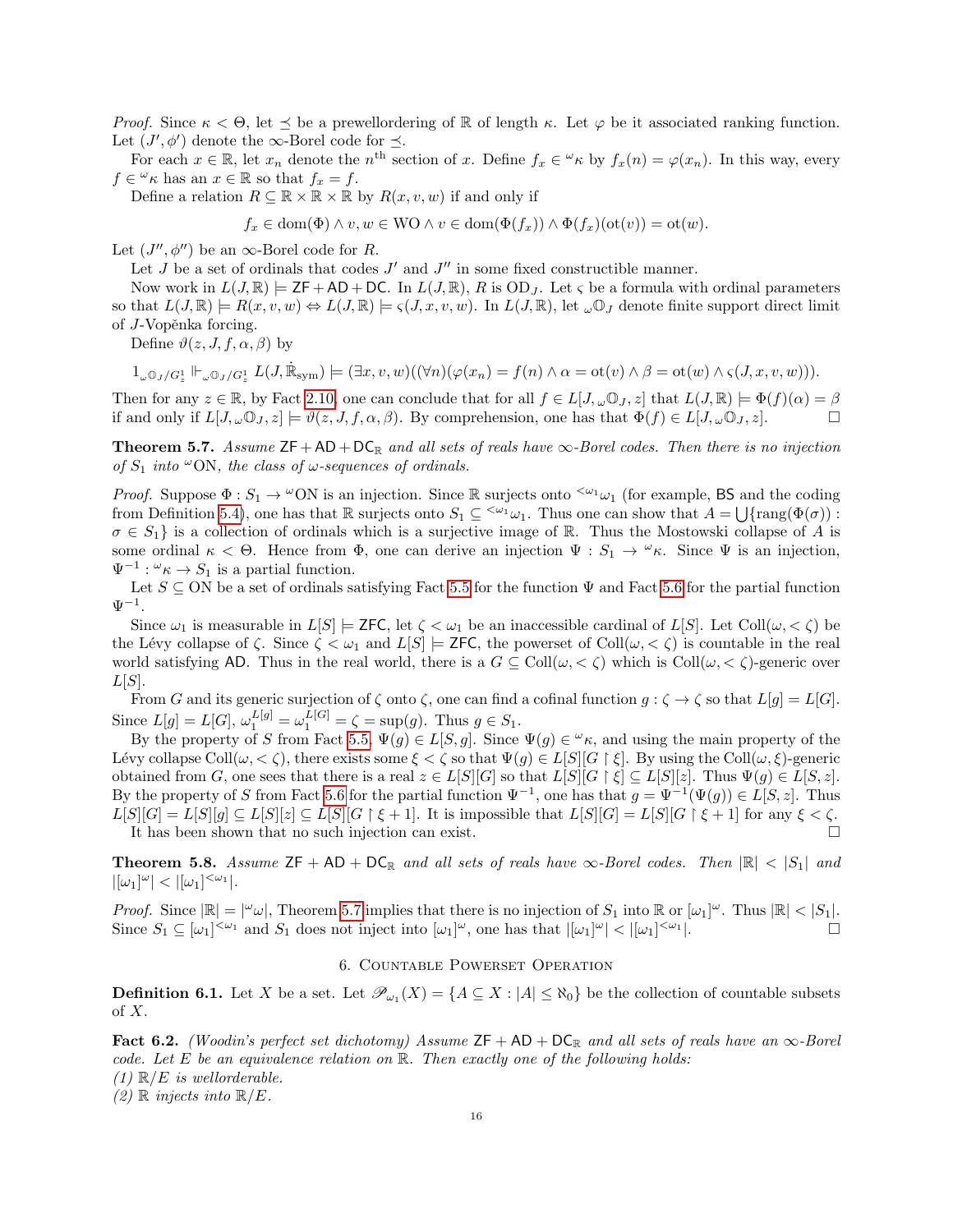Morover, if  $\mathbb{R}/E$  is wellorderable and if  $(S, \varphi)$  is an  $\infty$ -Borel code for E, then there is a uniform procedure that takes  $(S, \varphi)$  to an  $\mathrm{OD}^{L(S, \mathbb{R})}_S$  wellordering of  $\mathbb{R}/E$ .

Proof. This result is attributed to Woodin by Hjorth [\[9\]](#page-26-4). A proof of these results can be found [\[2\]](#page-26-2) Section 8 and [\[4\]](#page-26-8) which give particular attention to the uniformity aspects of (1) and (2).  $\Box$ 

**Definition 6.3.** Let X be a set. Let  $\mathscr{P}_{\text{WO}}(X) = \{A \subseteq X : A \text{ is wellorderable}\}\.$  Note that  $\mathscr{P}_{\omega_1}(X) \subseteq$  $\mathscr{P}_{\text{WO}}(X)$ .

<span id="page-16-2"></span>Fact 6.4. Assume  $ZF + AD + DC_R$  and all sets of reals have  $\infty$ -Borel codes. Let  $\kappa < \Theta$  and E be an equivalence relation on  $\mathbb{R}$ . Suppose  $\Phi : \kappa \to \mathcal{P}_{\text{WO}}(\mathbb{R}/E)$  is a function. Then there is a sequence  $\langle \langle \alpha : \alpha < \kappa \rangle$ so that  $\langle \alpha \rangle$  is a wellordering of  $\Phi(\alpha)$  for each  $\alpha \langle \kappa \rangle$ .

*Proof.* Let  $(J_0, \phi_0)$  be an  $\infty$ -Borel code for E. Let  $\preceq$  be a prewellordering on  $\mathbb R$  of length  $\kappa$ . Let  $\varsigma : \mathbb R \to \kappa$ be the ranking function of  $\preceq$ . Let  $(J_1, \phi_1)$  be an  $\infty$ -Borel code for  $\preceq$ . Define  $R \subseteq \mathbb{R} \times \mathbb{R}$  by  $R(x, y) \Leftrightarrow [y]_E \in$  $\Phi(\varsigma(x))$ . Let  $(J_2, \phi_2)$  be an  $\infty$ -Borel code for R. Let J be a set of ordinals that codes  $J_0$ ,  $J_1$ , and  $J_2$ .

Now work in  $L(J, \mathbb{R}) \models \mathsf{ZF} + \mathsf{AD} + \mathsf{DC}$ . Note that from J, one can recover in  $L(J, \mathbb{R})$ , the sets  $E, \preceq$ , R, and  $\Phi$ . In fact, all these sets are  $OD_J^{L(J,\mathbb{R})}$ . Thus for each  $\alpha < \kappa$ ,  $\Phi(\alpha)$  is  $OD_J^{L(J,\mathbb{R})}$  with a witnessing J definition obtained uniformly in  $\alpha$ . Consider  $\bigcup \Phi(\alpha) \subseteq \mathbb{R}$ . Let  $E_{\alpha} = E \upharpoonright \bigcup \Phi(\alpha)$ .  $E_{\alpha}$  is  $\text{OD}_J^{L(J,\mathbb{R})}$  uniformly from the definitions witnessing E and  $\Phi(\alpha)$  is  $OD_J^{L(J,\mathbb{R})}$ . The  $OD_J^{L(J,\mathbb{R})}$  set  $E_\alpha$  has an  $OD_J^{L(J,\mathbb{R})}$   $\infty$ -Borel code obtained uniformly from a definition witnessing that  $E_{\alpha}$  is  $OD_J^{\tilde{L}(J,\mathbb{R})}$ . (This follows from an application of Fact [2.10.](#page-4-0)) If the  $\infty$ -Borel codes for each equivalence relation in  $\langle E_\alpha : \alpha < \kappa \rangle$  can be obtained uniformly, then Fact [6.2](#page-15-2) states that one can uniformly produce a sequence of wellorderings  $\langle \langle \alpha: \alpha \langle \kappa \rangle \rangle$  so that each  $\lt_{\alpha}$  is a wellordering of  $(\bigcup \Phi(\alpha))/E_{\alpha}$  which is  $\Phi(\alpha)$ .

The following is the "Boldface GCH". It was established first in  $L(\mathbb{R})$  by Steel. Woodin extended this result to  $AD^+$ .

<span id="page-16-3"></span>**Fact 6.5.** (Woodin) Assume  $ZF + AD^+$ . Let  $\kappa < \Theta$  be a cardinal. If  $X \subseteq \mathcal{P}(\kappa)$  is wellorderable, then  $|X| \leq \kappa$ .

<span id="page-16-0"></span>**Theorem 6.6.** Assume  $\mathsf{ZF} + \mathsf{AD} + \mathsf{DC}_{\mathbb{R}}$  and all sets of reals have  $\infty$ -Borel codes. Suppose  $\kappa < \Theta$  is a cardinal with the property that for all  $\delta < \kappa$ , there is no  $\kappa$  length sequence of distinct subsets of  $\mathscr{P}(\delta)$ . Let X be a set so that there is a surjection  $\pi : \mathbb{R} \to X$ . Then  $\kappa \leq |\mathcal{P}_{\text{WO}}(X)|$  implies that  $\kappa \leq |X|$ . In particular,  $\kappa \leq |\mathscr{P}_{\omega_1}(X)|$  implies  $\kappa \leq |X|.$ 

Assuming  $\mathsf{ZF} + \mathsf{AD}^+$ , for all cardinals  $\kappa < \Theta$  and all sets X which are surjective images of  $\mathbb{R}, \kappa \leq$  $|\mathscr{P}_{\text{WO}}(X)|$  implies  $\kappa \leq |X|$ . In particular,  $\kappa \leq |\mathscr{P}_{\omega_1}(X)|$  implies  $\kappa \leq |X|$ .

Proof. Define an equivalence relation on R be x E y if and only if  $\pi(x) = \pi(y)$ . Then X is in bijection with  $\mathbb{R}/E$ . Thus one will work with  $\mathbb{R}/E$  rather than directly with X. If  $\kappa \leq |\mathscr{P}_{\text{WO}}(X)|$ , then one has an injection  $\Phi : \kappa \to \mathcal{P}_{\text{WO}}(\mathbb{R}/E)$ . By Fact [6.4,](#page-16-2) let  $\langle \langle \alpha : \alpha < \omega_1 \rangle$  be a sequence so for each  $\alpha < \kappa$ ,  $\langle \alpha \rangle$  is a wellordering of  $\Phi(\alpha)$ .

By using the usual wellordering on  $\kappa$  and the sequence of wellorderings  $\langle \langle \alpha : \alpha \langle \kappa \rangle \rangle$ , one can define a wellordering of  $\bigcup \Phi[\kappa] = \bigcup \{\Phi(\alpha) : \alpha < \kappa\}.$  Thus  $\bigcup \Phi[\kappa]$  is a wellordered cardinal.

The claim is that  $|\bigcup \Phi[\kappa]| \geq \kappa$ . To see this: Suppose  $|\bigcup \Phi[\kappa]| = \delta$  for some  $\delta < \kappa$ . Let  $\Psi : \bigcup \Phi[\kappa] \to \delta$ be a bijection. Then  $\Gamma(\alpha) = \Psi[\Phi(\alpha)] = {\Psi(x) : x \in \Phi(\alpha)}$  is an injection of  $\kappa$  into  $\mathscr{P}(\delta)$ . However, by assumption, there are no  $\kappa$ -length sequences of distinct subsets of  $\mathscr{P}(\delta)$ . The claim has been shown.

The claim immediately implies that  $\kappa \leq |\mathbb{R}/E| = |X|$ .

In the setting of  $ZF + AD^+$ , Fact [6.5](#page-16-3) implies that for every cardinal  $\delta < \kappa$ , every wellorderable set of subsets of  $\delta$  has cardinality  $\delta$ . Thus  $\kappa$  can not inject into  $\mathscr{P}(\delta)$ . The second result now follows from the first.  $\square$ 

<span id="page-16-1"></span>Corollary 6.7. Assume  $ZF + DC_R + AD$  and all sets of reals have  $\infty$ -Borel codes. Let X be a set which is a surjective image of  $\mathbb R$ . Then  $\omega_1 \leq |\mathcal{P}_{\text{WO}}(X)|$  implies  $\omega_1 \leq |X|$ . In particular,  $\omega_1 \leq |\mathcal{P}_{\omega_1}(X)|$  implies  $\omega_1 \leq |X|$ .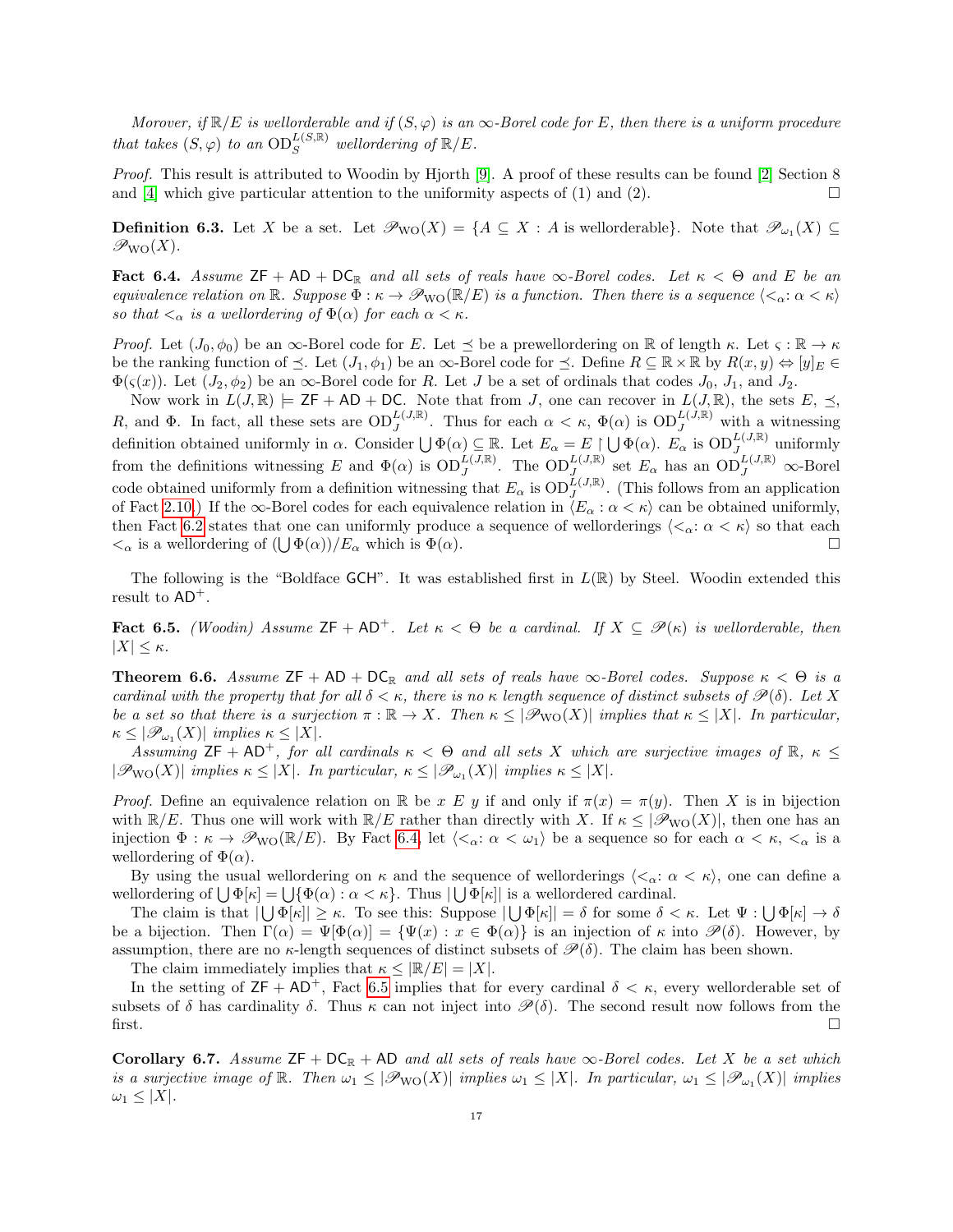To analyze the cardinal structure of sets X so that  $|[\omega_1]^{\omega_1}| \leq |\mathscr{P}_{\omega_1}(X)|$ , one needs an almost everywhere (with respect to the strong partition measure) continuity result for functions  $\Phi : [\omega_1]^{\omega_1} \to \omega_1$ . The result holds in  $ZF + AD$  and its proof is quite different from the method used in this article.

**Fact 6.8.** ([\[5\]](#page-26-10)) Assume  $\mathsf{ZF} + \mathsf{AD}$ . For every function  $\Phi : [\omega_1]^{\omega_1} \to \omega_1$ , there is a club  $C \subseteq \omega_1$  so that  $\Phi \restriction [C]_*^{\omega_1} \to \omega_1$  is continuous.

If  $C \subseteq \omega_1$  is club, then  $[C]_{*}^{\omega_1}$  is the colletion of  $f \in [C]^{\omega_1}$  which are of the correct type, i.e. has uniform cofinality  $\omega$  and discontinuous everywhere. One can check that  $|[\omega_1]^{\omega_1}| = |[C]^{\omega_1}_{*}|$ .  $\Phi \upharpoonright [C]^{\omega_1}_{*}$  being continuous means that for all  $f \in [C]_{*}^{\omega_1}$ , there is an  $\alpha < \omega_1$  so that for all  $g \in [C]_{*}^{\omega_1}$ , if  $f \restriction \alpha = g \restriction \alpha$ , then  $\Phi(f) = \Phi(g)$ .

Zapletal had also asked the authors that if one partitions  $[\omega_1]^{\omega_1}$  into  $\omega_1$  many sets, then must one of the pieces have cardinality  $|[\omega_1]^{\omega_1}|$ , under determinacy assumptions. The almost everywhere continuity property gives a positive answer.

<span id="page-17-2"></span>**Fact 6.9.** ([\[5\]](#page-26-10)) Assume  $\mathsf{ZF} + \mathsf{AD}$ . Let  $\langle X_\alpha : \alpha < \omega_1 \rangle$  be such that each  $X_\alpha \subseteq [\omega_1]^{\omega_1}$  and  $\bigcup_{\alpha < \omega_1} X_\alpha = [\omega_1]^{\omega_1}$ , then there exists some  $\alpha < \omega_1$  so that  $|X_{\alpha}| = |[\omega_1]^{\omega_1}$ .

<span id="page-17-0"></span>**Theorem 6.10.** Assume  $ZF + AD + DC_R$  and all sets of reals have an  $\infty$ -Borel code. Let X be a set which is a surjective image of  $\mathbb{R}$ . If  $|[\omega_1]^{\omega_1}| \leq |\mathscr{P}_{\omega_1}(X)|$ , then  $|\mathbb{R} \sqcup \omega_1| \leq |X|$ .

Proof. Let  $\pi : \mathbb{R} \to X$  be a surjection. Again define an equivalence relation on  $\mathbb{R}$  by x E y if and only if  $\pi(x) = \pi(y)$ . Since  $|X| = |\mathbb{R}/E|$ , one will work with the quotient of E. Now suppose  $\Phi : [\omega_1]^{\omega_1} \to \mathscr{P}_{\omega_1}(\mathbb{R}/E)$ is an injection.

Note that  $|[\omega_1]^{\omega_1}| \leq |\mathcal{P}_{\omega_1}(\mathbb{R}/E)|$  implies, in particular, that  $\omega_1 \leq |\mathbb{R}/E|$  by Corollary [6.7.](#page-16-1) Suppose  $\neg(|\mathbb{R}| \leq |\mathbb{R}/E|)$ . Then the Woodin perfect set dichotomy (Fact [6.2\)](#page-15-2) implies that  $\mathbb{R}/E$  is wellorderable and hence there is some cardinal  $\kappa$  so that  $\mathbb{R}/E| = \kappa$ . Let  $\Lambda : \mathbb{R}/E \to \kappa$  be a bijection.

Let  $\Gamma : [\omega_1]^{\omega_1} \to [\kappa]^{<\omega_1}$  be defined by  $\Gamma(f) = \Lambda[\Phi(f)]$ .  $\Phi(f) \in \mathscr{P}_{\omega_1}(\mathbb{R}/E)$  so  $\Phi(f)$  is a countable subset of  $\mathbb{R}/E$ . Thus  $\Lambda[\Phi(f)] = {\Lambda(x) : x \in \Phi(f)}$  is a countable subset of  $\kappa$ .

Let  $ot(\Lambda[\Phi(f)])$  be the ordertype of this countable subset of  $\kappa$  in the usual ordering on  $\kappa$ , which of course is a countable ordinal. Note that ot  $\circ \Gamma : [\omega_1]^{\omega_1} \to \omega_1$ .

By letting  $X_{\alpha} = (\text{ot} \circ \Gamma)^{-1}(\{\alpha\}),$  one has that  $[\omega_1]^{\omega_1} = \bigcup_{\alpha < \omega_1} X_{\alpha}$ . By Fact [6.9,](#page-17-2) there is some  $\alpha < \omega_1$  so that  $|X_{\alpha}| = |[\omega_1]^{\omega_1}|$ . Let  $\Xi : [\omega_1]^{\omega_1} \to X_{\alpha}$  be a bijection.

Since  $\alpha < \omega_1$ , let  $B : \omega \to \alpha$  be a bijection. For each  $f \in [\kappa]^\alpha$ , define  $\Sigma(f) \in [\kappa]^\omega$  by recursion as follow:  $\Sigma(f)(0) = f(B(0))$  and  $\Sigma(f)(n+1) = \Sigma(f)(n) + f(B(n+1))$ . The map  $\Sigma : [\kappa]^{\alpha} \to [\kappa]^{\omega}$  is an injection. Then  $\Sigma \circ \Gamma \circ \Xi : [\omega_1]^{\omega_1} \to [\kappa]^{\omega}$  is an injection. Since  $|S_1| \leq |[\omega_1]^{\omega_1}|$ , one could derive an injection of  $S_1$  into  $[\kappa]^\omega$ . This violates Theorem [5.7.](#page-15-0)

It has been shown that  $|\mathbb{R}| \leq |\mathbb{R}/E| = |X|$ . Thus  $|\mathbb{R} \sqcup \omega_1| \leq |\mathbb{R}/E| = |X|$ .

### 7. The CARDINALS BELOW  $\mathbb{R} \times \omega_1$

<span id="page-17-1"></span>**Definition 7.1.** Let  $\Phi : \mathbb{R} \to \omega_1$ . Define  $\Box \Phi = \{(r, \alpha) : \alpha < \Phi(r)\}\$ , which is a R-index disjoint union of countable ordinals given by the function Φ.

<span id="page-17-3"></span>**Fact 7.2.** Assume AD. For every  $\Phi : \mathbb{R} \to \omega_1$ ,  $\omega_1$  does not inject into  $\Box \Phi$ . If  $\{r : \Phi(r) > 0\}$  is uncountable, then  $|\mathbb{R}| \leq |\bigsqcup \Phi|$ .

Proof. Let  $\pi_1 : \mathbb{R} \times \omega_1 \to \mathbb{R}$  denote the projection onto the first coordinate. Suppose  $\Psi : \omega_1 \to \Box \Phi$ is an injection. Since for all  $r \in \mathbb{R}$ ,  $\Phi(r) < \omega_1$ , the set of  $\alpha$  so that  $\pi_1(\Psi(\alpha)) = r$  is countable. Thus  $X = \{r : (\exists \alpha < \omega_1)(\pi_1(\Psi(\alpha)) = r)\}\$ is an uncountable set of reals. X is wellorderable by setting  $x \sqsubset y$  if and only if the least  $\alpha$  so that  $\pi_1(\Psi(\alpha)) = x$  is less than the least  $\alpha$  so that  $\pi_1(\Psi(\alpha)) = y$ . This is a contradiction since there are no uncountable wellorderable sequence of reals.

Suppose  $Y = \{r : \Phi(r) > 0\}$  is uncountable. By the perfect set property, let  $\Lambda' : \mathbb{R} \to Y$  be an injection. Then  $\Lambda : \mathbb{R} \to \bigsqcup \Phi$  defined by  $\Lambda(r) = (\Lambda'(r), 0)$  is an injection.

<span id="page-17-4"></span>**Fact 7.3.** For all  $X \subseteq \mathbb{R} \times \omega_1$  such that  $\neg(\omega_1 \leq |X|)$ , there is a  $\Phi : \mathbb{R} \to \omega_1$  so that  $X \approx \bigsqcup \Phi$ .

*Proof.* For each  $r \in \mathbb{R}$ , let  $X_r = \{\alpha : (r, \alpha) \in X\}$ . Since  $\omega_1$  does not inject into X,  $X_r$  is countable. Let  $\delta_r$  be the ordertype of  $X_r$ . Let  $\varpi_r : X_r \to \delta_r$  be the associated collapse map. Let  $\Phi : \mathbb{R} \to \omega_1$  be defined  $\Phi(r) = \delta_r$ .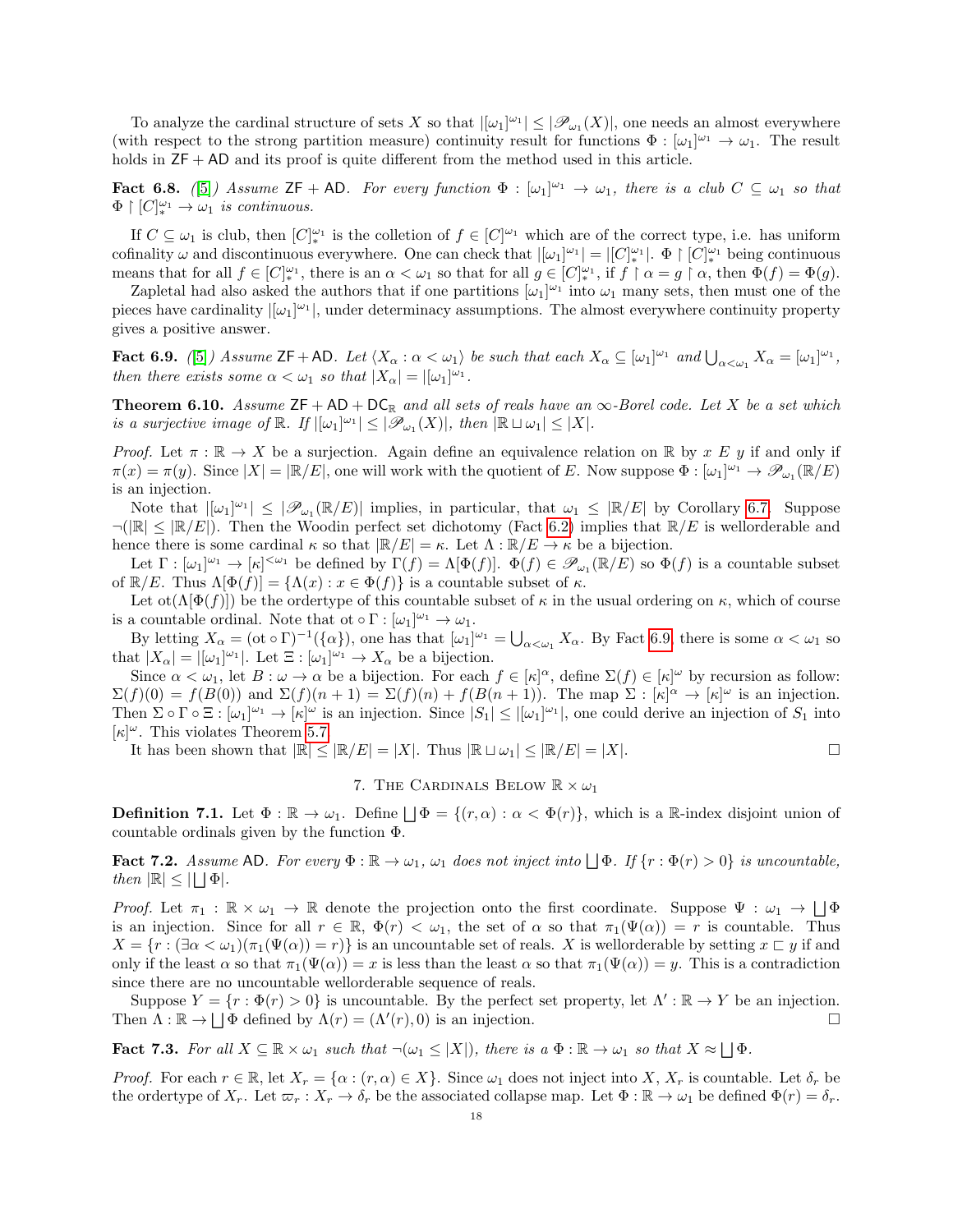Define  $\Lambda: X \to \Box \Phi$  by  $\Lambda(x) = (\pi_1(x), \varpi_{\pi_1(x)}(\pi_2(x)),$  where  $\pi_1: \mathbb{R} \times \omega_1 \to \mathbb{R}$  and  $\pi_2: \mathbb{R} \times \omega_1 \to \omega_1$  are the projections onto the first and second coordinate, respectively.  $\Lambda$  is a bijection.

<span id="page-18-1"></span>**Fact 7.4.** Assume AD. For every  $X \subseteq \mathbb{R} \times \omega_1$ , one of the following holds:

- $(1)$   $|X| = |\mathbb{R} \times \omega_1|.$
- $(2)$   $|X| = \aleph_1$ .
- (3) X is an uncountable set such that  $\neg(\omega_1 \leq |X|)$ .
- (4) There is an uncountable Y so that  $\neg(\omega_1 \leq |Y|)$  and  $|X| = |Y \sqcup \omega_1|$ .
- (5)  $|X| \leq \aleph_0$ .

*Proof.* Let  $X \subseteq \mathbb{R} \times \omega_1$ . For each  $r \in \mathbb{R}$ , let  $X_r = \{\alpha : (r, \alpha) \in X\}$ . Let  $\delta_r = \text{ot}(X_r)$ . For each  $r \in \mathbb{R}$ , let  $\varpi_r : X_r \to \delta_r$  denote the collapse map.

Let  $A = \{r : |X_r| = \aleph_1\}.$ 

Suppose A is uncountable. Let  $\Psi : \mathbb{R} \to A$  be a bijection which exists by the perfect set property and Cantor-Schröder-Bernstein theorem. Define  $\Lambda : \mathbb{R} \times \omega_1 \to X$  by  $\Lambda(r, \alpha) = (\Psi(r), \varpi_{\Psi(r)}^{-1}(\alpha))$ . A is a bijection. Hence  $|X| = |\mathbb{R} \times \omega_1|$ . This gives possibility (1).

Hence assume A is countable. Then  $\mathbb{R} \setminus A$  is uncountable. Let  $\Phi : \mathbb{R} \to \omega_1$  be defined by

$$
\Phi(r) = \begin{cases} \delta_r & r \notin A \\ 0 & \text{otherwise} \end{cases}
$$

Let  $\Lambda : \Box \Phi \to X$  be defined by  $\Lambda(r, \alpha) = (r, \varpi_r^{-1}(\alpha))$ . A is an injection. In fact, it is a bijection onto  $X\cap(\mathbb{R}\setminus A\times\omega_1)$ . Thus  $X\cap(\mathbb{R}\setminus A\times\omega_1)$  does not contain a copy of  $\omega_1$  by Fact [7.2.](#page-17-3) If  $B=\{r\in\mathbb{R}\setminus A:\Phi(r)>0\}$ is uncountable, then  $X \cap (\mathbb{R} \setminus A \times \omega_1)$  is an uncountable set without a copy of  $\omega_1$ . If B is countable, then since a countable union of countable ordinals is countable,  $X \cap (\mathbb{R} \setminus A \times \omega_1)$  is a countable set.

Suppose A is nonempty. One can show that a countable union of sets in bijection with  $\omega_1$  is in bijection with  $\omega_1$ . Thus  $X \cap (A \times \omega_1) \approx \omega_1$ .

Note that  $X = X \cap (A \times \omega_1) \sqcup X \cap (\mathbb{R} \setminus A \times \omega_1)$ . If A is empty and B is countable, then  $|X| \leq \aleph_0$  which gives case (5). If A is empty and B is uncountable, then X is an uncountable set without a copy of  $\omega_1$  which gives case (3). If A is nonempty and B is countable, then  $|X| = \aleph_1$  which gives case (2). If A is nonempty and B is uncountable, then X is a union of two sets: one set which is in bijection with  $\omega_1$  and another set which is an uncountable set without a copy of  $\omega_1$ , which gives case (4).

<span id="page-18-2"></span>**Fact 7.5.** Assume  $AD_{\mathbb{R}}$ . Every  $X \subseteq \mathbb{R} \times \omega_1$  such that  $\neg(\omega_1 \leq |X|)$  injects into  $\mathbb{R}$ .

*Proof.* Let WO be the set of reals coding wellorderings with underlying domain  $\omega$ .

Let  $X_r = \{\alpha : (r, \alpha) \in X\}$ . Let  $\delta_r = \text{ot}(X_r)$ . Let  $\varpi_r : X_r \to \delta_r$  be the collapse map of  $X_r$ .

Define  $R \subseteq \mathbb{R} \times \mathbb{R}$  by  $R(x, w)$  if and only if  $w \in WO$  and  $ot(w) = \delta_x$ . By  $AD_{\mathbb{R}}$ , let  $\Sigma : \mathbb{R} \to \mathbb{R}$  be a uniformization for R. For each  $w \in WO$ , for each  $\alpha < \text{ot}(w)$ , let  $\alpha^w$  denote the element of  $\omega$  with rank  $\alpha$ according to w. (If w codes a finite ordinal, then let  $n^w = n$ .)

Define  $\Lambda: X \to \mathbb{R} \times \omega$  by  $\Lambda(x) = (\pi_1(x), (\varpi_{\pi_1(x)}(\pi_2(x))^{\Sigma(\pi_1(x))})$ . A is an injection. Since  $|\mathbb{R} \times \omega| = |\mathbb{R}|$ , the proof is complete.  $\Box$ 

<span id="page-18-0"></span>**Corollary 7.6.** Assume  $AD_{\mathbb{R}}$ . The uncountable cardinals below  $|\mathbb{R} \times \omega_1|$  are  $|\mathbb{R}|$ ,  $\aleph_1$ ,  $|\mathbb{R} \sqcup \omega_1|$ , and  $|\mathbb{R} \times \omega_1|$ .

Proof. This follows from Fact [7.4](#page-18-1) and Fact [7.5.](#page-18-2)

This is also a consequence of Woodin's dichtomy below  $|[\omega_1]^{\omega}|$  ([\[19\]](#page-26-11) Theorem 18) which is proved under  $ZF + DC + AD_R$ . However, the proof above under  $AD_R$  uses an elementary uniformization argument while Woodin's stronger result uses very sophisticated  $AD^+$  techniques.

One will need several facts about J-constructibility degrees and J-pointed perfect trees:

**Definition 7.7.** Let J be a set of ordinal. A perfect tree  $p \subseteq \leq^{\omega} 2$  is J-pointed if and only if for all  $x \in [p]$ ,  $p \leq_J x$ .

**Definition 7.8.** Let p be a perfect tree on 2.  $s \in p$  is a split node of p if and only if  $s \hat{\theta}, s \hat{\theta} \in p$ .

By recursion, define  $\Xi^p$ :  $\langle \omega_2 \rangle$   $\to$   $\langle \omega_2 \rangle$  by:  $\Xi^p(\emptyset)$  be the least split node of p. If  $\Xi^p(s)$  has been defined, then let  $\Xi^p(s^i)$  be the least split node of p extending  $\Xi^p(s)^i$ .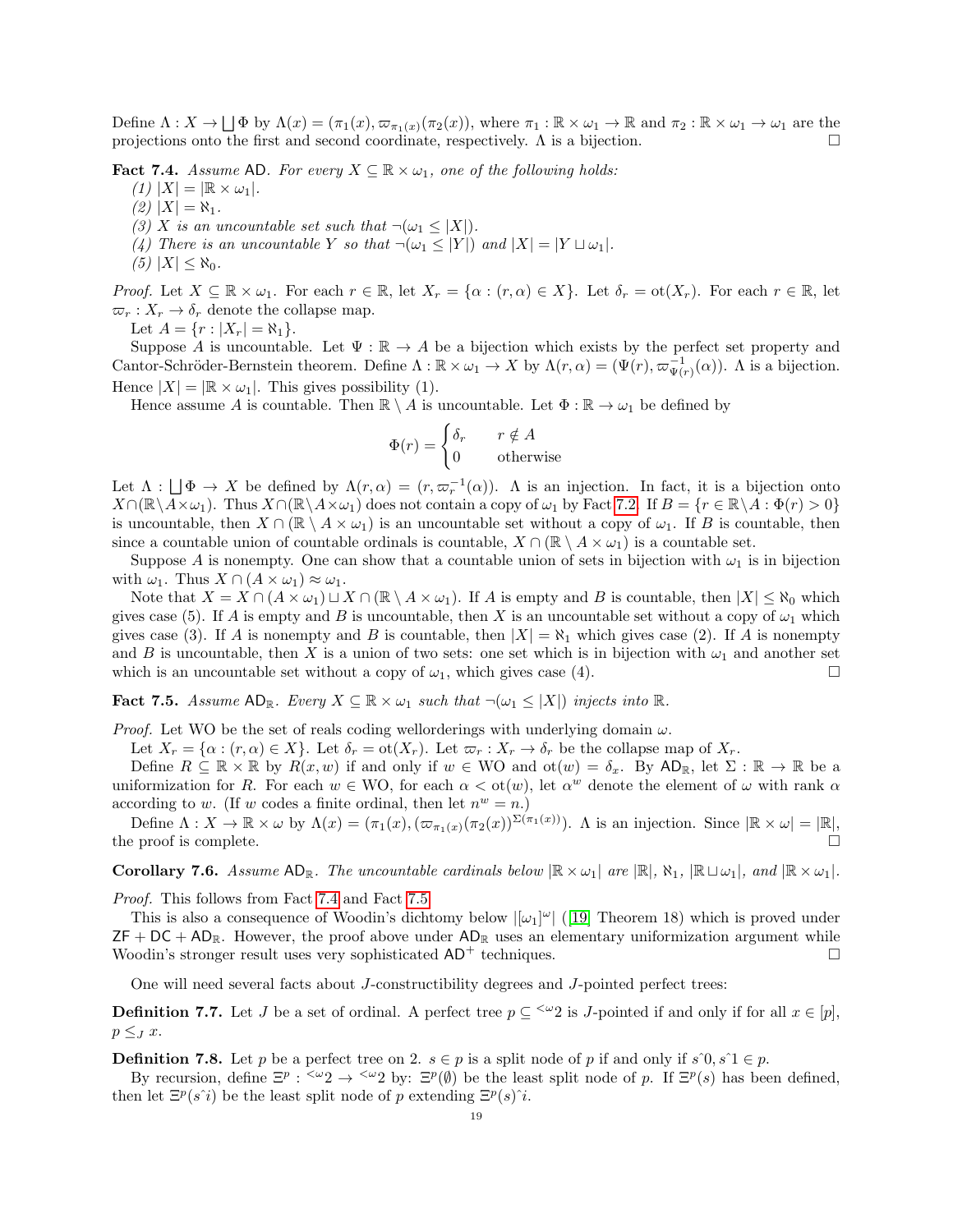Define  $\Upsilon^p$ :  $\omega_2 \to [p]$  by letting  $\Upsilon^p(r) = \bigcup_{n \in \omega} \Xi^p(r \upharpoonright n)$ .  $\Upsilon^p$  is called the canonical homeomorphism between  $\omega_2$  and  $[p]$ .

<span id="page-19-0"></span>Fact 7.9. (Martin) Assume AD. For all  $A \subseteq \mathbb{R}$ , A or  $\mathbb{R} \setminus A$  contains the body of a Turing-pointed tree. Hence for any set of ordinals J, A or  $\mathbb{R} \setminus A$  contains the body of a J-pointed tree.

(Martin) The Martin Turing degree measure,  $\mu$ , and the J-degree measure,  $\mu_I$ , is a countable complete ultrafilter.

*Proof.* Let  $A \subseteq \mathbb{R}$ . Let  $G_A$  denote the game



where Player 1 wins if and only if  $x \in A$ .

Suppose Player 1 has a winning strategy  $\sigma$ . For any  $r \in \mathbb{R}$ , let  $\sigma(r)$  be Player 1's response using  $\sigma$  when Player 2 plays r. Similarly, if  $t \in \langle \omega_2 \rangle$ , then  $\sigma(t)$  is Player 1's response using  $\sigma$  when Player 2 plays t in the finite partial run of  $G_A$ .

Thinking of  $\sigma$  as an element of  $\omega_2$ , let  $\sigma_n$  denote the  $n^{\text{th}}$  bit of  $\sigma$ . Let  $Z = \{x \in \omega_2 : (\forall n)(x(2n) = \sigma_n)\}.$ Note that Z is the body of a perfect tree.

Let p be the  $\subseteq$ -downward closure of  $\{\sigma(x \restriction n) \oplus (x \restriction n) : n \in \omega \land x \in Z\}$ . (Recall that if  $s, t \in \leq^{\omega} \omega$  of the same length k, then  $s \oplus t$  has length  $2k$  where  $(s \oplus t)(2j) = s(j)$  and  $(s \oplus t)(2j + 1) = t(j)$  whenever  $j < k$ . If  $x, y \in \omega$ , one can similarly define  $x \oplus y$ .) Observe that p is a perfect tree and p is Turing reducible to  $\sigma$ . Suppose  $f \in [p]$ . There is an  $x \in Z$  so that  $f = \sigma(x) \oplus x$ . Since  $\sigma$  is a Player 1 winning strategy,  $f = \sigma(x) \oplus x \in A$ . This shows that  $[p] \subseteq A$ . Note that p is Turing reducible to f since  $\sigma_n = f(4n + 1)$  for all  $n.$   $p$  is a Turing pointed tree. Every Turing pointed tree is a  $J$ -pointed tree.

If Player 2 has a winning strategy  $\tau$ , then a similar argument shows that  $\omega_2 \setminus A$  contains the body of a Turing pointed tree.

Suppose  $C \subseteq \mathcal{D}_J$ . Let  $\tilde{C} = \{x \in {}^{\omega}2 : [x]_J \in C\}$ . By the above,  $\tilde{C}$  or  $\mathbb{R} \setminus \tilde{C}$  contains the body of a J-pointed tree p. Without loss of generality, suppose  $[p] \subseteq \tilde{C}$ . Suppose  $x \in \mathbb{R}$  is such that  $p \leq J$  x. Note  $\Upsilon^p(x) \leq_J p \oplus x \leq_J x$ . Since  $\Upsilon^p(x) \in [p]$  and p is *J*-pointed,  $p \leq_J \Upsilon^p(x)$ . With knowledge of p,  $x = (\Upsilon^p)^{-1}(\Upsilon^p(x)) \leq_J \Upsilon^p(x)$ . Thus  $\Upsilon^p(x)$  has the same J-degree as x. It has been shown that for any  $x \geq_J p$ , there is a  $y \in [p] \subseteq C$  with the same J-degree as x. Thus C contains the J-cone above the J-degree of p. If  $\mathbb{R} \setminus \tilde{C}$  contains a J-pointed tree, then the same argument shows that  $\mathcal{D}_J \setminus C$  contains a J-cone. This shows that  $\mu_J$  is an ultrafilter.

Suppose  $\langle A_n : n \in \omega \rangle$  is a countable sequence from  $\mu_J$ . Using  $AC_{\omega}^{\mathbb{R}}$ , let  $\langle a_n : n \in \omega \rangle$  be a sequence of reals so that for all  $n \in \omega$ ,  $[a_n]_{\equiv J}$  is the base of *J*-cone inside  $A_n$ . Let  $a = \bigoplus a_n$ , where  $\bigoplus$  is some recursion coding of sequences of reals by a real. Then  $[a]_{\equiv_J}$  is a base of a J-cone within  $\bigcap_{n\in\omega}A_n$ . This shows that  $\mu_J$  is countably complete (in fact, AD alone implies every ultrafilter is countably complete).

<span id="page-19-1"></span>**Lemma 7.10.** Let J be a set of ordinals. Suppose  $\Sigma : \omega_2 \to \omega_2$  is a Lipschitz continuous function. Suppose p is a J-pointed tree such that  $\Sigma \leq_{J} p$ . Assume that  $\Sigma$  is not constant on any basic neighborhood of [p]. Then there is a J-pointed subtree  $q \subseteq p$  so that for all  $r \in [q], \Sigma(r) \oplus q \equiv_J r$ .

*Proof.* Since  $\Sigma$  is a Lipschitz continuous function,  $\Sigma$  can be considered a Player 2 stategy in a game where both players make moves from  $\{0, 1\}$ . In this way, one will consider  $\Sigma$  as a real. Since  $\Sigma$  is Lipschitz, for each  $u \in \langle x^2, x \rangle$  let  $\Sigma(u) \in |u|$  be the string t such that every  $x \in u^2$  with  $u \subseteq x$ ,  $t \subseteq \Sigma(x)$ . If one considers Σ as a Player 2 winning strategy, then  $\Sigma(u)$  is just the response of Player 2 using Σ when Player 1 plays u.

Fix a J-pointed tree p. One will construct a sequence  $\langle u_s : s \in \langle \omega_2 \rangle$  in the tree p and a sequence of natural numbers  $\langle n_s : s \in \langle \omega_2 \rangle$  with the following properties:

(1) For all  $s \in \langle \omega_2, u_s \subseteq u_{s^i} \text{ for both } i \in 2.$ 

(2) For all  $s \in \infty$ , if  $t \subsetneq s$ , then  $n_t < n_s$ .

(3) For all  $s \in \langle \omega_2 \rangle$  and  $i \in \{2, \Sigma(u_{s \hat{i}})(n_s) = i$ .

(4) Both  $\langle u_s : s \in \langle \omega_2 \rangle$  and  $\langle n_s : s \in \langle \omega_2 \rangle$  are Turing computable from  $p \oplus \Sigma$ . Since  $\Sigma \leq_J p$ , both sequences belong to  $L[J, p]$ .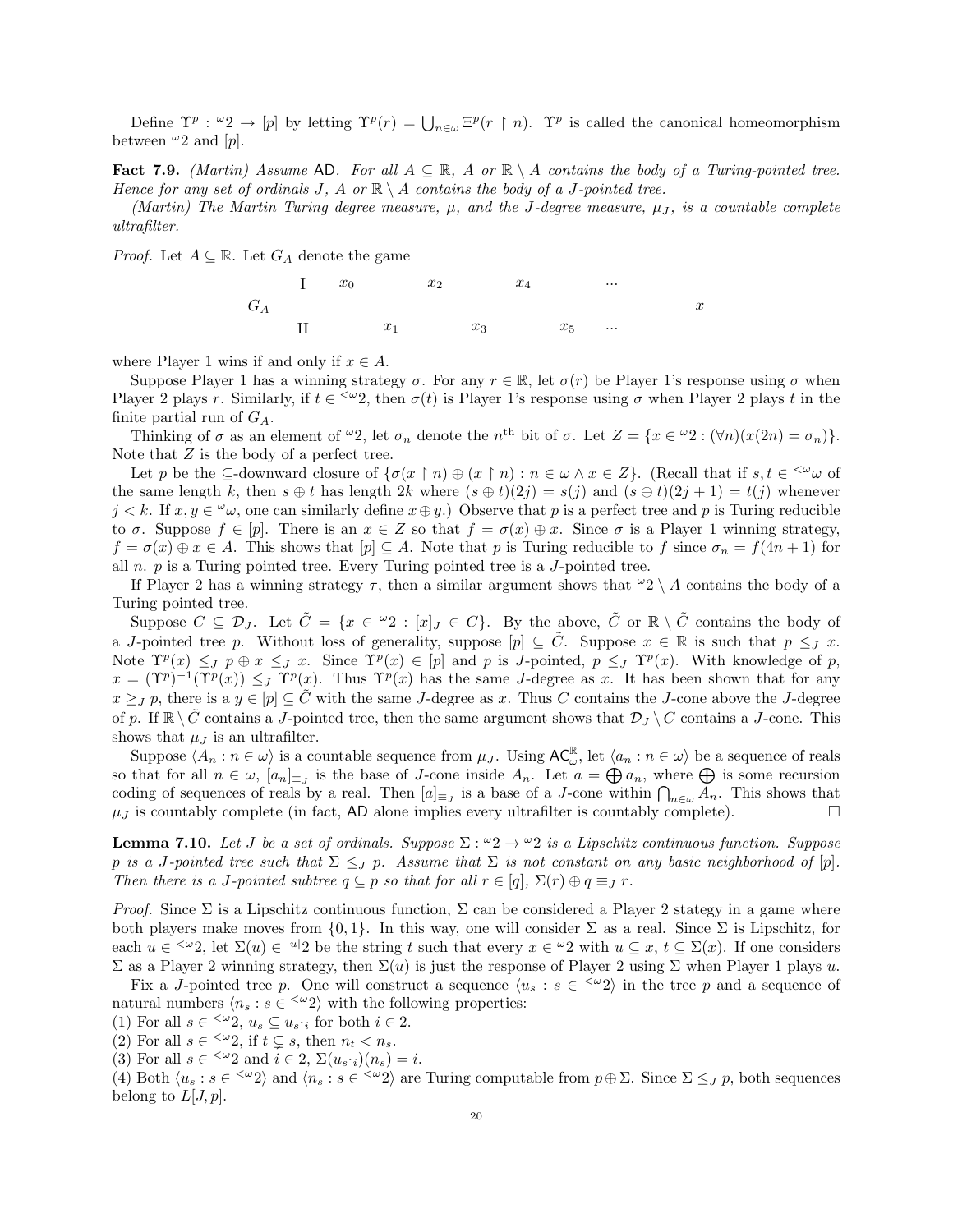First suppose that such sequences exist. Let q be the  $\subseteq$ -downward closure of  $\{u_s : s \in \leq \omega_2\}$ . q is a perfect subtree of p. q is Turing computable from  $p \oplus \Sigma$  and therefore,  $q \leq J$  p. Suppose  $r \in [q]$ . Then  $r \in [p]$ . Since p is J-pointed,  $p \leq J r$ . Thus  $q \leq J r$ . This shows that q is also a J-pointed tree.

Let f be the left-most branch of q, i.e.  $\Upsilon^q(\overline{0})$  where  $\overline{0} \in {}^{\omega}2$  is the constant 0 sequence. Note that  $f \leq_J q$ . Since  $f \in [p], p \leq J$  f. Thus  $p \leq J$  q and as a result  $p \equiv J$  q. Hence  $\Sigma$ ,  $\langle u_s : s \in \langle \omega_2 \rangle$ , and  $\langle n_s : s \in \langle \omega_2 \rangle$ belong to  $L[J, q]$ .

Now suppose  $r \in [q]$ . As observed above,  $p \leq J r$ . One seeks to define a sequence  $\langle v_n : n \in \omega \rangle \leq J q \oplus \Sigma(r)$ in <sup> $\leq \omega_2$ </sup> so that for all  $n \in \omega$ ,  $v_n \subseteq v_{n+1}$ ,  $|v_n| = n$ , and  $u_{v_n} \subseteq r$ .

Let  $v_0 = \emptyset$ . By construction of  $q, u_{v_0} = u_{\emptyset} \subseteq r$ . Suppose  $v_n$  has been defined. Let  $v_{n+1} = v_n^{\hat{}}(\Sigma(r)(n_{v_n}))$ . By the induction hypothesis,  $u_{v_n} \subseteq r$ . If  $r \in [q]$ , then  $u_{v_n \hat{\ }0}$  or  $u_{v_n \hat{\ }1}$  is an initial segment of r. By construction, one can determine which of the two is an initial segment of  $r$  by determining the value of  $\Sigma(r)(n_{v_s})$ . This shows that  $u_{v_{n+1}} \subseteq r$ . This completes the construction of the sequence  $\langle v_n : n \in \omega \rangle$  which is Turing computable from  $\langle u_s : s \in \langle \omega_2 \rangle, \, \langle n_s : s \in \langle \omega_2 \rangle, \text{ and } \Sigma(r)$ . Thus  $\langle v_n : n \in \omega \rangle \leq_J q \oplus \Sigma(r)$ .

Note that  $r = \bigcup_{n \in \omega} u_{v_n}$ . Thus  $r \in L[J, q, \Sigma(r)]$ , i.e.  $r \leq J q \oplus \Sigma(r)$ .

Also since  $r \in [q]$  and q is J-pointed,  $\Sigma \leq_{J} q \leq_{J} r$ . Thus  $q \oplus \Sigma(r) \leq_{J} r$ . It has been shown that  $r \equiv_{J} q \oplus \Sigma(r)$ .

Therefore, it remains to show that one can construct the sequence  $\langle u_s : s \in \langle \omega_2 \rangle$  and  $\langle n_s : s \in \langle \omega_2 \rangle$ .

Let  $u_{\emptyset} = \emptyset$ . Since  $\Sigma$  is not constant, find the least triple  $(u_0, u_1, m)$  so that  $u_0 \in p$ ,  $u_1 \in p$ ,  $u_0(m) = 0$ and  $u_1(m) = 1$ . Let  $n_{\emptyset} = m$ ,  $u_{\langle 0 \rangle} = u_0$ , and  $u_{\langle 1 \rangle} = u_1$ .

Let  $s \in \langle \omega_2 \rangle$  and  $|s| > 0$ . Suppose  $u_s$  and  $n_{s|s|-1}$  have been defined. Since  $\Sigma$  is not constant on  $N_{u_s}$ , find the least triple  $(u_0, u_1, m)$  so that  $u_0 \in p$ ,  $u_1 \in p$ ,  $u_s \subseteq u_0$ ,  $u_s \subseteq u_1$ ,  $m > n_{s\lfloor s \rfloor - 1}$ ,  $|u_0| > m$ ,  $|u_1| > m$ ,  $\Sigma(u_0)(m) = 0$ , and  $\Sigma(u_1)(m) = 1$ . Let  $u_{s_0} = u_0, u_{s_0} = u_1$ , and  $n_s = m$ .

This produces the sequences  $\langle u_s : s \in \langle \omega_2 \rangle$  and  $\langle n_s : s \in \langle \omega_2 \rangle$  with the desired property. The proof is complete. □

**Definition 7.11.** A function  $F : \mathbb{R} \to \omega_1$  is J-invariant if and only if for all  $x, y \in \mathbb{R}$ ,  $x \equiv_J y$  implies  $F(x) = F(y).$ 

If  $F : \mathbb{R} \to \omega_1$  is a J-invariant function, then let  $\tilde{F} : \mathcal{D}_J \to \omega_1$  be the induced function on  $\mathcal{D}_J$ . That is  $F(X) = F(x)$ , where  $x \in X$ .

A J-invariant function F is everywhere increasing if and only if for all  $x, y \in \mathbb{R}$ ,  $x \leq J$  y implies  $F(x) \leq$  $F(y)$ .

A J-invariant function F is increasing  $\mu_J$ -almost everywhere if and only if there there is an  $a \in \mathbb{R}$  so that for all  $x, y \in \mathbb{R}$  with  $a \leq J x$  and  $a \leq J y$ ,  $x \leq J y$  implies that  $F(x) \leq F(y)$ .

**Definition 7.12.** Let J be a set of ordinals. For each  $\mathfrak{F}, \mathfrak{G} \in \prod_{X \in \mathcal{D}_J} ON$ , define  $\mathfrak{F} =_{\mu_J} \mathfrak{G}$  if and only if  $\{X \in \mathcal{D}_J : \mathfrak{F}(X) = \mathfrak{G}(X)\}\in \mu_J$ . Let  $\mathfrak{F} \leq_{\mu_J} \mathfrak{G}$  if and only if  $\{X \in \mathcal{D}_J : \mathfrak{F}(X) < \mathfrak{G}(X)\}\in \mu_J$ .

The ultraproduct  $\prod_{X \in \mathcal{D}_J} \text{ON}/\mu_J$  consists of the equivalence class of  $\prod_{X \in \mathcal{D}_J} \text{ON}$  under  $=_{\mu_J}$ . For two elements  $\mathcal{F}, \mathcal{G} \in \prod_{X \in \mathcal{D}_J} \text{ON}/\mu_J$ , one lets  $\mathcal{F} < \mathcal{G}$  if and only if for all  $\mathfrak{F} \in \mathcal{F}$  and  $\mathfrak{G} \in \mathcal{G}, \mathfrak{F} <_{\mu_J} \mathfrak{G}$ .

Let  $\prod_{\mathcal{D}_J} \omega_1/\mu_J$  consists of the equivalence classes having a representative which is a function  $\mathfrak{F}: \mathcal{D}_J \to \omega_1$ .

<span id="page-20-0"></span>**Fact 7.13.** (Woodin) Assume  $ZF + AD$ . Let J be a set of ordinals.  $\prod_{X \in \mathcal{D}_J} \omega_1^{L[J,X]} / \mu_J = \omega_1$ .

*Proof.* For each  $\alpha < \omega_1$ , let  $F_\alpha : \mathbb{R} \to \omega_1$  be the constant function taking value  $\alpha$ . Note that  $\tilde{F}_\alpha \in$  $\prod_{X \in \mathcal{D}_J} \omega_1^{L[J,X]}$ . By the countable additivity of  $\mu_J$ ,  $[\tilde{F}_{\alpha}]_{\mu_J} = \alpha$ . Thus  $\omega_1 \subseteq \prod_{X \in \mathcal{D}_J} \omega_1^{L[J,X]}$ .

Let  $\mathcal{F} \in \prod_{X \in \mathcal{D}_J} \omega_1^{L[J,X]} / \mu_J$ . Let  $F : \mathbb{R} \to \omega_1$  be a J-invariant function such that  $\tilde{F}$  is a representative of  $\mathcal F$ . Consider the following game from [\[13\]](#page-26-18) Lemma 3.3:

G<sup>F</sup> I x<sup>0</sup> x<sup>1</sup> x<sup>2</sup> ... x II y0, z<sup>0</sup> y1, z<sup>1</sup> y2, z<sup>2</sup> ... y, z

Player 2 wins if and only if  $x \leq J$   $y, z \in \text{WO}^{L[J,y]}$ , and  $\text{ot}(z) = F(y)$ .

Claim 1: Player 2 has a winning strategy in this game.

To see this: Suppose otherwise that Player 1 has a winning strategy  $\sigma$ . Consider  $\sigma$  as both a real and as a strategy. Since  $\tilde{F} \in \prod_{X \in \mathcal{D}_J} \omega_1^{L[J,X]},$  pick a  $y \geq_J \sigma$  such that  $F(y) < \omega_1^{L[J,y]}$ . Pick a  $z \in \text{WO}^{L[J,y]}$  so that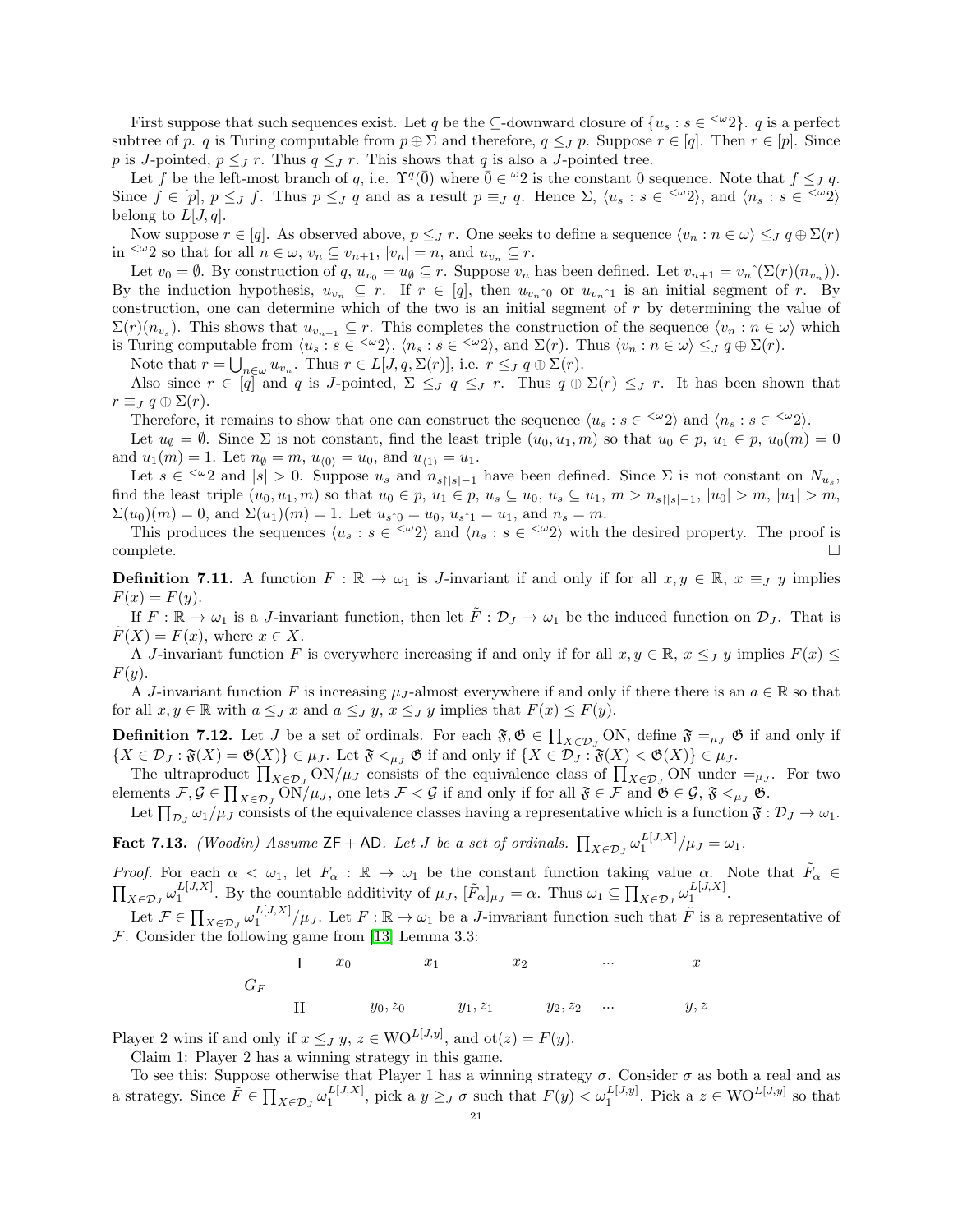$\cot(z) = F(y)$ . Note that  $\sigma(y, z) \leq J y$  since  $\sigma, y, z \leq J y$ . Thus Player 2 has won which contradicts  $\sigma$  being a Player 1 winning strategy. This proves Claim 1.

Thus suppose  $\tau$  is a Player 2 winning strategy. Let  $\pi_1, \pi_2 : \mathbb{R}^2 \to \mathbb{R}$  be the projection onto the first and second coordinate, respectively. Since  $\tau$  is a winning strategy for Player 2,  $\pi_2[\tau[\mathbb{R}]]$  is a  $\Sigma_1^1$  subset of WO. By boundedness, there is a  $\delta < \omega_1$  so that for all  $v \in \pi_2[\tau[\mathbb{R}]]$ ,  $\text{ot}(v) < \delta$ . Now take  $x \geq J \tau$ . Then  $\tau(x) \leq J x$ and therefore  $\pi_1(\tau(x)) \leq_J x$ . Since  $\tau$  is a winning strategy for Player 2,  $x \leq_J \pi_1(\tau(x))$ . So  $x \equiv_J \pi_1(\tau(x))$ . Since F is J-invariant,  $F(x) = F(\pi_1(\tau(x))) = \text{ot}(\pi_2(\tau(x))) < \delta$ . Then by the countable additivity of  $\mu_J$ , there is an  $\alpha < \delta$  so that for  $\mu_J$ -almost all  $x, F(x) = \alpha$ . Hence  $[\tilde{F}]_{\mu_J} = \alpha$ .

This shows that  $\prod_{X \in \mathcal{D}_J} \omega_1^{L[J,X]} / \mu_J \subseteq \omega_1$  which completes the proof.

<span id="page-21-0"></span>Fact 7.14. Assume  $ZF + DC_R + AD$ . Let J be a set of ordinals. Every J-invariant function is increasing  $\mu_J$ -almost everywhere.

*Proof.* Consider the set  $A = \{x \in \mathbb{R} : (\forall y)(x \leq J \ y \Rightarrow F(x) \leq F(y))\}$ . Since F is a J-invariant function, A is a J-invariant set. Let  $A = A/\equiv_J$  be the corresponding set of J-degrees. By Fact [7.9,](#page-19-0)  $A \in \mu_J$  or  $\mathcal{D}_J \setminus A \in \mu_J$ .

(Case 1) Suppose  $\mathcal{D}_J \setminus \overline{A} \in \mu_J$ . There is some  $\iota \in \mathbb{R}$  so that for all  $x \in \mathbb{R}$  with  $\iota \leq x, x \notin A$ . Let  $C_{\iota} = \{x \in \mathbb{R} : \iota \leq x\}.$  Thus for all  $x \in C_{\iota}$ , there is a  $y \in \mathbb{R}$  with  $x \leq J$  y and  $F(y) < F(x).$  Since  $\iota \leq_J x \leq_J y$ , one in fact has for all  $x \in C_i$ , there is some  $y \in C_i$  so that  $F(y) < F(x)$ . Define a binary relation R on  $C_k$  by y R x if and only if  $F(y) < F(x)$ . By  $DC_{\mathbb{R}}$ , there is a sequence  $\langle x_n : n \in \omega \rangle$  so that  $F(x_{n+1}) < F(x_n)$ . This contradicts the wellfoundedness of ON. Thus Case 1 can not occur.

(Case 2) Suppose  $A \in \mu_J$ . There is some  $\iota \in \mathbb{R}$  so that for all  $x \in \mathbb{R}$  with  $\iota \leq_J x, x \in A$ . Suppose  $x, y \in \mathbb{R}$ is such that  $\iota \leq_J x \leq_J y$ . By definition of  $x \in A$ ,  $F(x) \leq F(y)$ . F is increasing on the cone above  $\iota$ .

Since only Case 2 can occur, F must be increasing  $\mu_J$ -almost everywhere.

<span id="page-21-2"></span>**Fact 7.15.** Assume  $\mathsf{ZF} + \mathsf{DC}_\mathbb{R} + \mathsf{AD}$ . Let J be a set of ordinals. Let  $F : \mathbb{R} \to \omega_1$  be a J-invariant function. Then there is a  $G : \mathbb{R} \to \omega_1$  which is a J-invariant everywhere increasing function such that  $F \sim_{\mu} G$ .

Proof. By Fact [7.14,](#page-21-0) there is an  $\iota \in \mathbb{R}$  so that F is increasing above the J-cone of  $\iota$ . Define  $G(x) = \sup\{F(z) :$  $i \leq J \leq J x$ . (If this set is empty, then  $G(x) = 0$ .) G is J-invariant.

If  $x \leq_J y$ , then  $\{z : \iota \leq_J z \leq_J x\} \subseteq \{z : \iota \leq_J z \leq_J y\}$ . Thus  $G(x) \leq G(y)$ . G is everywhere increasing.

If  $x \in \mathbb{R}$  is such that  $\iota \leq J$ , then  $G(x) = \sup\{F(z) : \iota \leq J$ ,  $z \leq x\} = F(x)$  since F is increasing on the cone above  $\iota$ .

<span id="page-21-5"></span>Fact 7.16. (Woodin, [\[16\]](#page-26-19) Theorem 5.9) Assume AD. Let J be a set of ordinals. For  $\mu_J$ -almost all  $x \in \mathbb{R}$ ,  $L[J, x] \models$  CH.

<span id="page-21-1"></span>Fact 7.17. Assume  $ZF + DC_{\mathbb{R}}$  + AD and  $V = L(J, \mathbb{R})$  for some set of ordinals J. There is also a set of ordinals  $X_J$  that absorbs every function on  $\mathbb{R} \times \omega_1$  in the following sense: for every partial function  $\Lambda : \mathbb{R} \times \omega_1 \to \mathbb{R} \times \omega_1$ , there is a real z, a formula  $\varphi$ , and an ordinal  $\xi$  so that for all  $(r, \alpha) \in \text{dom}(f)$ ,  $\Lambda(r,\alpha) \in L[\mathbb{X}_J, z, r]$  and  $\Lambda(r,\alpha) = (s,\beta) \Leftrightarrow L[\mathbb{X}_J, z, r, s] \models \varphi(\mathbb{X}_J, z, \xi, r, \alpha, s, \beta)$ . In this context, z is said to code Λ.

*Proof.* The proof is quite similar to Fact [4.6](#page-10-2) and Fact [5.6.](#page-14-0) As in those argments, one can take  $X_J$  to be  $J \oplus \omega \mathbb{O}_J$ .

<span id="page-21-4"></span>Remark 7.18. Next one will study the cardinals below  $\mathbb{R}\times\omega_1$  under the failure of AD<sub>R</sub>. By Fact [2.7,](#page-4-4) if one is working in the theory  $\mathsf{ZF}+\mathsf{AD}^++\mathsf{V}=\mathsf{L}(\mathscr{P}(\mathbb{R}))+\neg\mathsf{AD}_\mathbb{R}$ , then there is set of ordinals J so that  $V=L(J,\mathbb{R})$ . In the rest of this section, one will work with models of the form  $L(J, \mathbb{R}) \models \mathsf{ZF} + \mathsf{AD} + \mathsf{DC}_{\mathbb{R}}$ . By Fact [7.17,](#page-21-1) there is an associated set of ordinals  $\mathbb{X}_J \in L(J, \mathbb{R})$  which absorbs all functions  $\Lambda : \mathbb{R} \times \omega_1 \to \mathbb{R} \times \omega_1$  in  $L(J, \mathbb{R})$ . Without loss of generality by replacing J with  $\mathbb{X}_J$ , one can assume that J is a set of ordinals that absorbs all function from  $\mathbb{R} \times \omega_1$  into  $\mathbb{R} \times \omega_1$ .

**Definition 7.19.** Let J be a set of ordinals. Let  $F : \mathbb{R} \to \omega_1$  be a J-invariant function. Define  $\Phi_F : \mathbb{R} \to \omega_1$ by  $\Phi_F(x) = \omega_{F(x)}^{L[J,x]}$  $_{F(x)}^{L[J,x]}$ . Let  $W_F^J = \bigsqcup \Phi_F$ .

<span id="page-21-3"></span>Fact 7.20. Assume  $ZF + AD$ . Let  $F_1, F_2 : \mathbb{R} \to \omega_1$  be two everywhere increasing J-invariant functions so that  $\tilde{F}_1 =_{\mu_J} \tilde{F}_2$ . Then  $W_{F_1}^J \approx W_{F_2}^J$ .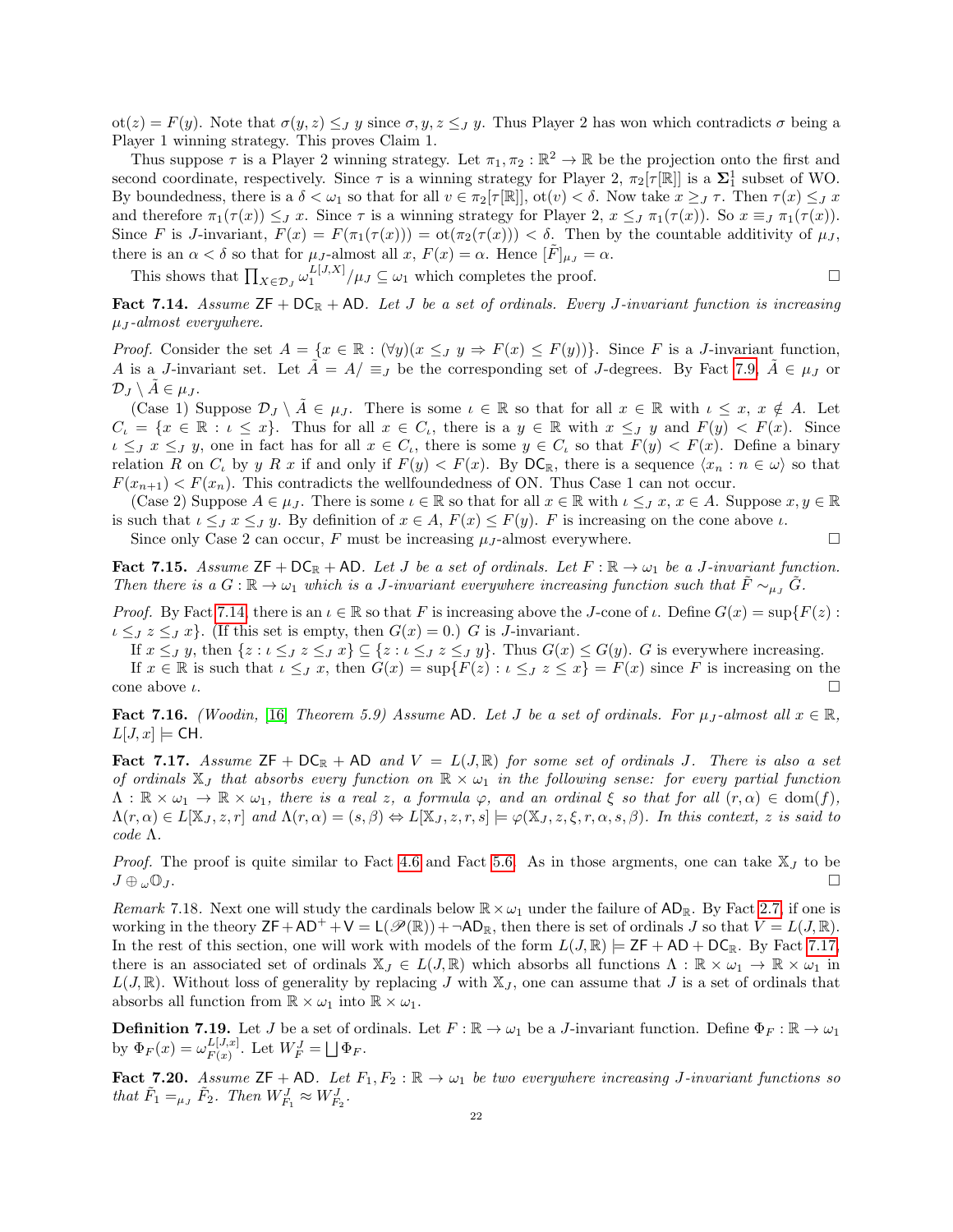*Proof.* Let  $\ell \in \mathbb{R}$  be such that for all  $x \geq f$ ,  $F_1(x) = F_2(x)$ . By Fact [7.9,](#page-19-0) let p be a J-pointed tree such that  $[p] \subseteq \{x \in \mathbb{R} : \ell \leq J x\}.$ 

Define  $\Lambda: W_{F_1}^J \to W_{F_2}^J$  by letting  $\Lambda(x, \alpha) = (\Upsilon^p(x), \alpha)$ . Since p is *J*-pointed,  $p \leq_J \Upsilon^p(x)$ . Hence  $p \in L[J, \Upsilon^p(x)]$ . Using p and  $\Upsilon^p(x)$ , one can Turing compute x. Thus  $x \leq J \Upsilon^p(x)$ . Since  $\Upsilon^p(x) \in [p]$ ,  $F_1(\Upsilon^p(x)) = F_2(\Upsilon^p(x)).$  Thus  $\alpha < \omega_{F_1(x)}^{L[J,x]} \leq \omega_{F_1(x)}^{L[J,\Upsilon^p(x)]} = \omega_{F_1(\Upsilon^p(x))}^{L[J,\Upsilon^p(x)]} = \omega_{F_2(\Upsilon^p(x))}^{L[J,\Upsilon^p(x)]}$  since  $x \leq_J \Upsilon^p(x)$ ,  $F_1$  is everywhere increasing, and  $F_1$  and  $F_2$  are equal on [p]. This shows that  $\Lambda$  is well defined.  $\Lambda$  is an injection. Thus  $|W_{F_1}^J| \leq |W_{F_2}^J|$ .

By reversing the role of  $F_1$  and  $F_2$  in this argument, one has that  $|W_{F_2}^J| \leq |W_{F_1}^J|$ . Hence  $W_{F_1}^J \approx W_{F_2}^J$ .  $\Box$ 

**Definition 7.21.** Assume  $ZF + DC_R + AD$  and there is a set of ordinals J so that  $V = L(J, R)$ . For each  $\mathcal{F} \in \prod_{\mathcal{D}_J} \omega_1/\mu_J$  define the cardinal  $Y^J_{\mathcal{F}}$  to be  $|W^J_F|$  where  $F : \mathbb{R} \to \omega_1$  is any *J*-invariant everywhere increasing function so that  $\ddot{F} \in \mathcal{F}$ . (Note that such an F exists by Fact [7.15](#page-21-2) and this definition is well defined by Fact [7.20.](#page-21-3))

<span id="page-22-2"></span>**Fact 7.22.** Let J be a set of ordinals. For every  $\Phi : \mathbb{R} \to \omega_1$ , there is an everywhere increasing J-invariant function F so that  $|\bigsqcup \Phi| \leq |W^J_F|$ .

Thus every subset of  $\mathbb{R} \times \omega_1$  without a copy of  $\omega_1$  injects into  $W_F^J$  for some everywhere increasing Jinvariant function F. Of course,  $W_F^J$  also does not contain a copy of  $\omega_1$  since it is of the form  $\bigsqcup \Phi$  for some function Φ.

*Proof.* Let  $F' : \mathbb{R} \to \omega_1$  be defined by  $F'(x)$  is the ordinal such that  $L[J, x] \models |\Phi(x)| = \aleph_{F'(x)}$ .

For each  $x \in \mathbb{R}$ , let  $\Gamma^x : \Phi(x) \to \omega_{F'(x)}^{L[J,x]}$  $L^{[J,x]}_{F'(x)}$  be the  $L[J,x]$ -least bijection. Then  $\Lambda' : \bigsqcup \Phi \to W^J_{F'}$  defined by  $\Lambda'(x,\alpha) = (x,\Gamma^x(\alpha))$  is a bijection.

Let  $F(x) = \sup \{ F'(z) : z \leq J x \}.$  F' is everywhere increasing and  $W_{F'}^J$  injects into  $W_F^J$ . The last statement follows from Fact [7.3.](#page-17-4)

<span id="page-22-0"></span>**Example 7.23.** Let J be a set of ordinals. Let  $H_0, H_1 : \mathbb{R} \to \omega_1$  denote the constant 0 and constant 1 function, respectively. Then  $|W_{H_0}^J| = |W_{H_1}^J| = |\mathbb{R}|$ .

*Proof.* Note  $W_{H_0}^J = \bigsqcup \omega_0^{L[J,x]} \approx \mathbb{R} \times \omega \approx \mathbb{R}$ .

For each  $x \in \mathbb{R}$ , let  $\Gamma^x : \omega_1^{L[J,x]} \to \mathbb{R}$  denote the  $L[J,x]$ -least injection of  $\omega_1^{L[J,x]}$  into  $\mathbb{R}^{L[J,x]}$ . Define  $\Lambda: W_{H_0}^J \to \mathbb{R} \times \mathbb{R}$  by  $\Lambda(x, \alpha) = (x, \Gamma^x(\alpha))$ . A is an injection witnessing  $|W_{H_1}^J| \leq |\mathbb{R} \times \mathbb{R}| = |\mathbb{R}|$ . Thus  $W_{H_1}^J \approx \mathbb{R}$ .  $H_1 \approx \mathbb{R}$ .

<span id="page-22-1"></span>**Fact 7.24.** Assume  $\mathsf{ZF} + \mathsf{AD} + \mathsf{DC}_{\mathbb{R}}$  and  $V = L(J, \mathbb{R})$  where J is a set of ordinals that absorbs all functions from  $\mathbb{R} \times \omega_1$  into  $\mathbb{R} \times \omega_1$  as in Fact [7.17](#page-21-1) and Remark [7.18.](#page-21-4) Suppose  $F_1, F_2 : \mathbb{R} \to \omega_1$  are two everywhere increasing J-invariant functions such that  $\tilde{F}_1 <_{\mu_J} \tilde{F}_2$  and  $F_1$  is not  $\mu_J$  almost everywhere equal to 0. Then  $|W_{F_1}^J| < |W_{F_2}^J|$ .

*Proof.* Since  $F_1$  is not  $\mu_J$ -almost everywhere 0 and  $F_1 <_{\mu_J} F_2$ , let  $\ell \in \mathbb{R}$  be such that for all  $x \in \mathbb{R}$ with  $\ell \leq J$  x,  $1 \leq F_1(x) < F_2(x)$ . Let p be a J-pointed tree such that  $[p] \subseteq \{x \in \mathbb{R} : \ell \leq J x\}$ . Define  $\Lambda: W^J_{F_1} \to W^J_{F_2}$  by  $\Lambda(x, \alpha) = (\Upsilon^p(x), \alpha)$ . For all  $(x, \alpha) \in W^J_{F_1}, \ \alpha < \omega^{L[J, \Upsilon^p]}_{F_1(x)} \leq \omega^{L[J, \Upsilon^p(x)]}_{F_1(\Upsilon^p(x))} < \omega^{L[J, \Upsilon^p(x)]}_{F_2(\Upsilon^p(x))}$  since  $x \leq J \Upsilon^p(x)$ ,  $F_1$  is everywhere increasing, and  $\ell \leq J \Upsilon^p(x)$ . Thus  $\Lambda$  is a well defined injection witnessing  $|W_{F_1}^J| \leq |W_{F_2}^J|$ .

Suppose there was an injection  $\Lambda: W_{F_2}^J \to W_{F_1}^J$ . Since J absorbs all functions, let  $z \in \mathbb{R}$  and  $\varphi$  be some formulas such that within  $L[J, z]$ ,  $\Lambda$  is correctly defined in the sense of Fact [7.17.](#page-21-1) That is, for all  $(r, \alpha) \in W_{F_2}^J$ ,  $\Lambda(r,\alpha) \in L[J,z,r]$  and  $\Lambda(r,\alpha) = (s,\beta) \Leftrightarrow L[J,z,r] \models \varphi(J,z,r,\alpha,s,\beta)$ . By Fact [7.16,](#page-21-5) let  $e \in \mathbb{R}$  be such that for all  $x \in \mathbb{R}$ ,  $e \leq J$  x implies that  $L[J, x] \models \mathsf{CH}$ .

Let  $w = z \oplus \ell \oplus e$ . Within  $L[J, w]$ ,  $\Lambda$  as defined by  $\varphi$  is a injection of  $W_{F_2}^J \cap L[J, w]$  into  $W_{F_1}^J \cap L[J, w]$ . In particular, within  $L[J, w]$ , there is an injection of  $\{w\} \times \omega_{F_n(w)}^{L[J, w]}$  $\frac{L[J,w]}{F_2(w)}$  into  $W^J_{F_1} \cap L[J,w] \subseteq \mathbb{R}^{L[J,w]} \times \omega_{F_1(w)}^{L[J,w]}$  $E^{[J,w]}_{F_1(w)}$  since  $F_1$  is an everywhere increasing function. Since  $L[J, w] \models \mathsf{CH}, |\mathbb{R}|^{L[J, w]} = \omega_1^{L[J, w]}$ . By the definition of  $\ell$ , for all x such that  $\ell \leq J x$ ,  $F_1(x) \geq 1$ . Thus in  $L[J, w] \models |\mathbb{R} \times \omega_{F_1(w)}| = \omega_{F_1(w)}$ . Thus within  $L[J, w]$ , one has an injection of  $\omega_{F_{\alpha}(w)}^{L[J,w]}$  $E[J,w]$  into  $\omega_{F_1(w)}^{L[J,w]}$  $F_{F_1(w)}^{L[J,w]}$ . Since  $\ell \leq_J w$ ,  $F_2(w) > F_1(w)$ . Such an injection can not exists in  $L[J, w]$ . Contradiction. This shows  $|W_{F_1}^J| < |W_{F_2}^J|$ |.<br>|-<br>|-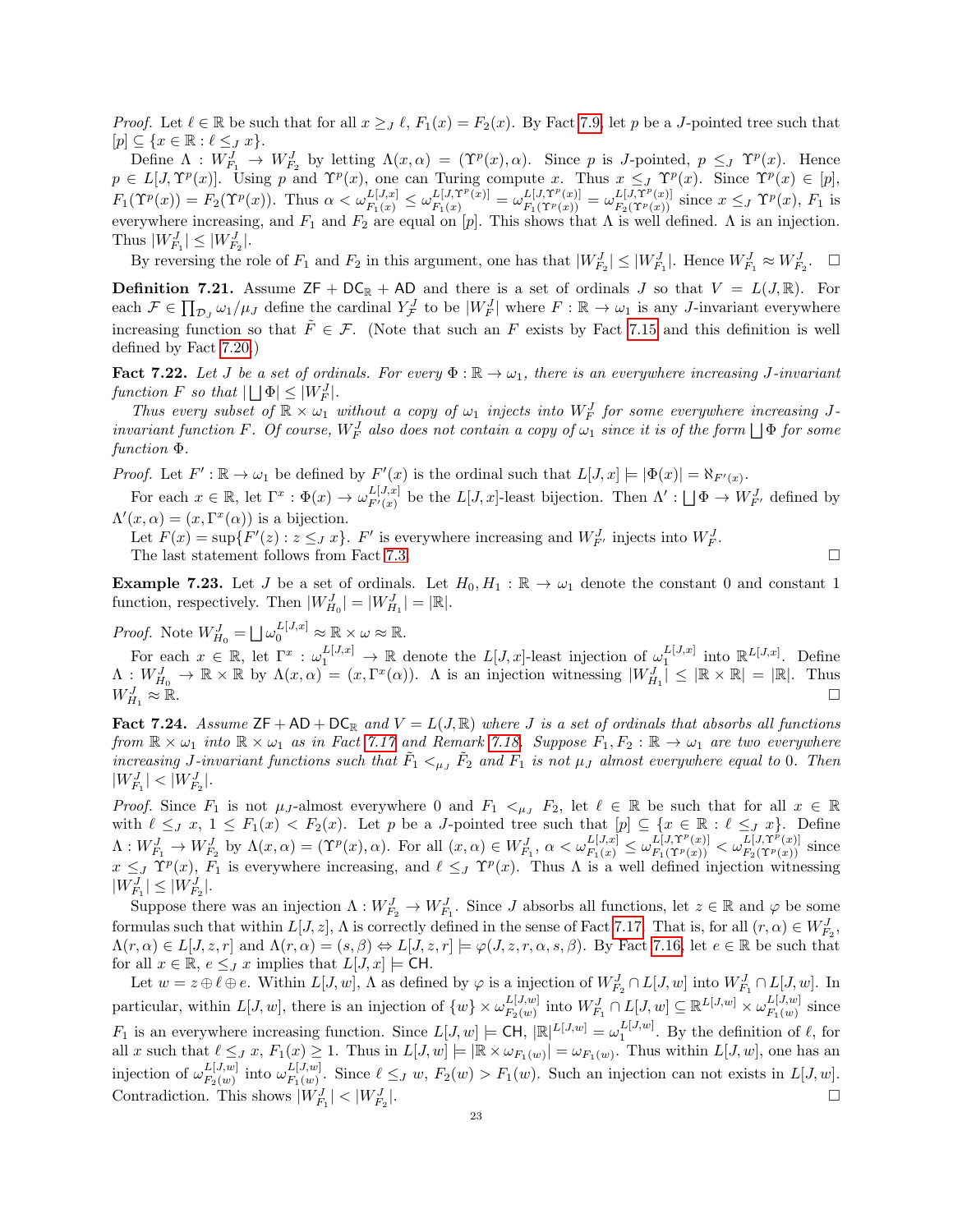**Corollary 7.25.** (Woodin) Assume  $ZF + AD^+ + \neg AD_R + V = L(\mathcal{P}(\mathbb{R}))$ . There is a set  $X \subseteq \mathbb{R} \times \omega_1$  so that  $|\mathbb{R}| < |X|$  and  $\neg(\omega_1 \leq |X|)$ ,

*Proof.* By Fact [2.7,](#page-4-4) there is a set of ordinals J so that  $V = L(J, \mathbb{R})$  and J absorbs functions. Let  $F^1, F^2$ :  $\mathbb{R} \to \omega_1$  be the constant funtion taking value 1 and 2, respectively. By Example [7.23,](#page-22-0)  $W_{F^1}^J \approx \mathbb{R}$ . Then by Fact [7.24,](#page-22-1)  $|\mathbb{R}| = |W_{F^1}^J| < |W_{F^2}^J|$ .

The set  $W_{F^2}^J$  is essentially the example in [\[19\]](#page-26-11) Theorem 25.

**Theorem 7.26.** Assume  $\mathsf{ZF}+\mathsf{AD}+\mathsf{DC}_\mathbb{R}$  and  $V = L(J,\mathbb{R})$  for some set of ordinals J which absorbs functions from  $\mathbb{R} \times \omega_1$  into  $\mathbb{R} \times \omega_1$ . Let  $\mathfrak V$  be the collection of  $|X|$  such that  $X \subseteq \mathbb{R} \times \omega_1$  and  $\neg(\omega_1 \leq |X|)$ ; that is,  $\mathfrak V$ is the collection of cardinals of sets below  $\mathbb{R} \times \omega_1$  that do not possess a copy of  $\omega_1$ .

The sequence  $(Y_{\mathcal{F}}^J : \mathcal{F} \in \prod_{\mathcal{D}_J} \omega_1/\mu_J \setminus \{0\})$  is an order-preserving injection of the wellordering  $\prod_{\mathcal{D}_J} \omega_1/\mu_J \setminus \{0\}$  ${0}$  with the ultrapower ordering into  $\mathfrak V$  with the natural cardinal ordering induced by injections. Moreover, this sequence is cofinal in  $\mathfrak V$  in the sense that if  $Y \in \mathfrak V$ , then there is a  $\mathcal F \in \prod_{\mathcal D} \omega_1/\mu \setminus \{0\}$  so that  $Y \leq Y^J_{\mathcal F}$ .

Proof. This is clear from Fact [7.22](#page-22-2) and Fact [7.24.](#page-22-1) Also note that it is necessary to remove 0 for otherwise the sequence would not be injective since  $Y_0^J = |\mathbb{R}| = Y_1^J$  by Example [7.23.](#page-22-0)

Fact 7.27. (Woodin) Assume  $\mathsf{ZF}+\mathsf{DC}_\mathbb{R}+\mathsf{AD}$  and  $V = L(J, \mathbb{R})$  for some set of ordinals J. Let  $\mathbb{X}_J = J \oplus_\omega \mathbb{O}_J$ . Then  $\prod_{\mathcal{D}_{\mathbb{X}_J}} \omega_2^{L[\mathbb{X}_J,X]} / \mu_{\mathbb{X}_J} = \Theta^{L(J,\mathbb{R})}.$ 

*Proof.* This is shown in [\[13\]](#page-26-18) Theorem 5.16.

As in Remark [7.18,](#page-21-4) if one has that  $V = L(J, \mathbb{R})$ , one could have always chosen the set of ordinals which absorbed functions to be  $J\oplus_\omega \mathbb{O}_J$ . Moreover  $L(J,\mathbb{R})=L(J\oplus_\omega \mathbb{O}_J,\mathbb{R})$ . Thus the length of  $(Y^J_{\mathcal{F}}:\mathcal{F}\in\prod_{\mathcal{D}_J}\omega_1/\mathbb{R})$  $\mu_J$ ) is quite long.

Let  $\mathfrak{Y} = \{Y_{\mathcal{F}}^J : \mathcal{F} \in \prod_{\mathcal{D}_J} \omega_1/\mu_J \setminus \{0\}\}\.$  A natural question would be is  $\mathfrak{Y}$ , the collection of uncountable cardinals below  $\mathbb{R} \times \omega_1$  which does not contain a copy of  $\omega_1$ , the same as  $\mathfrak{Y} = \{ Y_{\mathcal{F}}^J : \mathcal{F} \in \prod_{\mathcal{D}_J} \omega_1/\mu_J \setminus \{0\} \}.$ Certainly,  $\mathfrak{Y} \subseteq \mathfrak{Y}$  and  $\mathfrak{Y}$  is cofinal in  $\mathfrak{Y}$ . Moreover, for all  $\mathcal{Y} \in \mathfrak{Y}$  and  $\mathcal{X} \in \mathfrak{Y}$ , either  $\mathcal{X} \leq \mathcal{Y}$  or  $\mathcal{Y} \leq \mathcal{X}$ . This will follows from the next result. Moreover, the game in the proof is important for later results.

<span id="page-23-0"></span>**Theorem 7.28.** Assume  $ZF + AD$ . Let J be a set of ordinals. Let  $F : \mathbb{R} \to \omega_1$  be an everywhere increasing J-invariant function so that for all  $x \in \mathbb{R}$ ,  $F(x) \geq 1$ . Let  $\Phi : \mathbb{R} \to \omega_1$  be any function. Consider the following game  $S_F^{\Phi}$ :

S Φ F I r<sup>0</sup> r<sup>1</sup> r<sup>2</sup> r<sup>3</sup> r II x<sup>0</sup> x<sup>1</sup> x<sup>2</sup> x<sup>3</sup> x

where Player 1 and Player 2 separately play natural numbers to produce reals r and x. Player 2 wins  $S_F^{\Phi}$  if and only if  $L[J, r, x] \models \Phi(r) < \omega_{F(r \oplus x)}$ . If Player 2 has a winning strategy in  $S_F^{\Phi}$ , then  $|\bigcup \Phi| \leq |W_F^J|$ . If Player 1 has a winning strategy in  $S_F^{\Phi}$ , then  $|W_F^J| \leq |\bigsqcup \Phi|$ .

Thus either  $|\bigcup \Phi| \leq |W_F^J|$  or  $|W_F^J| \leq |\bigcup \Phi|$ .

Proof. Statement 1: Suppose Player 2 has a winning strategy  $\tau$ . For each  $r \in \mathbb{R}$ , let  $\tau(r)$  denote the real that Player 2 produces using  $\tau$  when Player 1 plays r.

Since  $\tau$  is a Player 2 winning strategy, for all  $r \in \mathbb{R}$ ,  $L[J, r, \tau(r)] \models \Phi(r) < \omega_{F(r \oplus \tau(r))}$ . Define  $\Lambda : \Box \Phi \rightarrow$  $W_F^J$  by  $\Lambda(r, \alpha) = (r \oplus \tau(r), \alpha)$ . A is an injection witnessing  $|\bigcup \Phi| \leq |W_F^J|$ .

Statement 2: Suppose Player 1 has a winning strategy  $\sigma$ . For each  $x \in \mathbb{R}$ , let  $\sigma(x)$  be the response by Player 1 using  $\sigma$  when Player 2 plays x.

Since  $\sigma$  is a Player 1 winning strategy, for all  $x \in \mathbb{R}$ ,  $L[J,\sigma(x),x] \models \omega_{F(\sigma(x)\oplus x)} \leq \Phi(\sigma(x))$ . Note that if  $x_0, x_1 \in \mathbb{R}$  are such that  $\sigma(x_0) = \sigma(x_1)$  and  $\sigma(x_0) \oplus x_0 \equiv_J \sigma(x_1) \oplus x_1$ , then  $\omega_{F(\sigma(x_0) \oplus x_0)}^{L[J, \sigma(x_0), x_0]} = \omega_{F(\sigma(x_1) \oplus x_1)}^{L[J, \sigma(x_1), x_1]}$  $E[J, \sigma(x_1), x_1]$ <br> $F(\sigma(x_1) \oplus x_1)$ 

By Fact [7.16,](#page-21-5) let  $e \in \mathbb{R}$  be such that for all  $x \in \mathbb{R}$  with  $e \leq J x$ ,  $L[J, x] \models$  CH. By Fact [7.9,](#page-19-0) let p be a J-pointed perfect tree such that  $e \oplus \sigma \leq_{J} p$ , i.e. [p] is inside the cone above  $e \oplus \sigma$ .

Note that when one considers  $\sigma : \mathbb{R} \to \mathbb{R}$  as a Lipschitz function, it cannot be constant on any neighborhood of  $[p]$  since  $\omega_{F(\sigma(x))\oplus x}^{L[J,\sigma(x),x]} \leq \Phi(\sigma(x))$  and  $F(x) \geq 1$  for all  $x \in \mathbb{R}$ . Thus by Lemma [7.10,](#page-19-1) there is a J-pointed perfect subtree  $q \subseteq p$  with the property that for all  $x \in [q], \sigma(x) \oplus q \equiv_J x$ .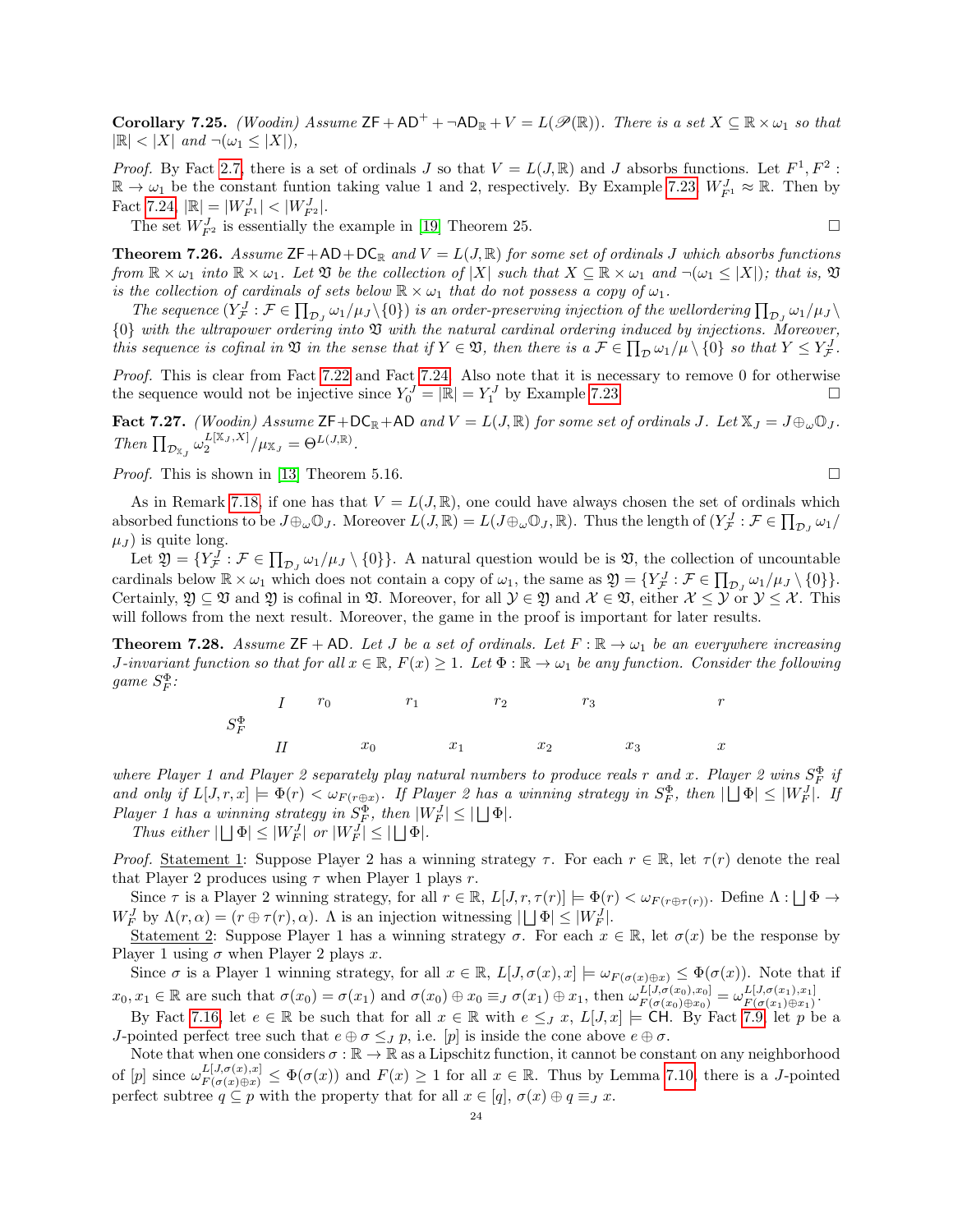Before proceeding, one should give intuition for the next function:  $\sigma$  as a Lipschitz function is not an injection; however, for any  $r \in \sigma[[q]]$ , one knows where the possible preimages of r come from. Precisely, for any  $r \in \sigma[[q]]$ ,  $\sigma^{-1}[\{r\}] \subseteq \mathbb{R}^{L[r\oplus q]}$ . Thus there are at most  $|\mathbb{R}|^{L[J,r\oplus q]}$  many  $x \in \mathbb{R}$  so that  $\sigma(x) = r$ . Since  $L[J, r \oplus q] \models \text{CH}, L[J, r \oplus q] \models |\mathbb{R}| = \omega_1$ . In anticipation of this many possible x sharing the same r as its image, one will split  $\omega_{F(r \oplus q)}^{L[J,r \oplus q]}$  $L[J,r\oplus q]$  into  $\mathbb{R}^{L[J,r\oplus q]}$  many disjoint pieces of size  $\omega_{F(r\oplus q)}^{L[J,r\oplus q]}$  $F(r \oplus q)$ . This makes room for each of the possible x such that  $\sigma(x) = r$ . The details are as follows:

For each  $r \in \sigma[[q]]$ , let  $\Pi^r : \mathbb{R}^{L[J,r\oplus q]} \times \omega_{F(r\oplus q)}^{L[J,r\oplus q]} \to \omega_{F(r\oplus q)}^{L[J,r\oplus q]}$  $F(r \oplus q)$  be the  $L[J, r \oplus q]$ -least injection which exists since  $L[J, r \oplus q] \models \textsf{CH} \text{ and } F(x) \geq 1 \text{ for all } x \in \mathbb{R}$ . Define  $\Lambda' : \bigsqcup_{x \in [q]} \omega_{F(x)}^{L[J,x]} \rightarrow \bigsqcup \Phi$  by

$$
\Lambda'(x,\alpha) = (\sigma(x), \Pi^{\sigma(x)}(x,\alpha)).
$$

Note this is well defined since for all  $x \in [q]$ ,  $\sigma \leq J$   $q \leq J$  and thus  $\sigma(x) \oplus x \equiv J$   $x \equiv J$   $\sigma(x) \oplus q$ . If  $x \in [q]$ and  $\alpha < \omega_{F(x)}^{L[J,x]}$ , then  $x \in \mathbb{R}^{L[J,x]} = \mathbb{R}^{L[J,\sigma(x) \oplus q]}$  and  $\alpha < \omega_{F(x)}^{L[J,x]} = \omega_{F(\sigma(x) \oplus q)}^{L[J,\sigma(x) \oplus q]}$  $F^{[J,\sigma(x)\oplus q]}_{F(\sigma(x)\oplus q)}$ . Thus  $(x,\alpha)$  is in the domain of  $\Pi^{\sigma(x)}$ . Also  $\Pi^{\sigma(x)}$  maps into  $\omega_{F(\sigma(x)\oplus q)}^{L[J,\sigma(x)\oplus q]} = \omega_{F(\sigma(x)\oplus x)}^{L[J,\sigma(x)\oplus x]} \leq \Phi(\sigma(x)).$ 

Suppose  $(x_0, \alpha_0) \neq (x_1, \alpha_1)$  belong to  $\bigsqcup_{x \in [q]} \omega_{F(x)}^{L[J,x]}$  $E^{L[J,x]}_{F(x)}$ . If  $\sigma(x_0) \neq \sigma(x_1)$ , then it is clear that  $\Lambda'(x_0,\alpha_0) \neq$  $\Lambda'(x_1,\alpha_1)$ . Suppose  $\sigma(x_0) = \sigma(x_1)$ . Let r denote the common value  $r = \sigma(x_0) = \sigma(x_1)$ . As noted above, since  $x_0, x_1 \in [q]$ , one has  $x_0 \equiv_J \sigma(x_0) \oplus q \equiv_J r \oplus q \equiv_J \sigma(x_1) \oplus q \equiv_J x_1$ . Thus  $x_0, x_1 \in \mathbb{R}^{L[J,r\oplus q]}$ . Since  $x_0 \neq x_1, \Pi^r(x_0, \alpha_0) \neq \Pi^r(x_1, \alpha_1)$  since  $\Pi^r$  is an injection. By definition of  $\Lambda', \Lambda'(x_0, \alpha_0) \neq \Lambda'(x_1, \alpha_1)$ . Thus  $\Lambda'$  is an injection.

Finally, define  $\Lambda'' : W_F^J \to \bigsqcup_{x \in [q]} \omega_{F(x)}^{L[J,x]}$  $L^{[J,x]}_{F(x)}$  by  $\Lambda''(x,\alpha) = (\Upsilon^q(x),\alpha)$ . Note  $x \leq_J \Upsilon^q(x)$  since q is J-pointed. Thus  $\omega_{F(x)}^{L[J,x]} \leq \omega_{F(x)}^{L[J,\Upsilon^{q}(x)]} \leq \omega_{F(\Upsilon^{q}(x))}^{L[J,\Upsilon^{q}(x)]}$  since F is everywhere increasing. Thus  $\Lambda''$  is a well defined injection. Thus  $|W_F^J| \leq |\bigcup_{x \in [q]} \omega_{F(x)}^{L[J,x]}$  $\left| \frac{L[J,x]}{F(x)} \right| \leq |\bigcup \Phi|.$ 

**Corollary 7.29.** Assume  $\mathsf{ZF} + \mathsf{AD}$ . Let J be a set of ordinals. Let  $F : \mathbb{R} \to \omega_1$  be a J-invariant function so that  $F(x) \ge 1$  for all  $x \in \mathbb{R}$ . Suppose  $X \subseteq \mathbb{R} \times \omega_1$  and  $\neg(\omega_1 \le |X|)$ . Then either  $|X| \le Y_F^J$  or  $Y_F^J \le |X|$ . In other words, for all  $X \in \mathfrak{V}$  and  $Y \in \mathfrak{Y}$ ,  $X \leq Y$  or  $Y \leq X$ .

*Proof.* By Fact [7.3,](#page-17-4) there is some  $\Phi : \mathbb{R} \to \omega_1$  so that  $|X| = |\bigcup \Phi|$ . The result now follows from Theorem  $7.28.$ 

<span id="page-24-0"></span>**Theorem 7.30.** Assume  $\mathsf{ZF}+\mathsf{AD}$ . Let J be a set of ordinals. Let  $F : \mathbb{R} \to \omega_1$  be an everywhere increasing Jinvariant function. Let  $X \subseteq W_{F+1}^J$ , where  $(F+1)(x) = F(x) + 1$ . Then either  $|X| \leq |W_F^J|$  or  $|W_{F+1}^J| = |X|$ .

*Proof.* By Fact [7.3,](#page-17-4) there is a  $\Phi : \mathbb{R} \to \omega_1$  so that  $|X| = |\bigcup \Phi|$ . Consider the game  $S_{F+1}^{\Phi}$  from Theorem [7.28:](#page-23-0)



where Player 1 and Player 2 separately play natural numbers to produce reals r and x. Player 2 wins  $S_F^X$  if and only if  $L[J, r, x] \models \Phi(r) < \omega_{F(r \oplus x)+1}$ . By AD, one of the two players has a winning strategy.

(Case 1) By Theorem [7.28,](#page-23-0) if player 1 has a winning strategy that  $|W_{F+1}^J| \leq |\bigcup \Phi| = |X| \leq |W_{F+1}^J|$ . Thus  $|X| = |W_{F+1}^J|$ .

(Case 2) Suppose Player 2 has a winning strategy  $\tau$ . One will need a more careful look at the proof of statement 1 in Theorem [7.28.](#page-23-0)

For each  $r \in \mathbb{R}$ , let  $\tau(r)$  denote the real that Player 2 produces using  $\tau$  when Player 1 plays r.

Since  $\tau$  is a Player 2 winning strategy, for all  $r \in \mathbb{R}$ ,  $L[J,r,\tau(r)] \models \Phi(r) < \omega_{F(r \oplus \tau(r))+1}$ . That is,  $L[J,r,\tau(r)] \models |\Phi(r)| \leq \omega_{F(r\oplus \tau(r))}$ . Let  $\Gamma^r : \Phi(r) \to \omega_{F(r\oplus \tau(r))}^{L[J,r,\tau(r)]}$  denote the  $L[J,r,\tau(r)]$ -least injection of  $\Phi(r)$ into  $\omega_{F(r \oplus \tau(r))}^{L[J,r,\tau(r)]}.$ 

Define  $\Lambda: \bigsqcup \Phi \to W^J_F$  by  $\Lambda(r, \alpha) = (r \oplus \tau(r), \Gamma^r(\alpha))$ . A is an injection witnessing  $|\bigsqcup \Phi| \leq |W^J_F(\alpha)|$  $\Box$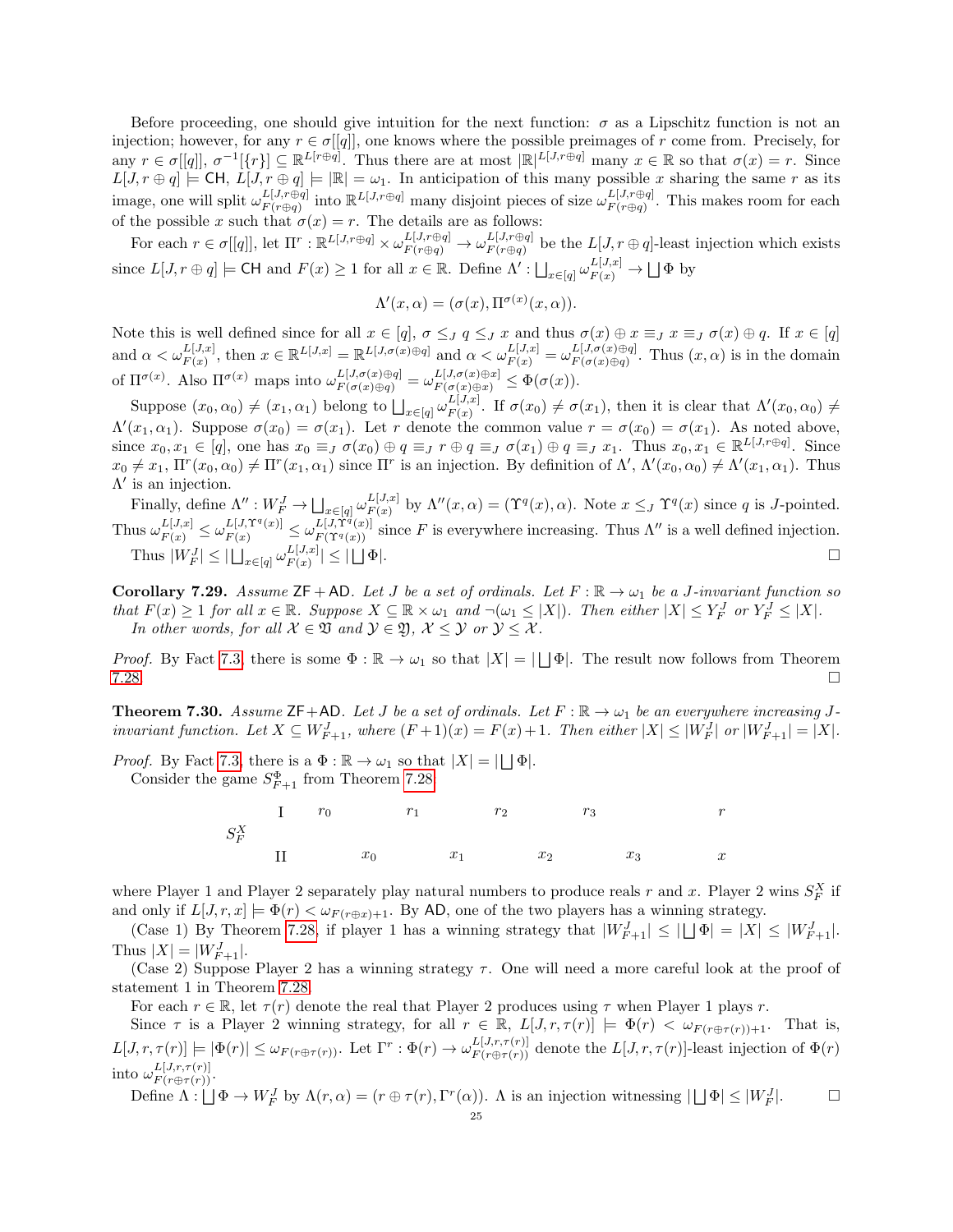Note that the assumption for Theorem [7.28](#page-23-0) and Theorem [7.30](#page-24-0) is just  $ZF + AD$  and J is any set ordinals (with no assumption about function absorption although the two cardinals may degenerate without these assumptions).

Corollary 7.31. Assume  $ZF + AD + DC_R$  and  $V = L(J, \mathbb{R})$  where J is a set of ordinals which absorbs functions from  $\mathbb{R} \times \omega_1 \to \mathbb{R} \times \omega_1$ . Then for all  $n \in \omega \setminus \{0\}$ , there are no cardinals between  $Y_n^J$  and  $Y_{n+1}^J$ . In particular, there are no cardinals between  $|\mathbb{R}| = Y_1^J$  and  $Y_2^J$ .

**Theorem 7.32.** Assume  $ZF + DC_{\mathbb{R}} + AD$  and  $V = L(J, \mathbb{R})$ , where J is a set of ordinals. Let  $F \in \prod_{\mathcal{D}_J} \omega_1$  $\mu_J \setminus \{0\}$  be such that  $\text{cof}(\mathcal{F}) = \omega$ . Let  $\langle \mathcal{F}_n : n \in \omega \rangle$  be any  $\omega$ -cofinal sequence through  $\mathcal{F}$ . Then there exists everywhere increasing J-invariant functions from  $\mathbb R$  into  $\omega_1$ , F and  $\langle F_n : n \in \omega \rangle$ , so that  $[\tilde{F}]_{\mu J} = \mathcal F$  and for all  $n \in \omega$ ,  $[\tilde{F}_n]_{\mu_J} = \mathcal{F}_n$ .

Furthermore, assume J is a set of ordinals which absorbs functions from  $\mathbb{R} \times \omega_1$  to  $\mathbb{R} \times \omega_1$ . Then for any  $X \subseteq W_F^J$ , either  $|X| = |W_F^J|$  or there exists an  $n \in \omega$  so that  $|X| \leq |W_{F_n}^J|$ .

*Proof.* By Fact [7.15,](#page-21-2) every  $\mathcal{G} \in \prod_{\mathcal{D}_J} \omega_1/\mu_J$  has an everywhere increasing J-invariant  $G : \mathbb{R} \to \omega_1$  so that  $\mathcal{G} = [\tilde{G}]_{\mu J}$ . Since AD implies  $AC_{\omega}^{\mathbb{R}}$  and every set in  $L(J, \mathbb{R})$  is ordinal definable from J and a real, one has that  $L(J, \mathbb{R})$  satisfies  $AC_{\omega}$ , the full axiom of countable choice. Thus one can obtain F and  $\langle F_n : n \in \omega \rangle$  as in the first statement of the theorem. One may assume that for all  $n \in \omega$ , for all  $x \in \mathbb{R}$ ,  $F_n(x) \geq 1$ .

Now fix an  $X \subseteq W_F^J$ . Suppose there is no n so that  $|X| \leq |W_{F_n}^J|$ .

Let  $m \in \omega$ . Suppose  $\langle X_k : k < m \rangle$  is a sequence of disjoint subset of X and  $X_k \approx W_{F_k}^J$  for all  $k < m$ . Let  $Y = X \setminus (\bigcup_{k \le m} X_k)$ . For each  $r \in \mathbb{R}$ , let  $\delta_r = \text{ot}(Y_r)$ . Let  $\Phi : \mathbb{R} \to \omega_1$  be defined by  $\Phi(r) = \delta_r$ . Note that  $Y \approx \bigsqcup \Phi$ .

Consider the game  $S_{F_m}^{\Phi}$  from Theorem [7.28.](#page-23-0)

(Case 1) Suppose Player 2 has a winning strategy in  $S_{F_m}^{\Phi}$ . By Theorem [7.28,](#page-23-0) there is injection  $\Lambda : \Box \Phi \to$  $W_{F_m}^J$ . Since  $Y \approx \bigsqcup \Phi$ , there is an injection of Y into  $W_{F_m}^J$ .

Note that  $W_{F_m}^J$  is in bijection with  $\bigsqcup_{k\leq m}W_{F_m}^J$ . Since  $X_k \approx W_{F_k}^J$  and  $|W_{F_k}|\leq |W_{F_m}|$  for all  $k < m$ , there are injections of  $X_k$  into  $W_{F_m}^J$ . Thus there is an injection of  $X = Y \sqcup \bigsqcup_{k \leq m} X_k$  into  $\bigsqcup_{k \leq m} W_{F_m}^J \approx W_{F_m}^J$ . This contradicts the assumption that there is no  $n \in \omega$  so that  $|X| \leq |W_{F_n}^J|$ . So Case 1 can not occur.

(Case 2) Player 1 has a winning strategy in  $S_{F_m}^{\Phi}$ . Theorem [7.28](#page-23-0) states that there is an injection  $\Lambda_m$ :  $W_m^J \to Y$ . Let  $X_m$  be the image of this injection.

Consider the tree T of  $(\Lambda_0, ..., \Lambda_{m-1})$  so that each  $\Lambda_i : W^J_{F_i} \to X$  is an injection and for all  $i < j < m$ ,  $\Lambda_i[W_i^J] \cap \Lambda_j[W_j^J] = \emptyset$ . Order this tree by extension. By the anaysis above, this tree has no dead branches. Since  $L(J, \mathbb{R}) \models \mathsf{DC}_{\mathbb{R}}$  and all sets are ordinal definable from J and a real,  $L(J, \mathbb{R}) \models \mathsf{DC}$ . Thus let  $\langle \Lambda_i : i \in \omega \rangle$ be a branch through the tree  $T$ .

Let  $K : \mathbb{R} \times \omega_1 \to \mathbb{R} \times \omega_1$  by

$$
K(r, \alpha) = \begin{cases} F_{\alpha}(r) & \alpha < \omega \\ 0 & \text{otherwise} \end{cases}
$$

Since J absorbs function, as in Fact [7.17,](#page-21-1) there is an  $\ell_0 \in \mathbb{R}$  so that for all  $x \geq J$   $\ell_0$  and  $\alpha < \omega_1$ ,  $K(x, \alpha) \in$  $L[J, x]$ . In particular by absorbing K, one has that for all x with  $\ell_0 \leq x$ ,  $\langle F_n(x) : n \in \omega \rangle \in L[J, x]$ .

Since  $\langle \mathcal{F}_n : n \in \omega \rangle$  is cofinal through  $\mathcal{F}$ , one can use the countable additivity of  $\mu_J$  to find an  $\ell \geq_J \ell_0$  so that for all  $x \in \mathbb{R}$  with  $\ell \leq J$  x,  $\langle F_n(x) : n \in \omega \rangle$  is a cofinal sequence through  $F(x)$ . Let p be a J-pointed tree such that  $\ell \leq_J p$ . For each  $s \in [p]$ , let  $\Sigma^s : \omega_{F(x)}^{L[J,s]} \to \bigsqcup_{n \in \omega} \omega_{F_n(s)}^{L[J,s]}$  $E^{[J, s]}_{F_n(s)}$  by the  $L[J, s]$ -least injection. (Note it is important that  $\langle F_n(s) : s \in \omega \rangle \in L[J, s]$  to make sense of this.)

Let  $\Lambda^*: \bigsqcup_{x \in [p]} \omega_{F(x)}^{L[J,x]} \to X$  be defined by

$$
\Lambda^*(x,\alpha) = \Lambda_{\pi_1(\Sigma^x((x,\alpha)))}(x,\pi_2(\Sigma^x(x,\alpha))).
$$

Here one thinks of  $\bigsqcup_{n\in\omega}\omega_{F_n(x)}^{L[J,s]} = \{(n,\alpha)\,:\,n\in\omega\wedge\alpha<\omega_{F_n(x)}^{L[J,x]}\}$  as a subset of  $\omega\times\omega_1$ . The functions  $\pi_1 : \omega \times \omega_1 \to \omega$  and  $\pi_2 : \omega \times \omega_1 \to \omega_1$  are the projections onto the first and second coordinate, respectively. Here one consideres  $W_{F_i}^J \subseteq \mathbb{R} \times \omega_1$ . Observe that  $\Lambda^*$  is an injection.

As usual,  $\Lambda^* : W^J_{F(x)} \to \bigsqcup_{x \in [p]} \omega^{L[J,x]}_{F(x)}$  $F_{F(x)}^{L[J,x]}$  defined by  $\Lambda^*(x,\alpha) = (\Upsilon^p(x),\alpha)$  is an injection. It has been shown that  $|W^J_F| \leq |X|$  and hence  $|X| = |W^J_F|$ |.